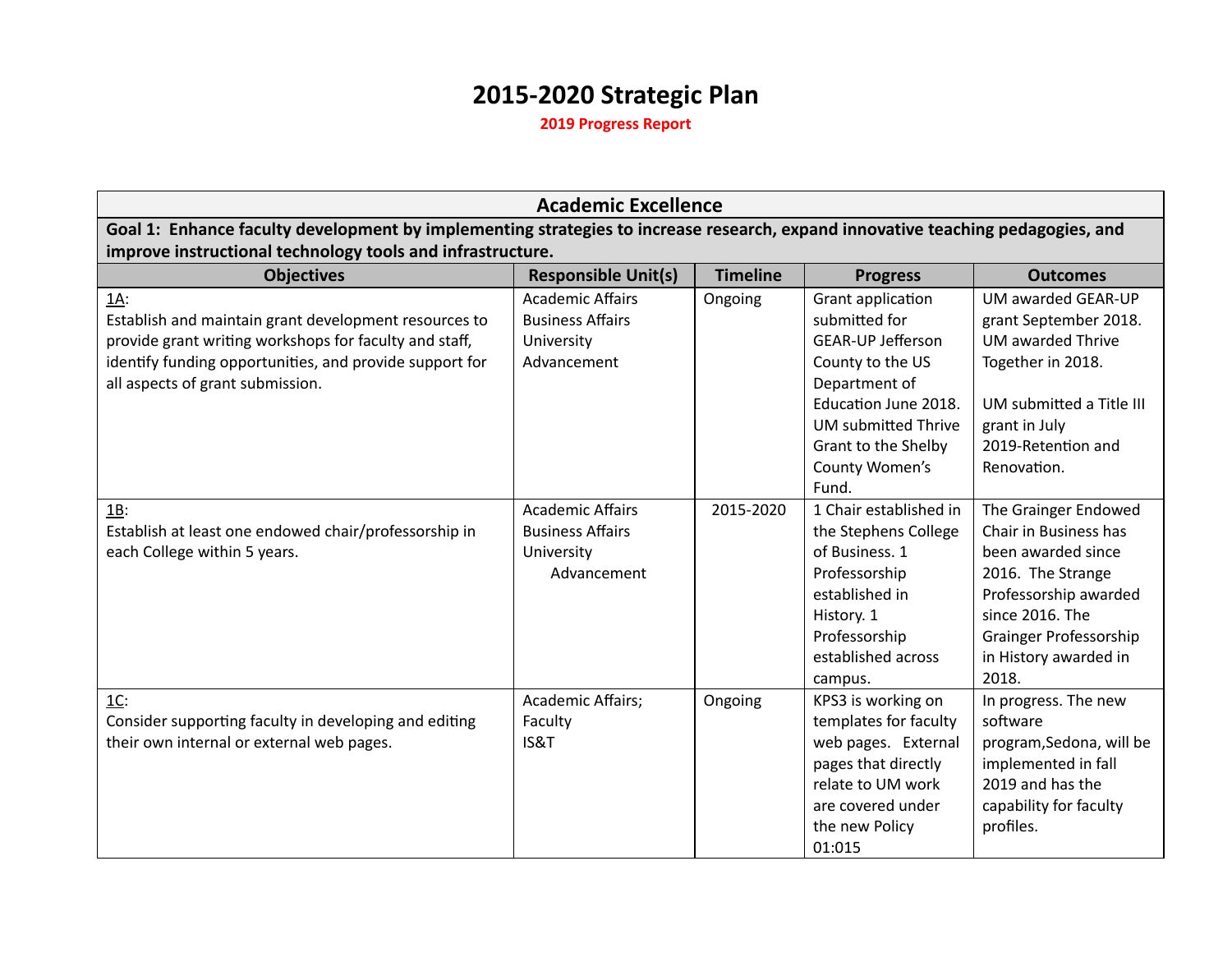| $\underline{1D}$ :                                 | Academic Affairs;       | Ongoing | For the first time     | The Malone Center        |
|----------------------------------------------------|-------------------------|---------|------------------------|--------------------------|
| Expand support for faculty development and         | Faculty                 |         | since 2015, the        | offered 23 professional  |
| implementation of innovative teaching pedagogies.  | <b>Business Affairs</b> |         | Malone Center was      | development events       |
| Hire the Director of the Malone Center and         | Malone Center           |         | fully staffed for the  | during the 2018-2019     |
| increase funding to provide workshops (face to     |                         |         | entirety of the        | academic year with 236   |
| face and online) for full-time and adjunct faculty |                         |         | academic year. The     | total participants. 40%  |
| on topics such as Canvas, learning styles, high    |                         |         | <b>Malone Center</b>   | of full time faculty     |
| impact practices, assigning and evaluating         |                         |         | remains committed      | members participated in  |
| writing, and effective use of technology.          |                         |         | to promoting student   | at least once event.     |
|                                                    |                         |         | learning by providing  | These events included:   |
| Promote the development of interdisciplinary,      |                         |         | all university faculty |                          |
| team-taught, service learning and Honors           |                         |         | with support in the    | OER workshop series      |
| courses.                                           |                         |         | use of innovative      | that provided 11 faculty |
|                                                    |                         |         | technology and         | with \$200 stipends to   |
|                                                    |                         |         | high-impact teaching   | explore the use of open  |
|                                                    |                         |         | practices. This is     | educational resources in |
|                                                    |                         |         | accomplished           | their courses.           |
|                                                    |                         |         | through group          |                          |
|                                                    |                         |         | professional           | Luncheon workshops on    |
|                                                    |                         |         | development events,    | a variety of topics      |
|                                                    |                         |         | one-on-one             | including                |
|                                                    |                         |         | consultations,         | metacognition, group     |
|                                                    |                         |         | published materials,   | work, teaching away      |
|                                                    |                         |         | and access to          | from campus, and         |
|                                                    |                         |         | innovative classroom   | developing/using         |
|                                                    |                         |         | spaces and             | rubrics.                 |
|                                                    |                         |         | technologies.          |                          |
|                                                    |                         |         |                        | Faculty book club to     |
|                                                    |                         |         | The Honors Program     | discuss Better           |
|                                                    |                         |         | continues to provide   | Conversations.           |
|                                                    |                         |         | a pedagogical space    |                          |
|                                                    |                         |         | for innovative         | In addition to           |
|                                                    |                         |         | teaching and           | professional             |
|                                                    |                         |         | financially supports   | development events,      |
|                                                    |                         |         | faculty development.   | Malone Center staff      |
|                                                    |                         |         |                        | performed more than      |
|                                                    |                         |         |                        | 850 one-on-one           |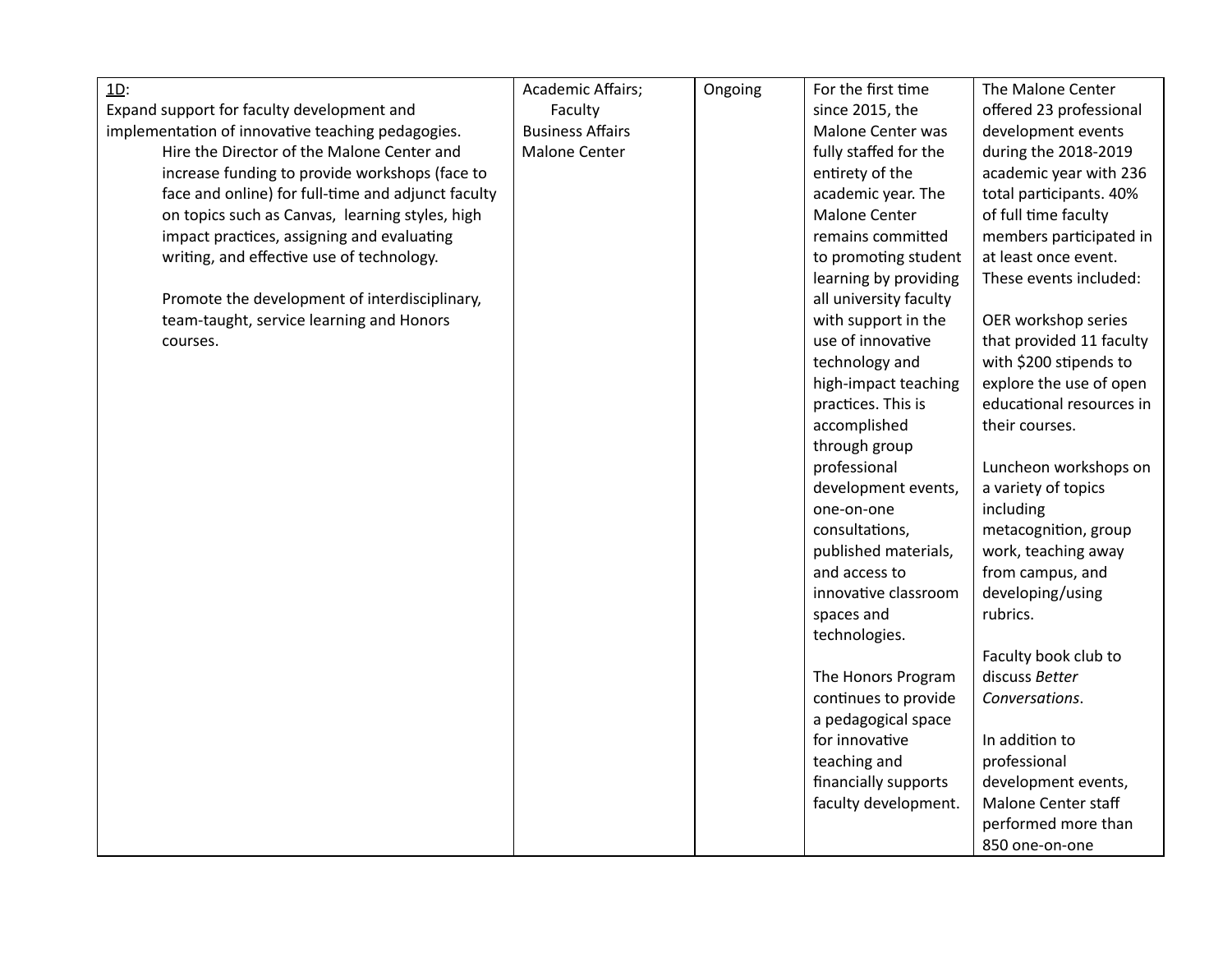|  |  | consultations with         |
|--|--|----------------------------|
|  |  | faculty, staff, and        |
|  |  | students. More than        |
|  |  | half of these              |
|  |  | consultations were         |
|  |  | related to use of Canvas.  |
|  |  | The remaining              |
|  |  | consultations related to   |
|  |  | classroom technology,      |
|  |  | other instructional        |
|  |  | technologies, or           |
|  |  | pedagogical approaches.    |
|  |  | We updated our             |
|  |  | published materials to     |
|  |  | include help sheets for    |
|  |  | 14 new technology tools    |
|  |  | and 19 tools whose         |
|  |  | functionality had          |
|  |  | changed in the previous    |
|  |  | academic year. We also     |
|  |  | upgraded our classroom     |
|  |  | set of iPads for faculty   |
|  |  | checkout from 2nd          |
|  |  | generation to 6th          |
|  |  | generation.                |
|  |  |                            |
|  |  | Of the 18 upper level      |
|  |  | <b>HNRS Honors Program</b> |
|  |  | courses offered in         |
|  |  |                            |
|  |  | Summer 2018, Fall          |
|  |  | 2018, and Spring 2019,     |
|  |  | the Honors Program has     |
|  |  | financially supported      |
|  |  | the following:             |
|  |  |                            |
|  |  | 10 new course offerings    |
|  |  |                            |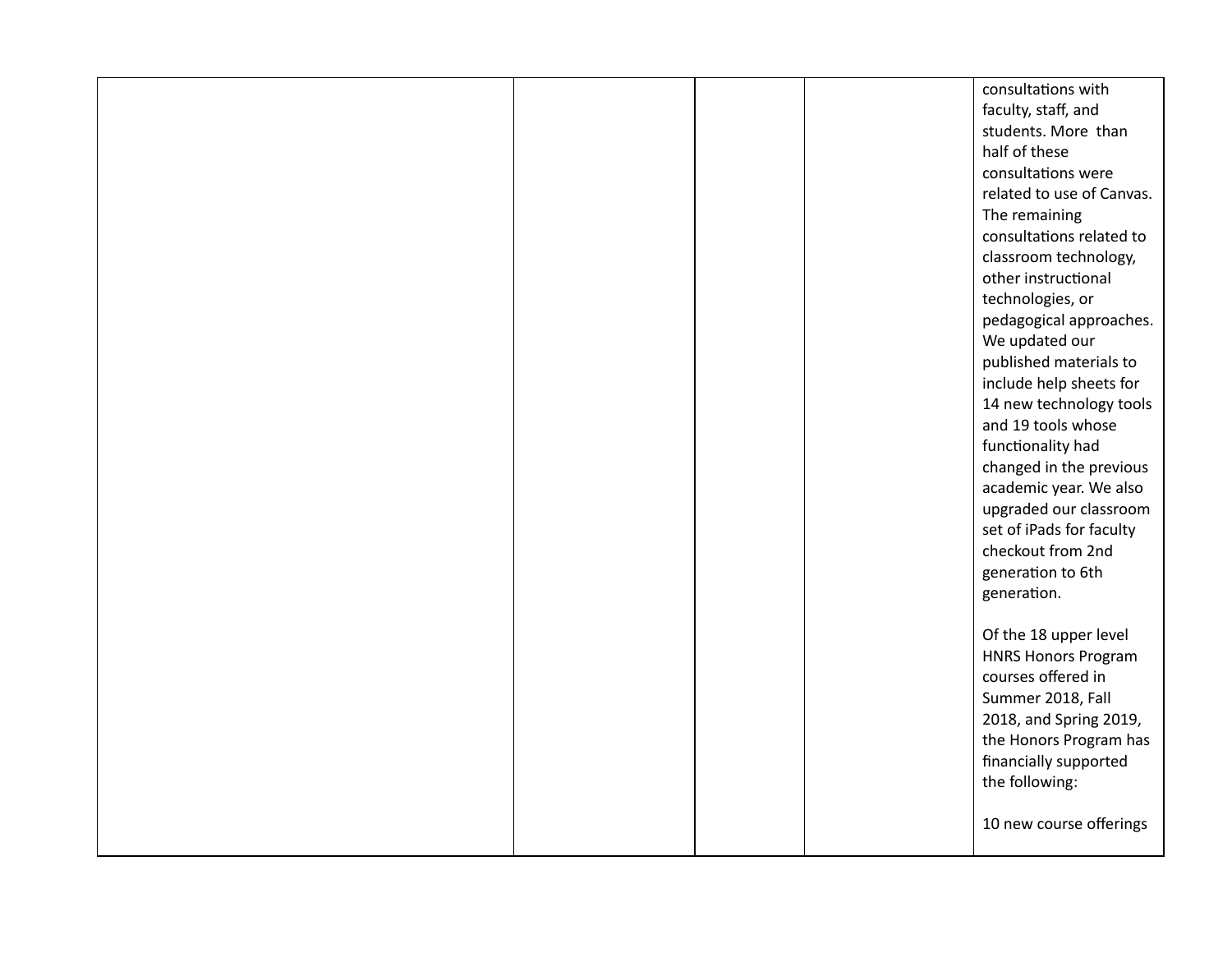|  | 9 interdisciplinary,          |
|--|-------------------------------|
|  | cross-listed courses          |
|  | 6 team-taught courses         |
|  |                               |
|  | For faculty                   |
|  | development, the              |
|  | Honors Program funded         |
|  | two Honors faculty            |
|  | travel grants: Dr. Tiffany    |
|  | Wang and Dr. Gregory          |
|  | Samuels:                      |
|  |                               |
|  | Dr. Wang attended             |
|  | professional                  |
|  | development at the            |
|  | <b>Central States</b>         |
|  | Communication                 |
|  | Association Convention,       |
|  | where she learned             |
|  |                               |
|  | techniques to                 |
|  | implement in her COMS         |
|  | 102 and HNRS 309              |
|  | courses.                      |
|  |                               |
|  | Dr. Samuels taught a          |
|  | Spring 2019 Honors            |
|  | course (HNRS 309:             |
|  | Journeys through              |
|  | Counter-Storytelling)         |
|  | that incorporated the         |
|  | experiential learning         |
|  | strategies he learned         |
|  | attending a one week          |
|  | National Collegiate           |
|  | <b>Honors Council Faculty</b> |
|  | Institute last year titled    |
|  | "Birmingham and               |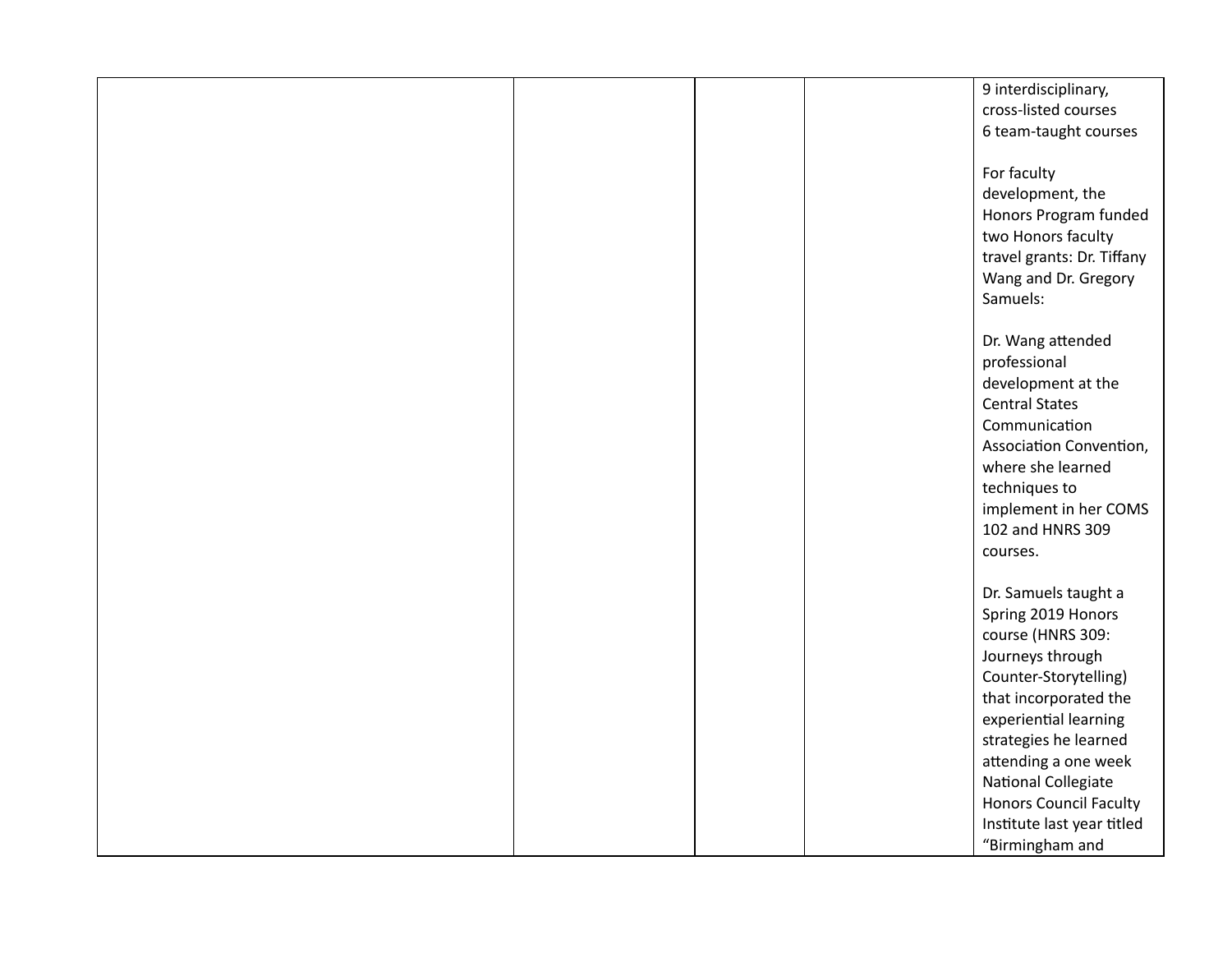|                                                                                                  |                            |                 |                                            | Montgomery: The Civil  |
|--------------------------------------------------------------------------------------------------|----------------------------|-----------------|--------------------------------------------|------------------------|
|                                                                                                  |                            |                 |                                            | <b>Rights Movement</b> |
|                                                                                                  |                            |                 |                                            | Reimagined."           |
|                                                                                                  |                            |                 |                                            |                        |
| $1E$ :                                                                                           | Academic Affairs;          | 2019            | Although                                   | Ongoing                |
| Increase faculty travel funding with a goal of providing                                         | Faculty                    |                 | professional                               |                        |
| full support for presentations of scholarly/creative work.                                       | <b>Business Affairs</b>    |                 | development funds                          |                        |
|                                                                                                  |                            |                 | were not increased in                      |                        |
|                                                                                                  |                            |                 | general we have                            |                        |
|                                                                                                  |                            |                 | been able to pool                          |                        |
|                                                                                                  |                            |                 | resources, (including                      |                        |
|                                                                                                  |                            |                 | grant funds) and fully                     |                        |
|                                                                                                  |                            |                 | fund a number of                           |                        |
|                                                                                                  |                            |                 | faculty for additional                     |                        |
|                                                                                                  |                            |                 | professional                               |                        |
|                                                                                                  |                            |                 | development                                |                        |
|                                                                                                  |                            |                 | opportunities. For                         |                        |
|                                                                                                  |                            |                 | example, we funded                         |                        |
|                                                                                                  |                            |                 | 3 faculty to attend a                      |                        |
|                                                                                                  |                            |                 | peace and justice                          |                        |
|                                                                                                  |                            |                 | studies institute and                      |                        |
|                                                                                                  |                            |                 | 5 faculty to present<br>at the COPLAC 2019 |                        |
|                                                                                                  |                            |                 |                                            |                        |
|                                                                                                  |                            |                 | annual meeting.                            |                        |
|                                                                                                  |                            |                 | The Stephens College                       |                        |
|                                                                                                  |                            |                 | of Business                                |                        |
|                                                                                                  |                            |                 | supplements faculty                        |                        |
|                                                                                                  |                            |                 | travel as needed                           |                        |
|                                                                                                  |                            |                 | from raised funds to                       |                        |
|                                                                                                  |                            |                 | support the                                |                        |
|                                                                                                  |                            |                 | enhanced                                   |                        |
|                                                                                                  |                            |                 | scholarship demands                        |                        |
|                                                                                                  |                            |                 | of AACSB                                   |                        |
|                                                                                                  |                            |                 | accreditation.                             |                        |
| Goal 2: Support the development and growth of graduate and undergraduate enrichment initiatives. |                            |                 |                                            |                        |
| <b>Objectives</b>                                                                                | <b>Responsible Unit(s)</b> | <b>Timeline</b> | <b>Progress</b>                            | <b>Outcomes</b>        |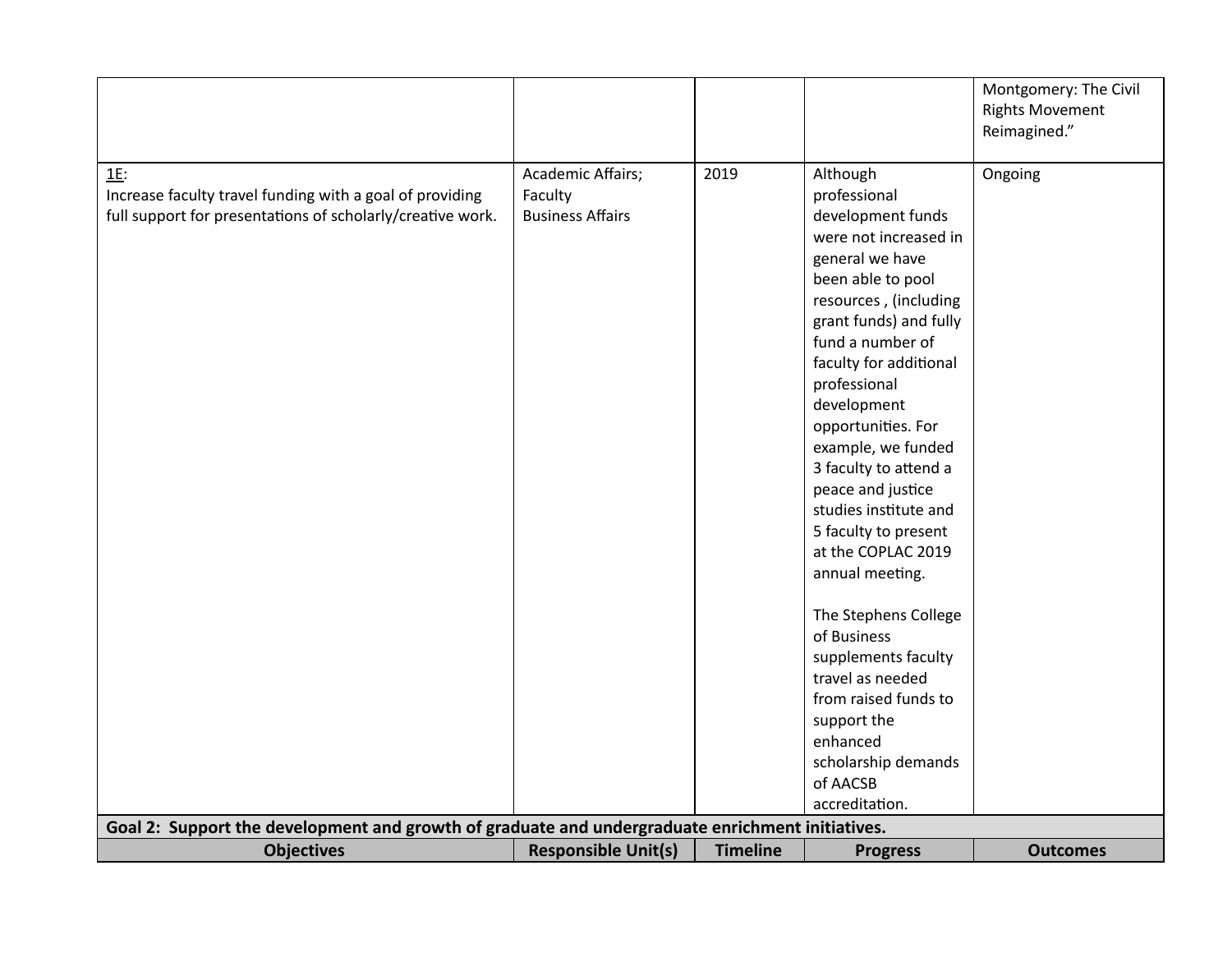| $2A$ :                                                 | <b>Academic Affairs</b> | The last Honors       | Honors Program           |
|--------------------------------------------------------|-------------------------|-----------------------|--------------------------|
| Increase funding for the Honors Program to allow       |                         | budget adjustment     | students participated in |
| students to complete an additional academic experience |                         | was for the           | the following research   |
| beyond the Honors curriculum such as undergraduate     |                         | 2016-2017 budget      | and travel during the    |
| research, study abroad, academic conference            |                         | year with an increase | 2018-2019 academic       |
| participation, or an Honors thesis.                    |                         | of \$400. There has   | year:                    |
|                                                        |                         | been no additional    | 25.6% of UR Day          |
|                                                        |                         | increase to funding   | participants were        |
|                                                        |                         | since then.           | Honors students (11 out  |
|                                                        |                         |                       | of 43 participating      |
|                                                        |                         |                       | students)                |
|                                                        |                         |                       |                          |
|                                                        |                         |                       | 3 Honors students        |
|                                                        |                         |                       | participated in Study    |
|                                                        |                         |                       | Away/Abroad              |
|                                                        |                         |                       |                          |
|                                                        |                         |                       | 6 Honors students        |
|                                                        |                         |                       | completed an Honors      |
|                                                        |                         |                       | thesis                   |
|                                                        |                         |                       | 14 Honors students       |
|                                                        |                         |                       | presented at or          |
|                                                        |                         |                       | attended a total of 20   |
|                                                        |                         |                       | conferences, including   |
|                                                        |                         |                       | UR Day                   |
|                                                        |                         |                       |                          |
|                                                        |                         |                       | The Provost office will  |
|                                                        |                         |                       | fund 2000.00 for a       |
|                                                        |                         |                       | student worker(s).       |
|                                                        |                         |                       |                          |
|                                                        |                         |                       |                          |
| 2B.                                                    | <b>Academic Affairs</b> | In 2018/2019 we are   | In the 2018/2019         |
| Increase funding to support a 50% expansion in the     | <b>Business Affairs</b> | recovering from the   | academic year six travel |
| number of students participating in undergraduate      |                         | financial setback     | awards were awarded to   |
| research.                                              |                         | from the 2017/2018    | students presenting at   |
| Trace participation through enrollment in              |                         | academic year. We     | research conferences     |
| courses labeled Undergraduate Research and             |                         | are holding steady    | which is a 70% decrease  |
| through student presentations at Undergraduate         |                         | with positive         | over the previous three  |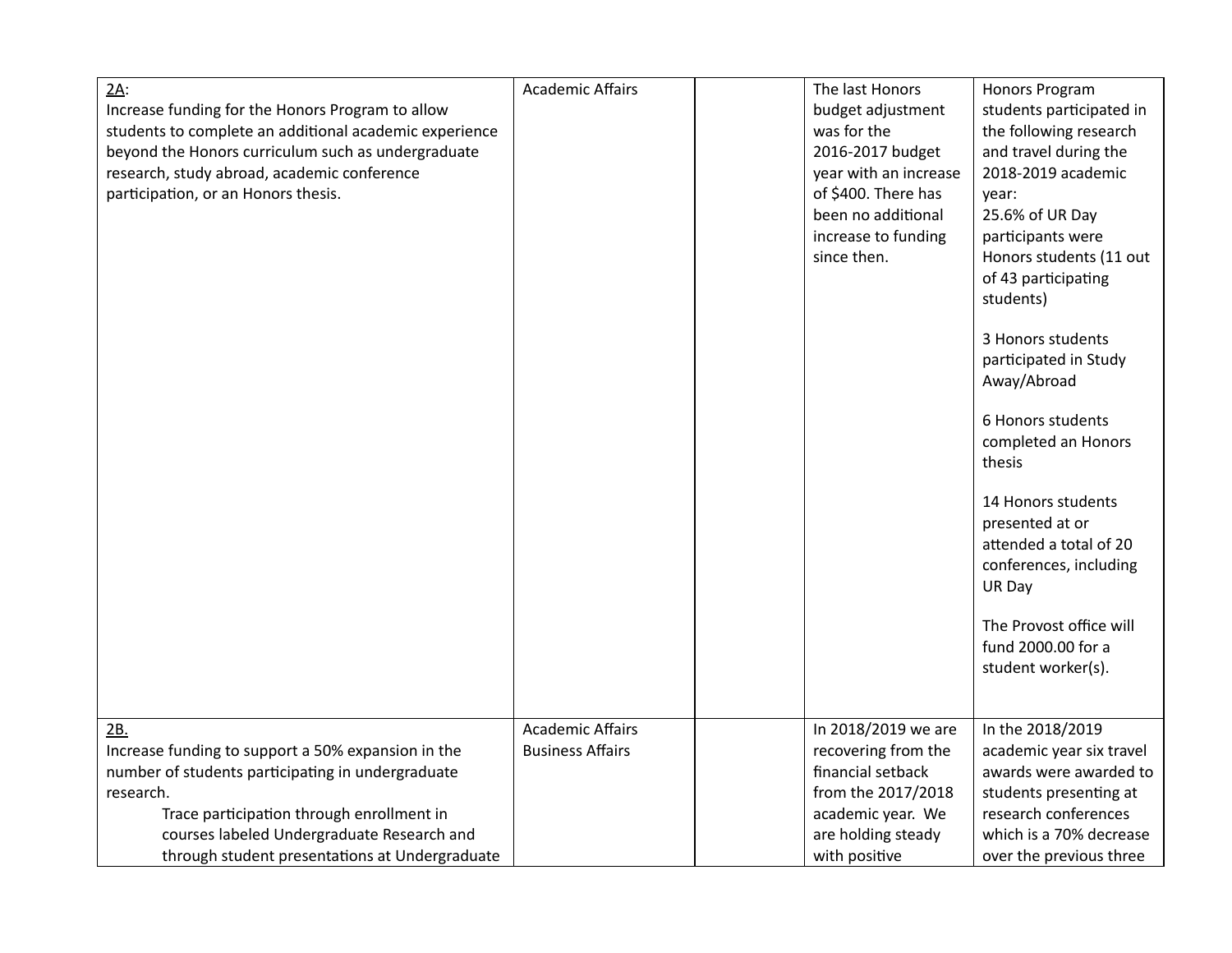| Research Day, the fall symposium series, and |  |
|----------------------------------------------|--|
| external conferences.                        |  |

increases in terms of participation but were severely down in the number of travel awards awarded. While we are recovering from this setback we are getting back on track and anticipate a 50% expansion over the five year period provided funding allows for it.

year average of twenty awards per academic year prior to this strategic planning period (2012/13, 2013/2014, 2014/2015). This drastic decrease comes after the previous year travel awards were cut off in February in response to the drastic increase in students taking undergraduate research courses to 98% of the amount prior to the beginning of the strategic plan. With the surprise of this drastic increase in the number of undergraduate research courses the provost's office and treasurer were unable (until September) to commit to covering the faculty stipends of mentors working with the students in these undergraduate research courses. To compensate, travel awards were halted in February of 2018 and the annual COPLAC trip was cancelled per instruction of the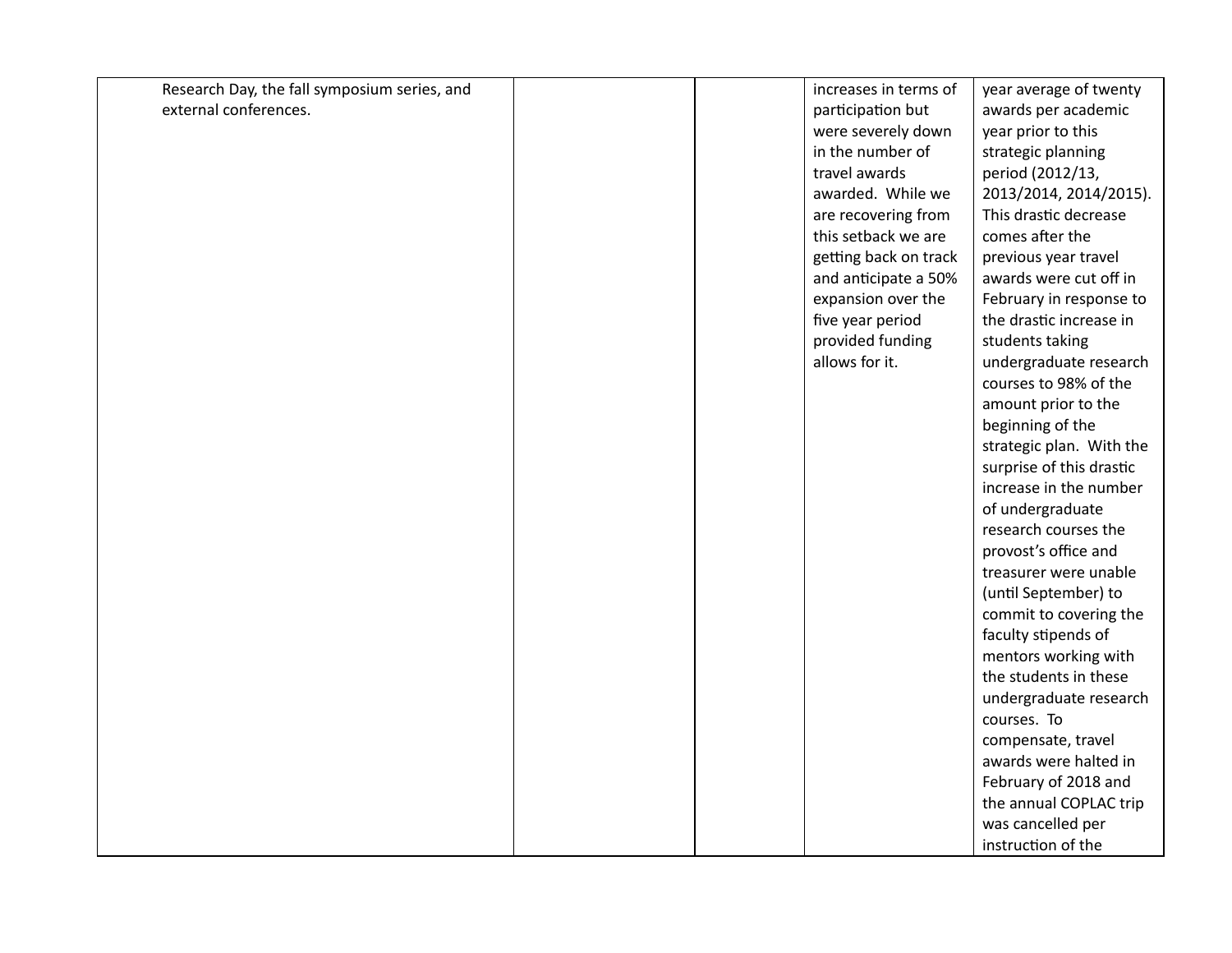|  |  | provost. It is highly      |
|--|--|----------------------------|
|  |  | likely that the bad        |
|  |  | publicity of this event    |
|  |  | resulted in the            |
|  |  | continued decrease in      |
|  |  | travel award applicants    |
|  |  | for this academic year.    |
|  |  | Under new leadership in    |
|  |  | the provost's office and   |
|  |  | commitment of the          |
|  |  | treasurer, the UR          |
|  |  | program should be able     |
|  |  | to recover nicely this     |
|  |  | year and look positively   |
|  |  | toward our goal of at      |
|  |  | least a 50% increase in    |
|  |  | participation as we        |
|  |  | finish out this next       |
|  |  | academic year.             |
|  |  | The number of students     |
|  |  | participating in UR Day    |
|  |  | this year was 42 which     |
|  |  | was a 7% increase over     |
|  |  | the previous three year    |
|  |  | average of 39.3 prior to   |
|  |  | this strategic planning    |
|  |  | period (2012/13,           |
|  |  | 2013/2014, 2014/2015).     |
|  |  | Prior to the financial     |
|  |  | difficulty of spring 2018, |
|  |  | up to approximately a      |
|  |  | 40% increase over the      |
|  |  | average of the three       |
|  |  | years prior to the         |
|  |  | beginning of this          |
|  |  | strategic plan.            |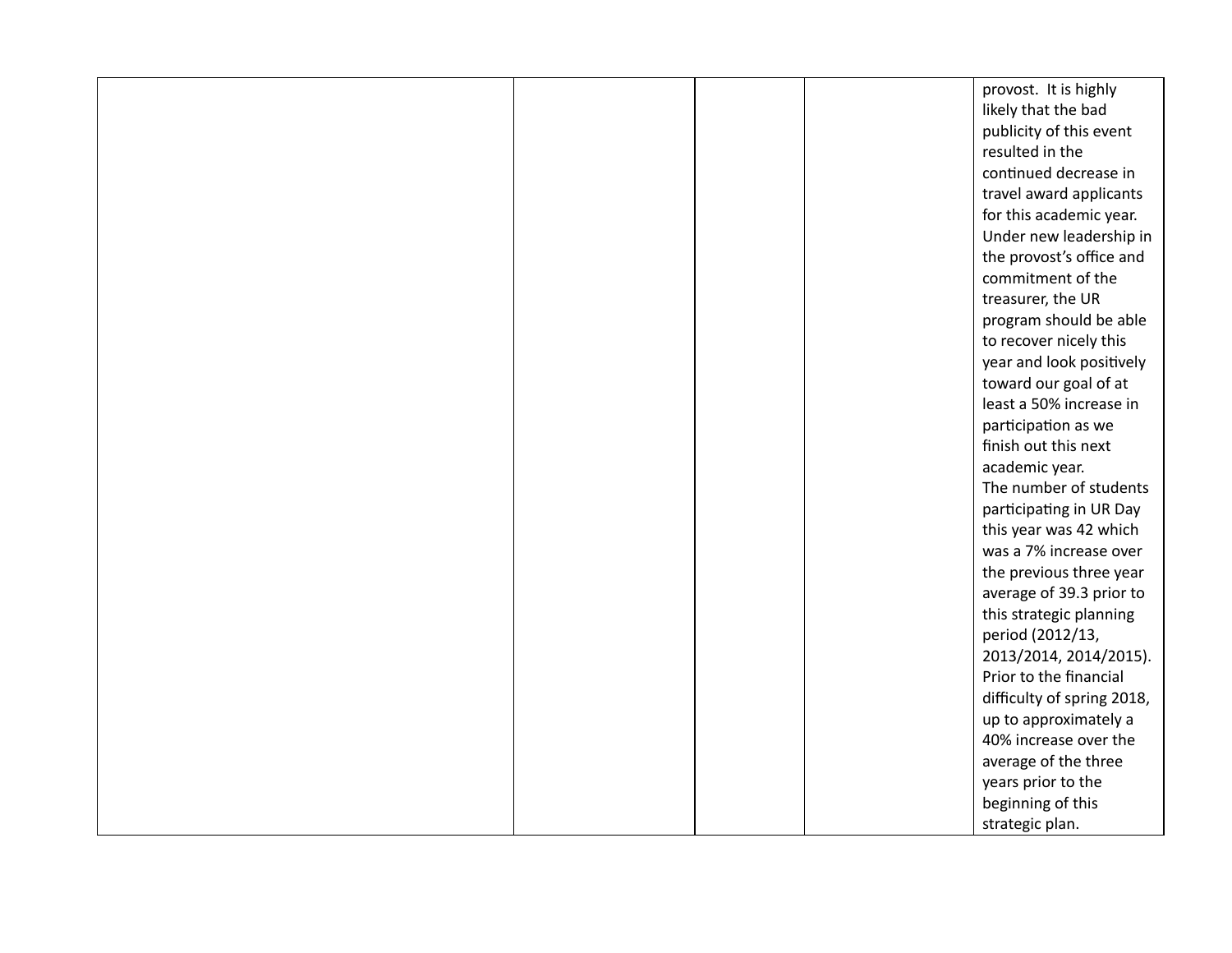| 2C.                                                   | <b>Academic Affairs</b> | <b>SAILS results</b>                  | The number of students<br>enrolled in<br>undergraduate research<br>courses in 2018/2019<br>was 42 which was a 16%<br>increase over the<br>previous three year<br>average of 36.3 prior to<br>this strategic planning<br>period (2012/13,<br>2013/2014, 2014/2015).<br>This was much less than<br>the 98% increase that<br>we observed the<br>previous year.<br>UM is transitioning to a |
|-------------------------------------------------------|-------------------------|---------------------------------------|-----------------------------------------------------------------------------------------------------------------------------------------------------------------------------------------------------------------------------------------------------------------------------------------------------------------------------------------------------------------------------------------|
| Enhance Information Literacy instruction through      | <b>QEP Committee</b>    | continue to show                      | more current                                                                                                                                                                                                                                                                                                                                                                            |
| continued support of foundational, advancing, and     |                         | that while incoming                   | framework and                                                                                                                                                                                                                                                                                                                                                                           |
| mastery level classes; Illuminate Grants; and other   |                         | UM freshmen score                     | assessment for                                                                                                                                                                                                                                                                                                                                                                          |
| campus-wide initiatives. Implement any needed changes |                         | lower on information                  | Information Literacy-the                                                                                                                                                                                                                                                                                                                                                                |
| to IL plan as indicated by SAILS and course-embedded  |                         | literacy skills than                  | TATIL.                                                                                                                                                                                                                                                                                                                                                                                  |
| assessments.                                          |                         | freshmen at other                     |                                                                                                                                                                                                                                                                                                                                                                                         |
|                                                       |                         | Master's level                        |                                                                                                                                                                                                                                                                                                                                                                                         |
|                                                       |                         | universities, UM                      |                                                                                                                                                                                                                                                                                                                                                                                         |
|                                                       |                         | seniors outperform                    |                                                                                                                                                                                                                                                                                                                                                                                         |
|                                                       |                         | their peers at these<br>institutions. |                                                                                                                                                                                                                                                                                                                                                                                         |
|                                                       |                         | Responsibility for                    |                                                                                                                                                                                                                                                                                                                                                                                         |
|                                                       |                         | UM's information                      |                                                                                                                                                                                                                                                                                                                                                                                         |
|                                                       |                         | literacy initiative was               |                                                                                                                                                                                                                                                                                                                                                                                         |
|                                                       |                         | successfully                          |                                                                                                                                                                                                                                                                                                                                                                                         |
|                                                       |                         | transferred from the                  |                                                                                                                                                                                                                                                                                                                                                                                         |
|                                                       |                         | QEP Director's office                 |                                                                                                                                                                                                                                                                                                                                                                                         |
|                                                       |                         | to Carmichael Library                 |                                                                                                                                                                                                                                                                                                                                                                                         |
|                                                       |                         | this year as the                      |                                                                                                                                                                                                                                                                                                                                                                                         |
|                                                       |                         | University began the                  |                                                                                                                                                                                                                                                                                                                                                                                         |
|                                                       |                         | process of selecting a                |                                                                                                                                                                                                                                                                                                                                                                                         |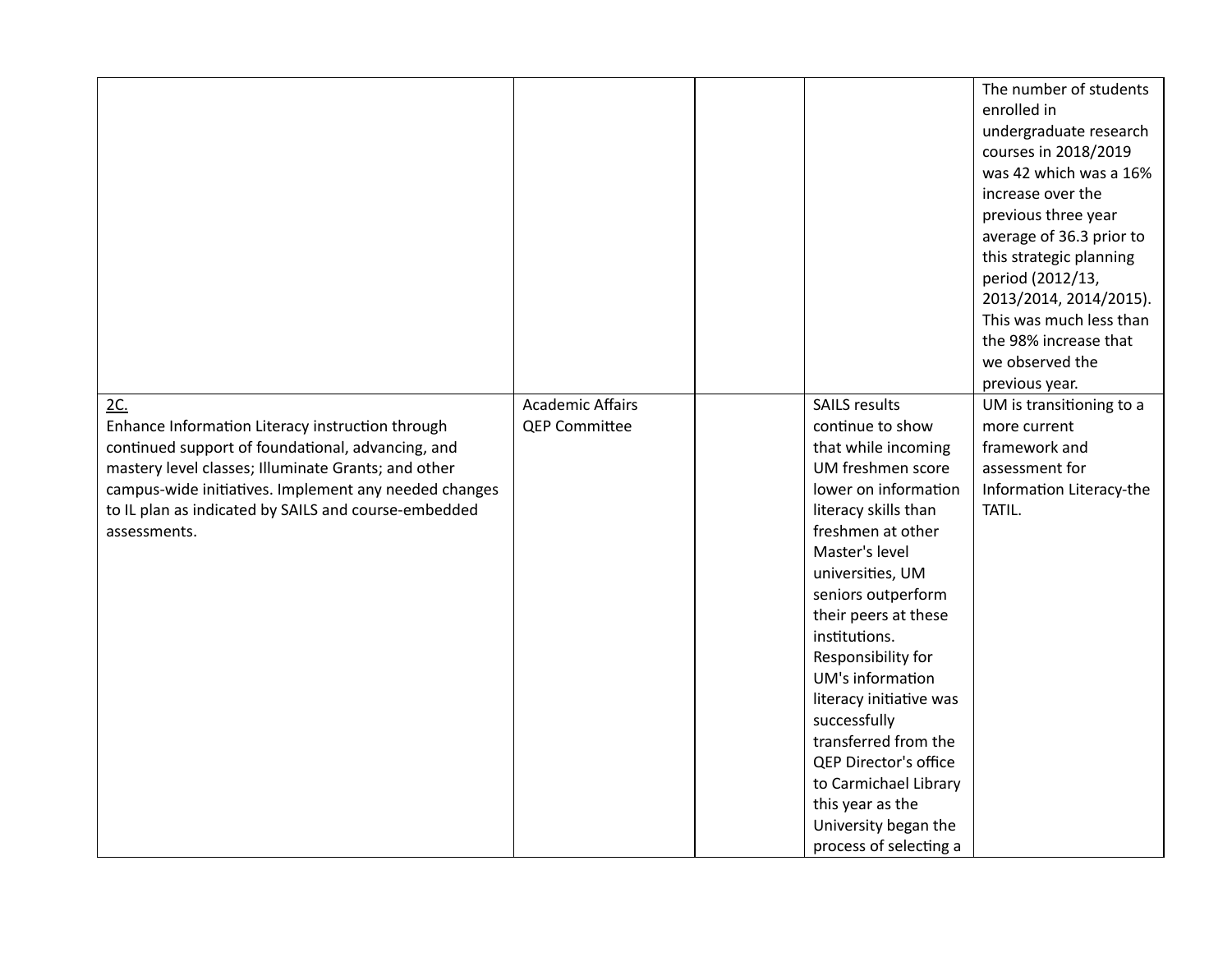|                                                                                                                                                                                                                                               |                                                                                                               |                 | new QEP topic.<br>Improving<br>information literacy<br>skills continues to be<br>an integral, ongoing<br>part of the UM<br>experience.                                                                                  |                                                                                                                                                                                                                    |
|-----------------------------------------------------------------------------------------------------------------------------------------------------------------------------------------------------------------------------------------------|---------------------------------------------------------------------------------------------------------------|-----------------|-------------------------------------------------------------------------------------------------------------------------------------------------------------------------------------------------------------------------|--------------------------------------------------------------------------------------------------------------------------------------------------------------------------------------------------------------------|
| 2D.<br>Increase support for Graduate Research by providing on<br>a competitive basis full funding for at least 10 graduate<br>students each year to present their scholarship at<br>professional conferences.                                 | <b>Academic Affairs</b><br>University<br>Advancement<br><b>Business Affairs</b><br><b>Graduate Admissions</b> | Ongoing         |                                                                                                                                                                                                                         | Not met.                                                                                                                                                                                                           |
| 2E.<br>Establish a Study Abroad/Study Away Center designed to<br>increase student participation.                                                                                                                                              | <b>Academic Affairs</b><br>University<br>Advancement<br><b>Business Affairs</b>                               | Ongoing         | The Falcon Success<br>Center Assistant<br>Director coordinates<br>our Study Away<br>program, NSE.<br>Funding has been<br>secured for summer<br>intern programs in<br>Washington, DC and<br>at Harvard Medical<br>School | There is no Study<br>Abroad Center at this<br>point.<br>Students have utilized<br>these funds for the<br>Washington Center,<br>College 2 Congress and<br>Dr. Richard Cummings<br>lab at Harvard Medical<br>School. |
| 2F.<br>Establish an Internship Center designed to increase<br>student participation.                                                                                                                                                          | <b>Academic Affairs</b>                                                                                       |                 |                                                                                                                                                                                                                         | An Internship<br>Committee has been<br>formed.                                                                                                                                                                     |
| Goal 3: Expand and enhance undergraduate and graduate programs of study.                                                                                                                                                                      |                                                                                                               |                 |                                                                                                                                                                                                                         |                                                                                                                                                                                                                    |
| <b>Objectives</b>                                                                                                                                                                                                                             | <b>Responsible Unit(s)</b>                                                                                    | <b>Timeline</b> | <b>Progress</b>                                                                                                                                                                                                         | <b>Outcomes</b>                                                                                                                                                                                                    |
| 3A:<br>Determine new undergraduate and graduate majors that<br>are consistent with the University mission, will address<br>the interests of current and prospective students, and<br>will prepare graduates for fulfilling lives and careers. | Academic Affairs;<br>Faculty<br><b>Business Affairs</b><br>Admissions<br>Graduate Council                     | Ongoing         | The College of<br><b>Education and</b><br>Human Development<br>submitted new<br>program proposals<br>for an MS in Exercise<br>Science and a BA/BS                                                                       | Program proposals are<br>pending approval from<br>ACHE (both) and<br>SACSCOC (MS EX only).                                                                                                                         |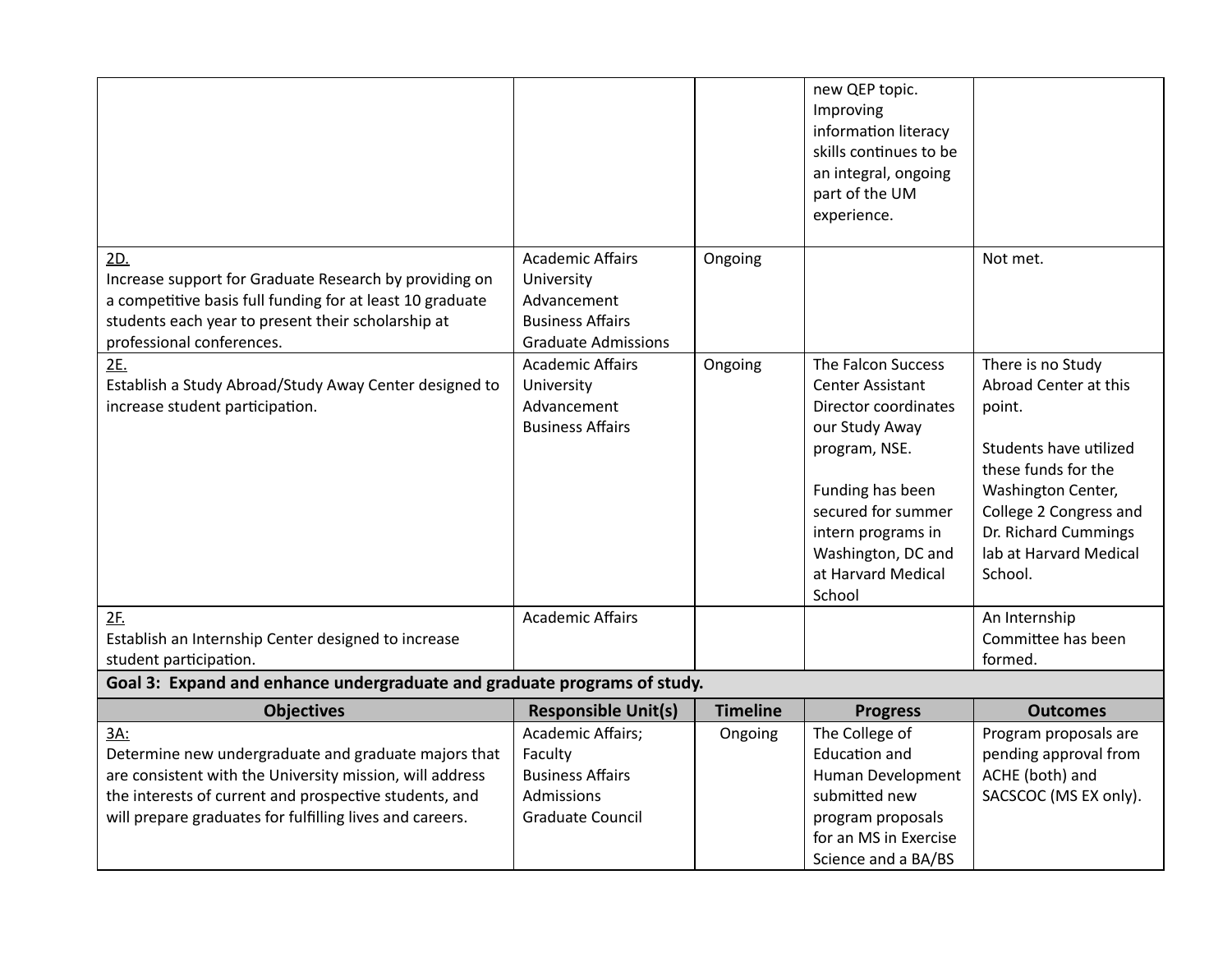|                                                                                                        |                                                              |         | for Early Childhood<br>Education; a BA/BS in<br><b>Secondary Education</b><br>is in development<br>pending approval<br>from the Alabama<br>State Department of<br>Education approval.                                                                                                                                                                                                                                                                                                                                                                                                   |                                                                                                                                                                                                                                                                                                                                                                                                                                                                                     |
|--------------------------------------------------------------------------------------------------------|--------------------------------------------------------------|---------|-----------------------------------------------------------------------------------------------------------------------------------------------------------------------------------------------------------------------------------------------------------------------------------------------------------------------------------------------------------------------------------------------------------------------------------------------------------------------------------------------------------------------------------------------------------------------------------------|-------------------------------------------------------------------------------------------------------------------------------------------------------------------------------------------------------------------------------------------------------------------------------------------------------------------------------------------------------------------------------------------------------------------------------------------------------------------------------------|
| 3B.<br>Expand undergraduate and graduate offerings through<br>online/hybrid courses or online degrees. | Academic Affairs;<br>Faculty IS&T<br><b>Business Affairs</b> | Ongoing | The Malone Center<br>continues to promote<br>and support the<br>development of new<br>or the redesign of<br>existing online and<br>hybrid courses<br>through a training<br>and certification<br>program for faculty in<br>effective online<br>instruction and<br>through instructional<br>design consultations.<br>During the<br>2018-2019 academic<br>year, we began an<br>expedited training<br>program for<br>experienced online<br>instructors to be<br>certified for<br>online/hybrid<br>instruction at UM.<br>College of Fine Arts<br>launched an initiative<br>to convert/create | There was a 16%<br>increase in the number<br>of online and hybrid<br>courses offered in<br>2018-2019 compared to<br>2017-2018 (248 in<br>2017-2018; 288<br>2018-2019).<br>The College of Fine Arts<br>houses 14 online or<br>hybrid courses.<br>College of Education<br>and Human<br>Development moved<br>the Traditional Masters<br>in Elementary and<br>Secondary Education to<br>a 100% online format.<br><b>Distance Education will</b><br>be an area of focus in<br>2019-2020. |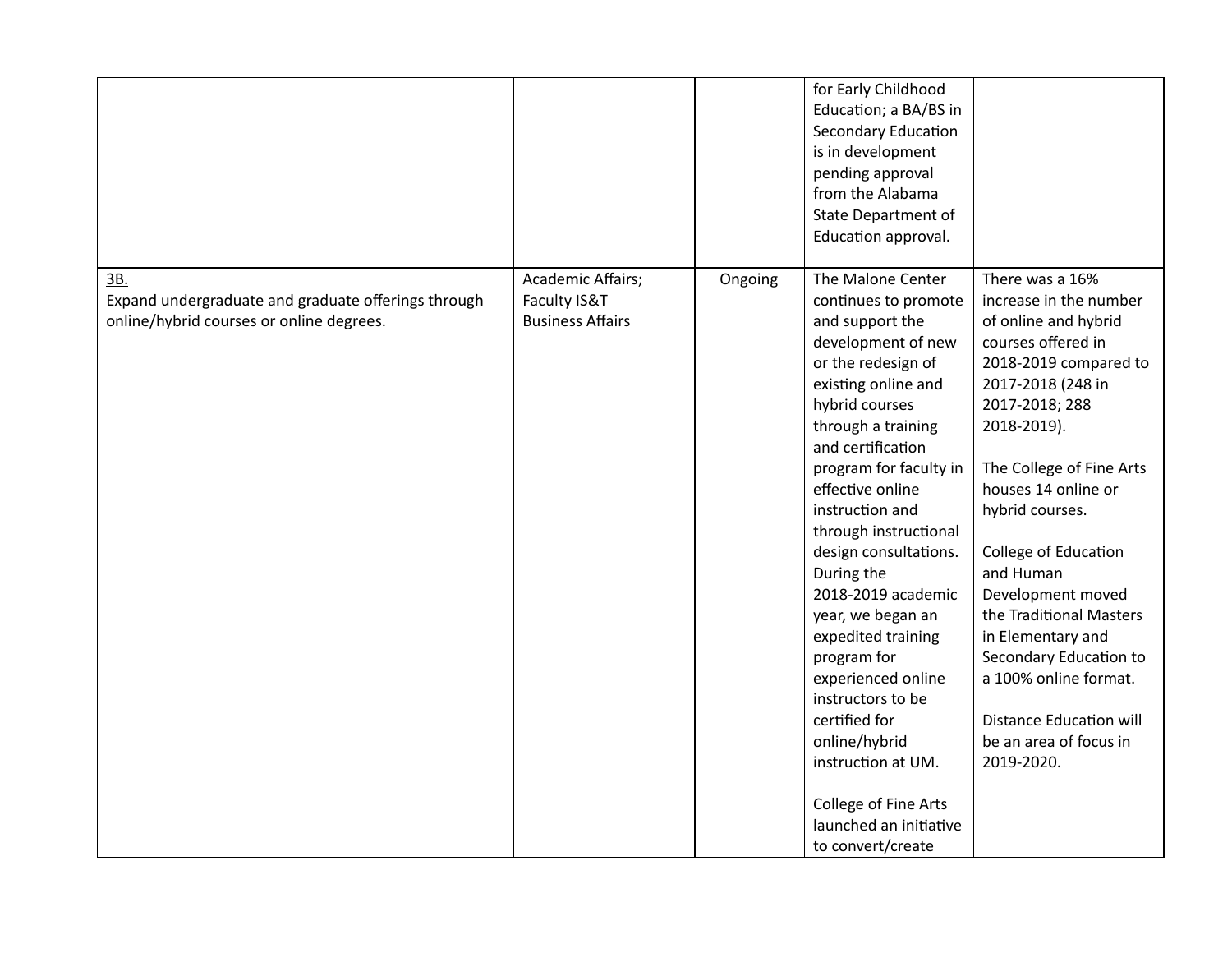|                                                                    |                            |                 | select courses for     |                          |
|--------------------------------------------------------------------|----------------------------|-----------------|------------------------|--------------------------|
|                                                                    |                            |                 | online and hybrid      |                          |
|                                                                    |                            |                 | delivery.              |                          |
| 3C.                                                                | Academic Affairs;          | Ongoing         | College of Fine Arts   | The MOU between UM       |
| Increase support for interdisciplinary and special minors          | Faculty                    |                 | formalized a new       | and AIDT was signed in   |
| that may not be associated with academic majors such as            | <b>Business Affairs</b>    |                 | Memorandum of          | May 2019. The            |
| African American Studies, Game Studies and Design,                 |                            |                 | Understanding with     | Department of            |
| Latin American Studies and the possible creation of new            |                            |                 | the Alabama            | Communication's minor    |
| minors such as Computer Science.                                   |                            |                 | Department of          | in Digital Filmmaking    |
|                                                                    |                            |                 | <b>Commerce's AIDT</b> | will begin in fall 2019. |
|                                                                    |                            |                 | division. The MOU      |                          |
|                                                                    |                            |                 | arranges for AIDT to   |                          |
|                                                                    |                            |                 | endorse a Certificate  |                          |
|                                                                    |                            |                 | in the area of digital |                          |
|                                                                    |                            |                 | filmmaking that will   |                          |
|                                                                    |                            |                 | be awarded by UM to    |                          |
|                                                                    |                            |                 | students who           |                          |
|                                                                    |                            |                 | complete the           |                          |
|                                                                    |                            |                 | Department of          |                          |
|                                                                    |                            |                 | Communication's        |                          |
|                                                                    |                            |                 | Minor in Digital       |                          |
|                                                                    |                            |                 | Filmmaking.            |                          |
|                                                                    |                            |                 |                        |                          |
|                                                                    |                            |                 | The Stephens College   |                          |
|                                                                    |                            |                 | of Business has a      |                          |
|                                                                    |                            |                 | new minor in           |                          |
|                                                                    |                            |                 | Computer               |                          |
|                                                                    |                            |                 | Informatics following  |                          |
|                                                                    |                            |                 | on the heels of the    |                          |
|                                                                    |                            |                 | new major in           |                          |
|                                                                    |                            |                 | Computer               |                          |
|                                                                    |                            |                 | Informatics. We also   |                          |
|                                                                    |                            |                 | have a new major in    |                          |
|                                                                    |                            |                 | Marketing.             |                          |
| Goal 4: Enhance the role of the Library as an Intellectual Commons |                            |                 |                        |                          |
| <b>Objectives</b>                                                  | <b>Responsible Unit(s)</b> | <b>Timeline</b> | <b>Progress</b>        | <b>Outcomes</b>          |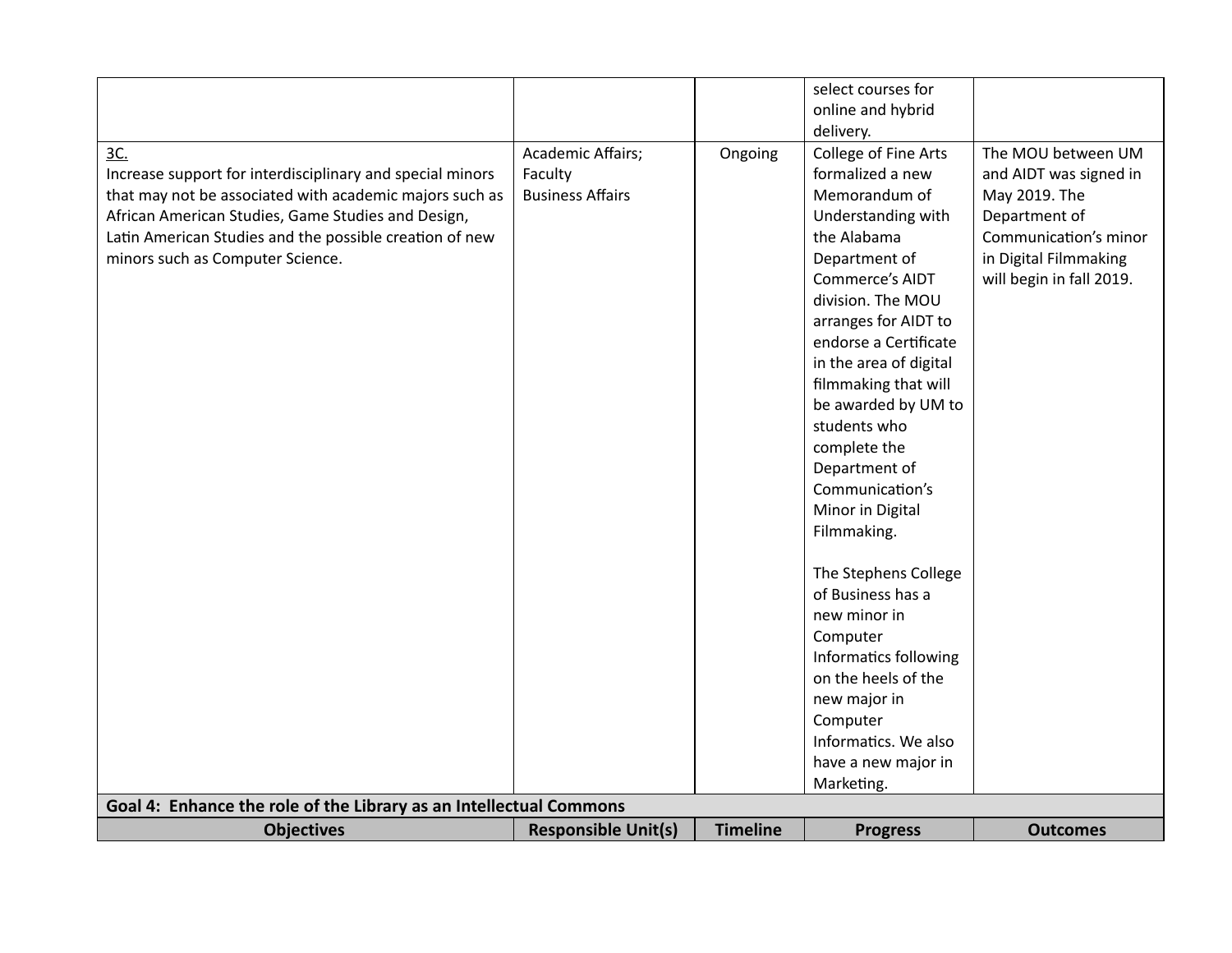| <u>4A:</u>                                       | <b>Academic Affairs</b> | Ongoing | Library faculty and    | Library faculty and staff    |
|--------------------------------------------------|-------------------------|---------|------------------------|------------------------------|
| Continue the phased transformation of Carmichael | <b>Business Affairs</b> |         | staff worked to        | were involved in 258         |
| Library into an Intellectual Commons.            | IS&T                    |         | update the Library     | instruction sessions with    |
| Create group study areas and consultation        | Library Faculty & Staff |         | Master Plan. A         | courses across the           |
| stations for peer group collaborative learning.  |                         |         | proposal to move       | curriculum in 2018-19.       |
|                                                  |                         |         | Archives to the top    | These included 66 ENG        |
|                                                  |                         |         | floor and relocate the | 101-102 classes (some        |
|                                                  |                         |         | Digital Media Lab to   | of which met with            |
|                                                  |                         |         | the ground floor, in   | librarians 2 or 3 times      |
|                                                  |                         |         | order to gain more     | under the new                |
|                                                  |                         |         | room for each of       | curriculum) and 3            |
|                                                  |                         |         | these areas whose      | semester-long classes        |
|                                                  |                         |         | services and space     | that routinely met in the    |
|                                                  |                         |         | needs are growing,     | Digital Media Lab and        |
|                                                  |                         |         | was discussed with     | received ongoing             |
|                                                  |                         |         | University officials.  | instructional support        |
|                                                  |                         |         | Foundation funding     | from the Digital Media       |
|                                                  |                         |         | for the project was    | Librarian.                   |
|                                                  |                         |         | secured.               |                              |
|                                                  |                         |         |                        | Hourly library               |
|                                                  |                         |         | Library faculty        | headcount averages           |
|                                                  |                         |         | continued to           | remained comparable to       |
|                                                  |                         |         | collaborate with       | last year despite a drop     |
|                                                  |                         |         | teaching faculty to    | in UM's FTE, and the         |
|                                                  |                         |         | offer meaningful       | headcount average for        |
|                                                  |                         |         | learning experiences   | Fall 2018 was even up        |
|                                                  |                         |         | for students. For      | slightly (52 vs. 49 for Fall |
|                                                  |                         |         | example, librarians    | 2017, excluding final        |
|                                                  |                         |         | worked with ENG        | exam week counts in          |
|                                                  |                         |         | 101-102 faculty and    | each case).                  |
|                                                  |                         |         | students as they       |                              |
|                                                  |                         |         | piloted a new          | Hourly headcounts            |
|                                                  |                         |         | curriculum focusing    | during final exam            |
|                                                  |                         |         | on place and           | extended hours (from         |
|                                                  |                         |         | requiring the use of   | midnight to 7 a.m.)          |
|                                                  |                         |         | primary and            | showed an average of         |
|                                                  |                         |         | secondary source       | 58 students per hour         |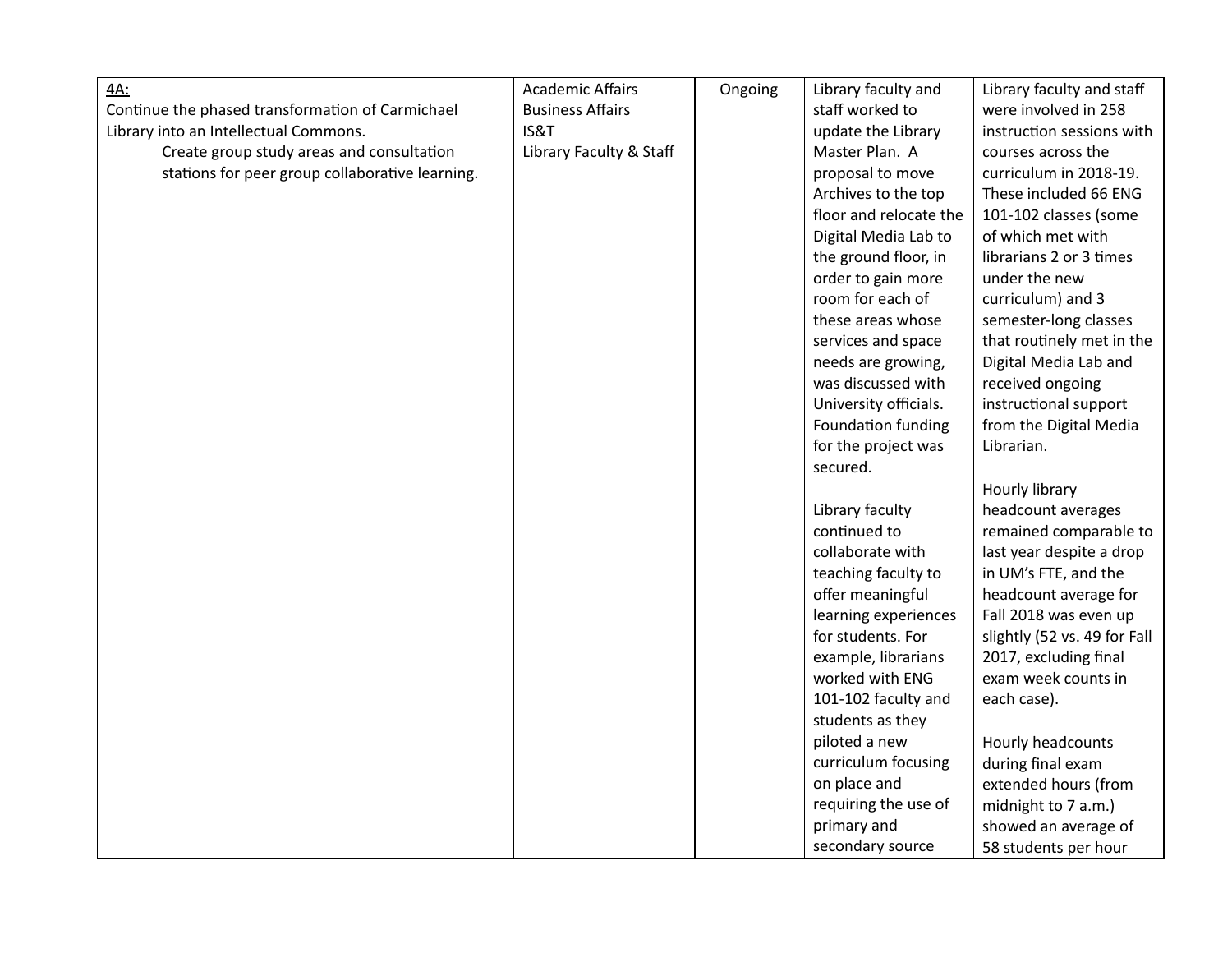|                                                                                                                                                                                                                                                                                                                                                                                       |                         |         | materials about<br>Montevallo and<br>Alabama.<br><b>Expanded Thursday</b><br>night hours and<br>overnight final exam<br>hours (piloted in<br>2017-18) continued<br>in 2018-19.<br>Following a review of<br>statistics, the library<br>opted for 3 instead of<br>4 overnights during<br>finals.                                                                                                                                                                             | using the library as an<br>overnight study space.                                                                                                                                                                                                                                                                                                                                                                           |
|---------------------------------------------------------------------------------------------------------------------------------------------------------------------------------------------------------------------------------------------------------------------------------------------------------------------------------------------------------------------------------------|-------------------------|---------|----------------------------------------------------------------------------------------------------------------------------------------------------------------------------------------------------------------------------------------------------------------------------------------------------------------------------------------------------------------------------------------------------------------------------------------------------------------------------|-----------------------------------------------------------------------------------------------------------------------------------------------------------------------------------------------------------------------------------------------------------------------------------------------------------------------------------------------------------------------------------------------------------------------------|
| 4B:<br>Collect, preserve, and make available for scholarly<br>research material in the Milner Archives and Special<br>Collections.<br>Expand archival and special collections through<br>the deliberate and targeted acquisition of<br>primary materials, and expand electronic access<br>to archival and special collections through a<br>deliberate and targeted digitization plan. | Library Faculty & Staff | Ongoing | <b>Milner Archives</b><br>began the process of<br>preparing the Shelby<br><b>County Times-Herald</b><br>from the 1950s for<br>the W. M. "Mack"<br>Wyatt Digital Archive.<br>The most recent<br>edition of the<br>Alabamian is also<br>being uploaded.<br>Library faculty and<br>staff continued to<br>catalog the contents<br>of the Pat Scales<br><b>Special Collections</b><br>Room and traditional<br>special collections<br>holdings associated<br>with this donation. | The entire digital project<br>of Milner Archives and<br>Special Collections now<br>contains 722 items with<br>over 358,000 unique<br>views.<br>As of June 2019, 1350<br>items had been<br>cataloged into the Pat<br><b>Scales Special</b><br>Collections.<br>Fifty events, classes, and<br>meetings were held in<br>the Scales Room in<br>2018-19, including the<br>weekly spring meetings<br>of the Banned Book<br>course. |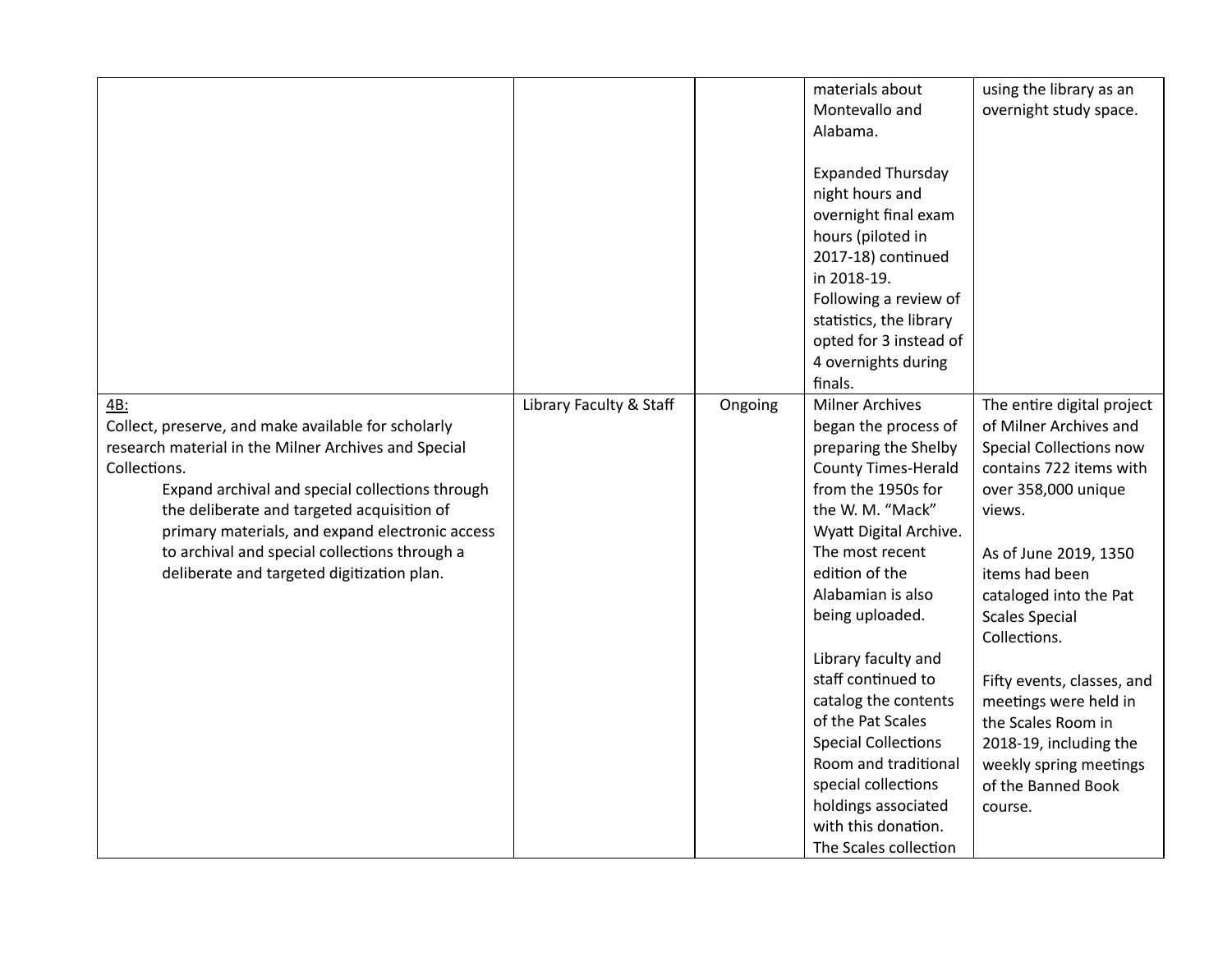|  | also received a            | In addition to creating   |
|--|----------------------------|---------------------------|
|  | planned-giving             | an archival research      |
|  | donation of about          | video, the Archivist      |
|  | 240 interactive            | facilitated 51 individual |
|  | (pop-up) books.            | research consultations    |
|  |                            | for English composition   |
|  | Milner Archives and        | students.                 |
|  | the English                |                           |
|  | Department teamed          |                           |
|  | up to offer a 1-hour       |                           |
|  | Honors course titled       |                           |
|  | "The Banned Book,"         |                           |
|  | using the Pat Scales       |                           |
|  | <b>Special Collections</b> |                           |
|  | Room and its               |                           |
|  | contents. The Library      |                           |
|  | also hosted the            |                           |
|  | second annual Pat          |                           |
|  | Scales Lecture during      |                           |
|  | FORTE: Dr. Alan            |                           |
|  | Brown's "School            |                           |
|  | Spirits: Ghost Stories     |                           |
|  | from Alabama's             |                           |
|  | College Campuses."         |                           |
|  |                            |                           |
|  | <b>Milner Archives</b>     |                           |
|  | worked with English        |                           |
|  | faculty to support the     |                           |
|  | new ENG 101-102            |                           |
|  | curriculum by              |                           |
|  | creating a 15-minute       |                           |
|  | screencast, "Basics of     |                           |
|  | <b>UM Archival</b>         |                           |
|  | Research," which is        |                           |
|  | hosted on YouTube          |                           |
|  |                            |                           |
|  | and easily embedded        |                           |
|  | into Canvas:               |                           |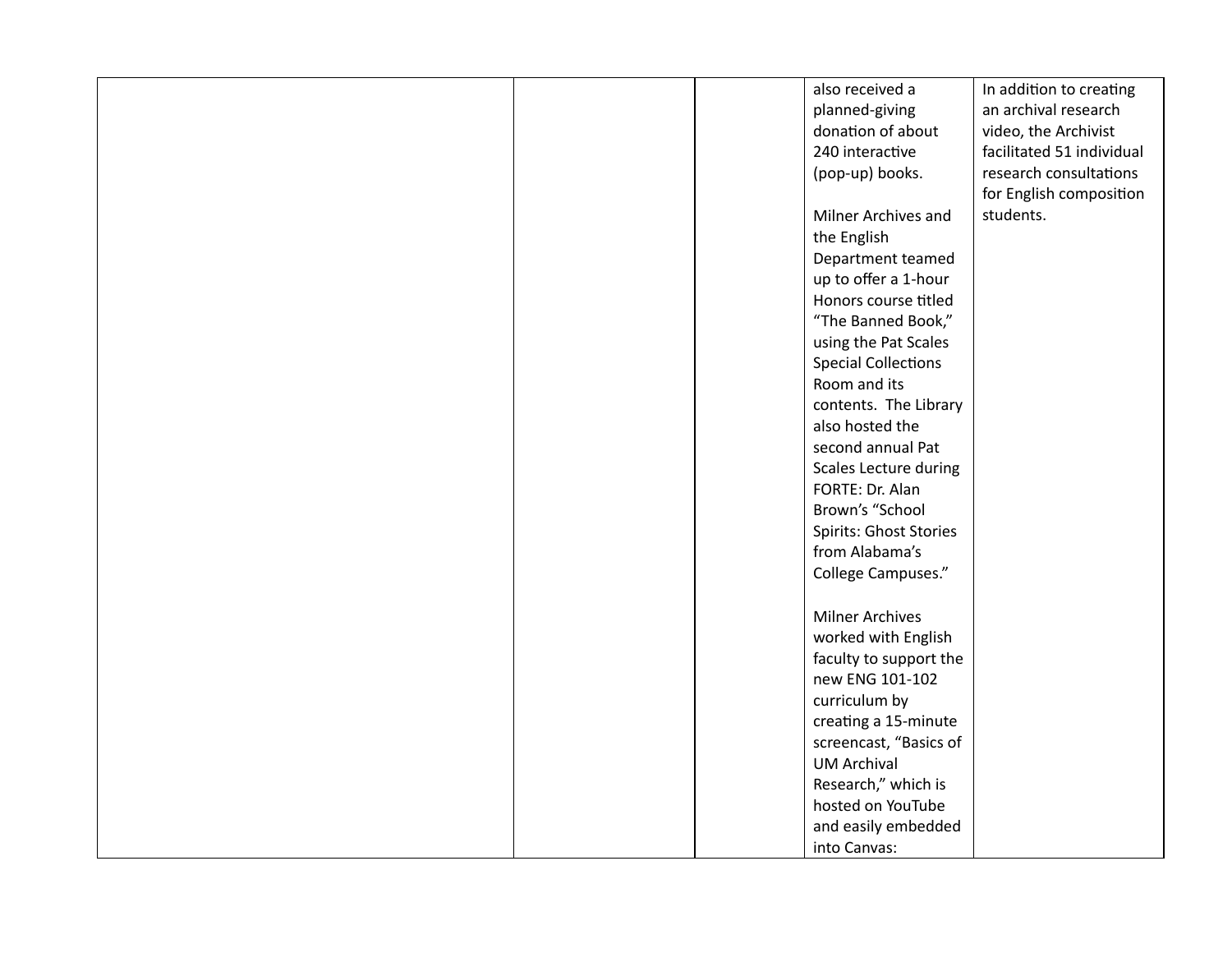|                                                         |                               |         | https://youtu.be/13x      |                             |
|---------------------------------------------------------|-------------------------------|---------|---------------------------|-----------------------------|
|                                                         |                               |         | gwnscS <sub>8</sub>       |                             |
| 4C:                                                     | <b>Academic Affairs</b>       | Ongoing | The library adopted a     | From October 1, 2018        |
| Increase Library holdings and improve technology and    | Library Faculty and           |         | new open-source           | (when Koha was              |
| facilities in support of expanding Information Literacy | <b>Staff Business Affairs</b> |         | <b>Integrated Library</b> | implemented) to June 1,     |
| beyond the currently designated courses.                | IS&T                          |         | System, Koha.             | 2019, over 2,000 books      |
|                                                         |                               |         |                           | and media were added        |
|                                                         |                               |         | The library reviewed      | to the library              |
|                                                         |                               |         | the allocation            | collections.                |
|                                                         |                               |         | formula to ensure         |                             |
|                                                         |                               |         | that disciplines and      | For 2018-19,                |
|                                                         |                               |         | current curricula         | acquisitions funds were     |
|                                                         |                               |         | were fairly               | reallocated to provide      |
|                                                         |                               |         | represented in the        | funding for new minors      |
|                                                         |                               |         | library budget.           | in African-American         |
|                                                         |                               |         |                           | <b>Studies and Digital</b>  |
|                                                         |                               |         | Librarians continued      | Filmmaking. Start-up        |
|                                                         |                               |         | to work with faculty      | funds to help build         |
|                                                         |                               |         | to build the              | resources for the           |
|                                                         |                               |         | collection. The Head      | <b>Computer Informatics</b> |
|                                                         |                               |         | of Technical Services     | major were provided by      |
|                                                         |                               |         | did a thorough            | the Stephens College of     |
|                                                         |                               |         | evaluation of journal     | Business.                   |
|                                                         |                               |         | subscriptions,            | Journal subscriptions       |
|                                                         |                               |         | contacting each           | were adjusted to reflect    |
|                                                         |                               |         | department for            | the current curriculum.     |
|                                                         |                               |         | feedback.                 | Based on faculty            |
|                                                         |                               |         |                           | recommendations, 21         |
|                                                         |                               |         | The Digital Media Lab     | subscriptions were          |
|                                                         |                               |         | implemented use of        | added and 24 were           |
|                                                         |                               |         | its new Glowforge         | dropped.                    |
|                                                         |                               |         | Laser Cutter in           |                             |
|                                                         |                               |         | classes. New              | The library added a         |
|                                                         |                               |         | microphones were          | Counseling and Therapy      |
|                                                         |                               |         | also acquired for use     | in Video database and       |
|                                                         |                               |         | with student              | implemented a               |
|                                                         |                               |         | projects.                 | demand-driven model         |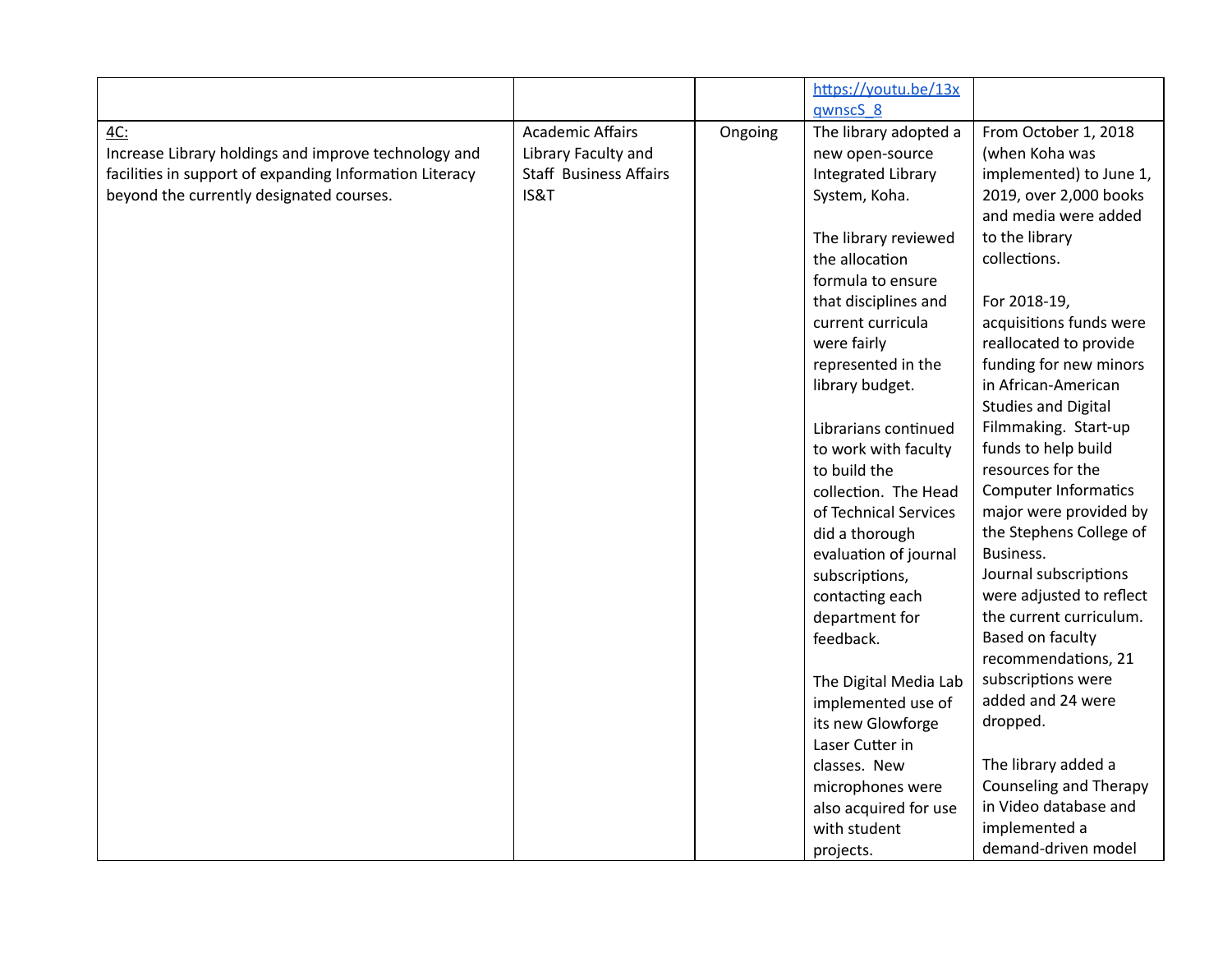| 4D:                                                                                                                                                                                                                                  | Library Faculty and         | Completed       | The Digital Media<br>Librarian received a<br>Teaching & Learning<br>grant to support<br>Virtual Reality /<br><b>Augmented Reality</b><br>instruction in the<br>classroom in<br>2019-20.<br>Completed | for streaming film<br>content with full rights<br>through Swank Motion<br>Pictures.<br><b>Students in Game</b><br>Studies & Design,<br>Theatre, and Digital<br>Fabrication classes used<br>the Glowforge laser<br>cutter for puzzle design,<br>costume design, and<br>sculpture projects.<br>The Digital Media Lab<br>noted an increase in use<br>of the Sound Lab by<br>students for podcast<br>productions and<br>interviews.<br>Completed |
|--------------------------------------------------------------------------------------------------------------------------------------------------------------------------------------------------------------------------------------|-----------------------------|-----------------|------------------------------------------------------------------------------------------------------------------------------------------------------------------------------------------------------|----------------------------------------------------------------------------------------------------------------------------------------------------------------------------------------------------------------------------------------------------------------------------------------------------------------------------------------------------------------------------------------------------------------------------------------------|
| Create a Maker-Space in the Library for student projects.                                                                                                                                                                            | Staff                       |                 |                                                                                                                                                                                                      |                                                                                                                                                                                                                                                                                                                                                                                                                                              |
| Provide equipment such as a 3D printer and craft                                                                                                                                                                                     | <b>Facilities</b>           |                 |                                                                                                                                                                                                      |                                                                                                                                                                                                                                                                                                                                                                                                                                              |
| supplies.                                                                                                                                                                                                                            | <b>Business Affairs</b>     |                 |                                                                                                                                                                                                      |                                                                                                                                                                                                                                                                                                                                                                                                                                              |
|                                                                                                                                                                                                                                      |                             |                 |                                                                                                                                                                                                      |                                                                                                                                                                                                                                                                                                                                                                                                                                              |
| Goal 5: Increase technology support, equipment and infrastructure to a level which fully meets the needs of faculty and students<br>enrolled in traditional and online/hybrid courses at both the graduate and undergraduate levels. |                             |                 |                                                                                                                                                                                                      |                                                                                                                                                                                                                                                                                                                                                                                                                                              |
| <b>Objectives</b>                                                                                                                                                                                                                    | <b>Responsible Units(s)</b> | <b>Timeline</b> | <b>Progress</b>                                                                                                                                                                                      | <b>Outcomes</b>                                                                                                                                                                                                                                                                                                                                                                                                                              |
| 5A.                                                                                                                                                                                                                                  | Academic Affairs;           | 2016-2017       | The IT Strategic Plan                                                                                                                                                                                | Progress on the IT                                                                                                                                                                                                                                                                                                                                                                                                                           |
| Develop a University-wide Academic Technology Plan to                                                                                                                                                                                | Faculty                     |                 | was completed by                                                                                                                                                                                     | Strategic Plan will be                                                                                                                                                                                                                                                                                                                                                                                                                       |
| support classroom and online/hybrid teaching                                                                                                                                                                                         | <b>Business Affairs</b>     |                 | representative                                                                                                                                                                                       | reported to the Board of                                                                                                                                                                                                                                                                                                                                                                                                                     |
| pedagogies.                                                                                                                                                                                                                          | IS&T                        |                 | committee led by the                                                                                                                                                                                 | Trustees, % of activities                                                                                                                                                                                                                                                                                                                                                                                                                    |
| Develop a technology plan with input from each                                                                                                                                                                                       |                             |                 | <b>Technology Advisory</b>                                                                                                                                                                           | in progress or complete                                                                                                                                                                                                                                                                                                                                                                                                                      |
| department about discipline specific needs.                                                                                                                                                                                          |                             |                 | Council, and finalized                                                                                                                                                                               | will be reported at that                                                                                                                                                                                                                                                                                                                                                                                                                     |
|                                                                                                                                                                                                                                      |                             |                 | with a presentation                                                                                                                                                                                  | time. However, there                                                                                                                                                                                                                                                                                                                                                                                                                         |
|                                                                                                                                                                                                                                      |                             |                 | to the Board in                                                                                                                                                                                      | have been 26 upgraded                                                                                                                                                                                                                                                                                                                                                                                                                        |
|                                                                                                                                                                                                                                      |                             |                 | Spring 2018. The plan                                                                                                                                                                                | technology enhanced                                                                                                                                                                                                                                                                                                                                                                                                                          |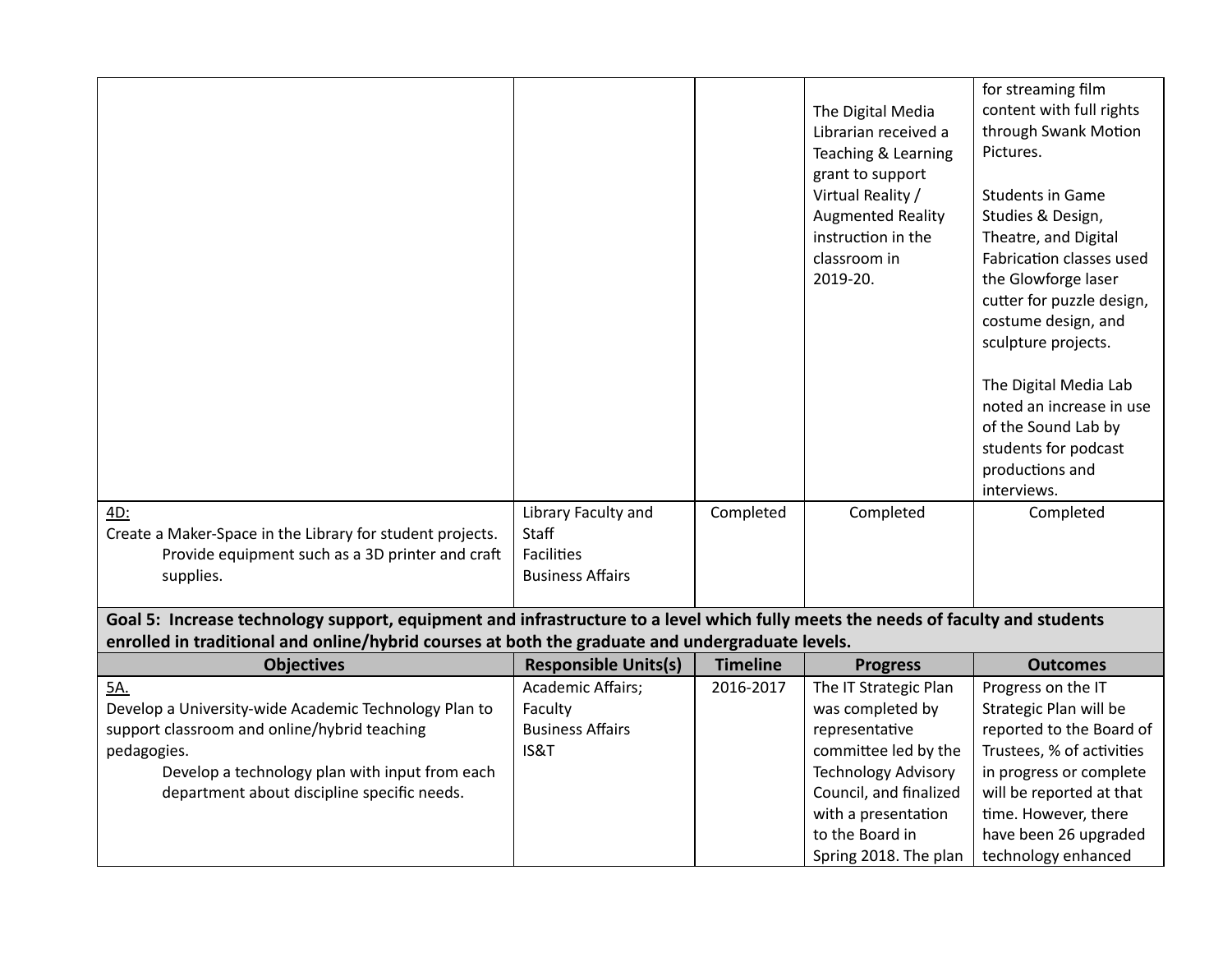| Establish within each college an up-to-date                                                                                    |                             |                 | connects the new IT         | classrooms - and a          |
|--------------------------------------------------------------------------------------------------------------------------------|-----------------------------|-----------------|-----------------------------|-----------------------------|
| computer classroom with specialized software                                                                                   |                             |                 | Mission with the            | specific Academic           |
| and on-campus technical support.                                                                                               |                             |                 | <b>University Strategic</b> | Support Team designed       |
|                                                                                                                                |                             |                 | Plan: Infrastructure,       | to support classrooms       |
|                                                                                                                                |                             |                 | Teaching & Learning,        | and specialized             |
|                                                                                                                                |                             |                 | Operations, &               | technology in each          |
|                                                                                                                                |                             |                 | Continuous                  | college.                    |
|                                                                                                                                |                             |                 | Improvement.                |                             |
| 5B.                                                                                                                            | IS&T                        |                 | IS&T established an         | The budget has been         |
| Establish a long-term technology support budget to fund                                                                        | <b>Business Affairs</b>     |                 | Academic Support            | developed for annual        |
| needed infrastructure and technology upgrades                                                                                  | <b>Academic Affairs</b>     |                 | Team, with its own          | classroom updates on a      |
| Successfully implement a budget for technology                                                                                 |                             |                 | Director, and a             | priority/scheduled          |
| refresh for computers, software, LCD projectors,                                                                               |                             |                 | budget for                  | developed by the            |
| Smart Boards and emerging technology                                                                                           |                             |                 | continually updating        | <b>Classroom Technology</b> |
| identified in the Academic Technology Plan.                                                                                    |                             |                 | classrooms.                 | Committee as part of        |
|                                                                                                                                |                             |                 | Computer refresh            | TAC. Budget for             |
|                                                                                                                                |                             |                 | cycles established in       | computer refresh            |
|                                                                                                                                |                             |                 | 2015.                       | including labs, instructor  |
|                                                                                                                                |                             |                 |                             | computers, and              |
|                                                                                                                                |                             |                 |                             | instructor stations was     |
|                                                                                                                                |                             |                 |                             | established in 2015.        |
| Goal 6: Enhance student learning and support recruitment and retention of students and faculty through new construction and/or |                             |                 |                             |                             |
| renovation of academic buildings.                                                                                              |                             |                 |                             |                             |
| <b>Objectives</b>                                                                                                              | <b>Responsible Unit(s)</b>  | <b>Timeline</b> | <b>Progress</b>             | <b>Outcomes</b>             |
| 6A.                                                                                                                            | Academic Affairs;           | Construction    | <b>University Marketing</b> | The Center for the Arts     |
| Develop a plan, seek funding and begin construction of a                                                                       | Faculty                     | to begin in     | & Communications,           | is scheduled to open in     |
| Performing Arts Center.                                                                                                        | <b>Business Affairs</b>     | spring 2018     | along with                  | Spring 2020.                |
| Establish architectural renderings/blueprints,                                                                                 | IS&T                        | with an         | Advancement,                |                             |
| identify funding sources and create a                                                                                          | <b>University Relations</b> | anticipated     | contributed by              |                             |
| construction timetable within a 5-year period.                                                                                 | University                  | completion      | developing                  |                             |
|                                                                                                                                | Advancement                 | date of Fall    | fundraising materials,      |                             |
|                                                                                                                                |                             | 2019.           | writing and                 |                             |
|                                                                                                                                |                             |                 | distributing press          |                             |
|                                                                                                                                |                             |                 | releases, and               |                             |
|                                                                                                                                |                             |                 | coordinating the            |                             |
|                                                                                                                                |                             |                 | publicity of the            |                             |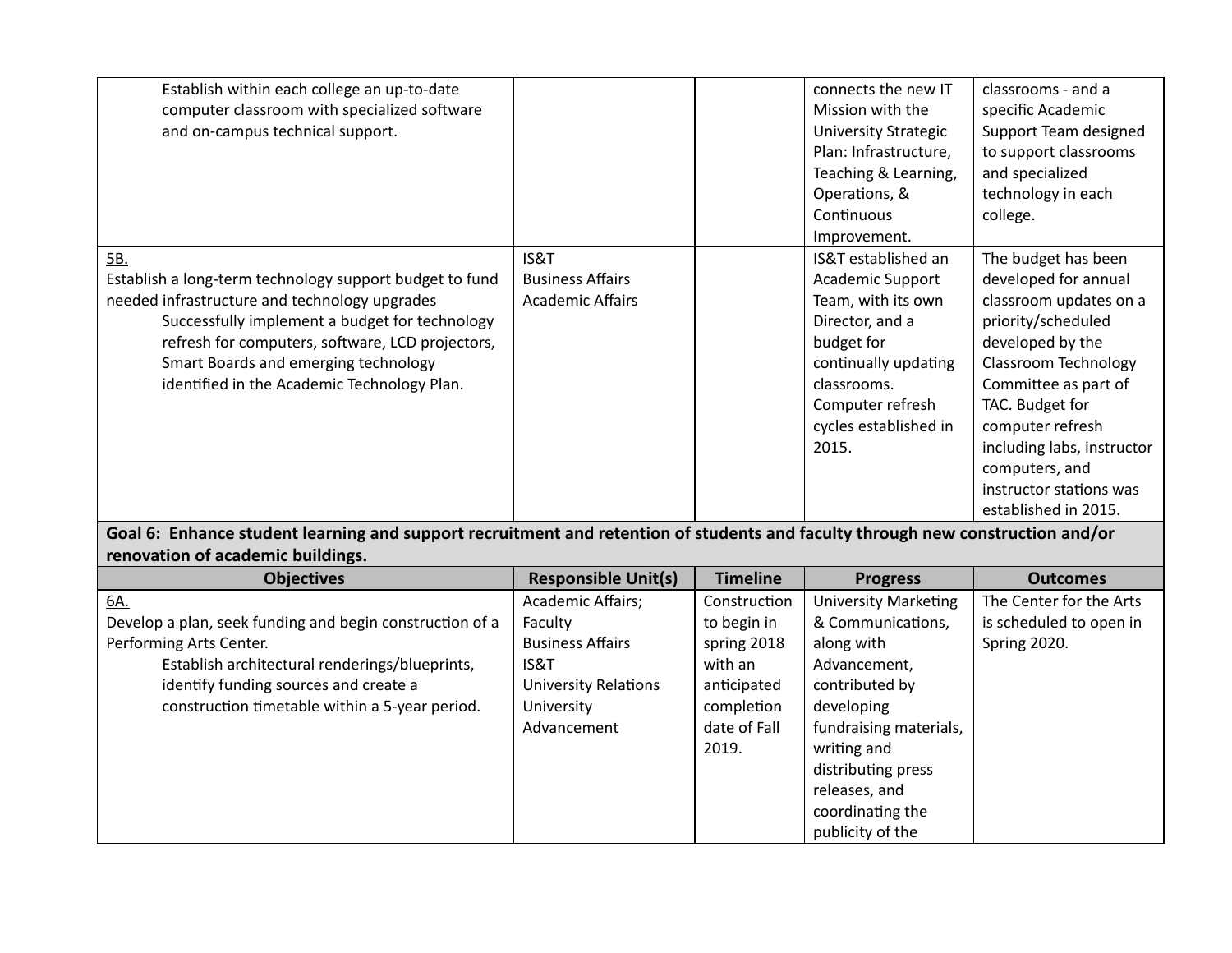|                                                                                                                                                                                                                                                                                               |                                                                                                                        |                                                                                    | building<br>groundbreaking.<br>Funding has been<br>secured and raised<br>for the Center for the<br>Arts.                                                                                                                                                                                                                                                                                                                                                                                               |                                                                                                                                                                                                                                                                                                                                                                                                    |
|-----------------------------------------------------------------------------------------------------------------------------------------------------------------------------------------------------------------------------------------------------------------------------------------------|------------------------------------------------------------------------------------------------------------------------|------------------------------------------------------------------------------------|--------------------------------------------------------------------------------------------------------------------------------------------------------------------------------------------------------------------------------------------------------------------------------------------------------------------------------------------------------------------------------------------------------------------------------------------------------------------------------------------------------|----------------------------------------------------------------------------------------------------------------------------------------------------------------------------------------------------------------------------------------------------------------------------------------------------------------------------------------------------------------------------------------------------|
| 6B.<br>Develop a plan, seek funding and begin the renovation of<br>Harman Hall or the construction of a new Science and<br>Mathematics facility.<br>Establish architectural renderings/blueprints,<br>identify funding sources and create a<br>construction timetable within a 5-year period. | <b>Academic Affairs</b><br><b>Business Affairs</b><br>IS&T<br><b>University Relations</b><br>University<br>Advancement | Architectural<br>renderings/b<br>lueprints to<br>be complete<br>by August<br>2020. | No plan has been<br>developed. We have<br>raised \$100,000 for<br>renovations.<br>Alabama Power<br>Foundation has<br>donated \$97,000 for<br>renovations of a lab<br>and classroom.<br>We have also met<br>with three other<br>potential donors.<br><b>University Marketing</b><br>& Communications,<br>along with<br>Advancement,<br>contributed by<br>developing<br>fundraising materials,<br>writing and<br>distributing press<br>releases, and<br>providing<br>photography to<br>demonstrate need. | Some<br>renovations/equipment<br>will be purchased by<br>August 2020.<br>One classrooms and one<br>lab have been renovated<br>with Alabama Power<br>gifts.<br>In addition, the<br>University renovated the<br><b>Organic Chemistry labs</b><br>and computer lab when<br>the HVAC was updated.<br>UM submitted a Title III<br>grant in July 2019, with<br>funding for renovation<br>of Harman HAll. |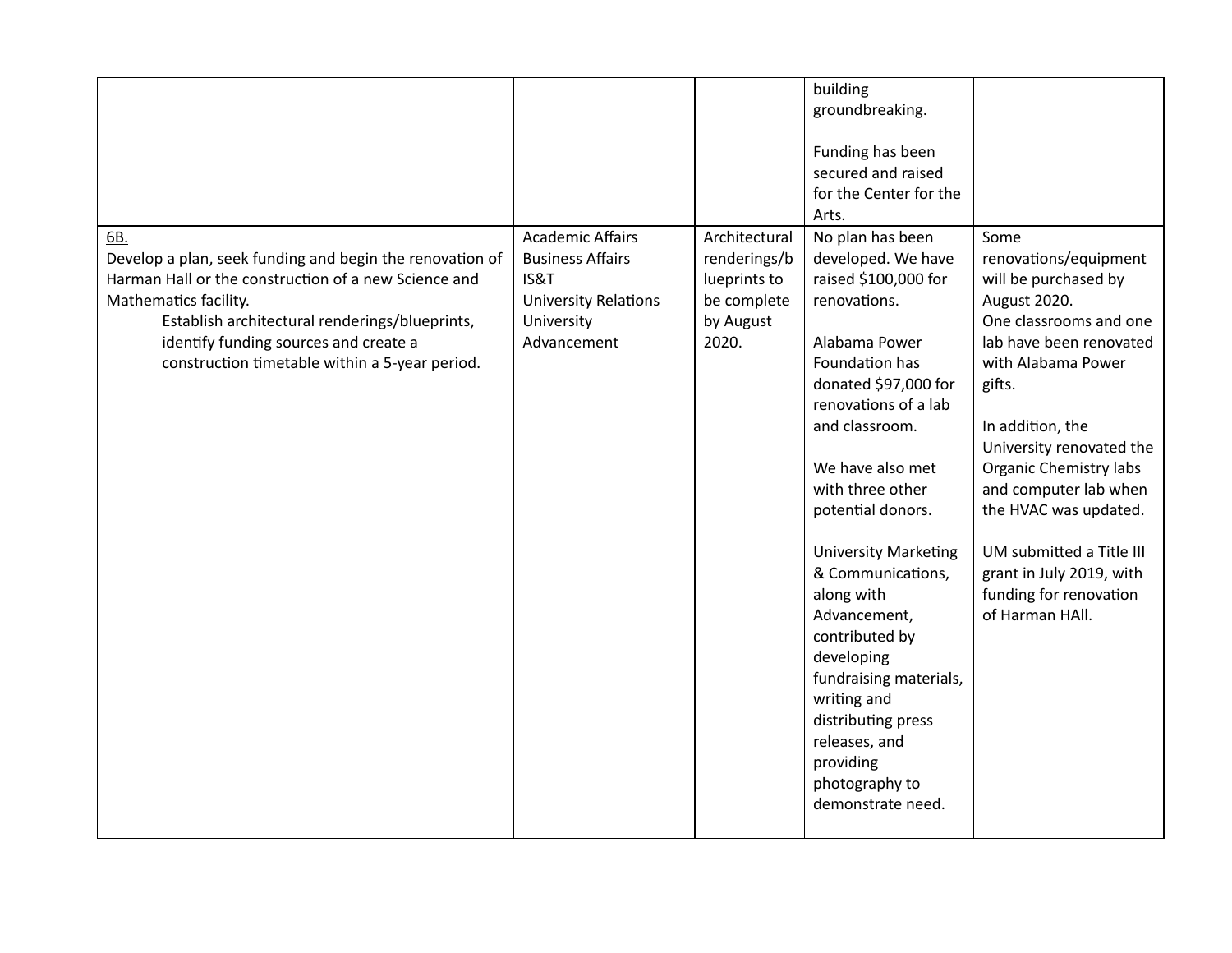| 6C.                                                                                                          | <b>Executive Cabinet</b>              | Ongoing | Currently available   | Webpage with public    |  |  |  |
|--------------------------------------------------------------------------------------------------------------|---------------------------------------|---------|-----------------------|------------------------|--|--|--|
| Develop and implement a deferred maintenance plan or                                                         | <b>Facilities</b>                     |         | public spaces with    | space information is   |  |  |  |
| a comprehensive construction/renovation plan for all                                                         | IS&T                                  |         | information and rates | available at           |  |  |  |
| academic buildings.                                                                                          |                                       |         | are available on a    | https://www.montevall  |  |  |  |
|                                                                                                              |                                       |         | university webpage    | o.edu/about-um/central |  |  |  |
|                                                                                                              |                                       |         | with procedures to    | -calendar/             |  |  |  |
|                                                                                                              |                                       |         | secure spaces         |                        |  |  |  |
|                                                                                                              |                                       |         | handled by the        | The review team has    |  |  |  |
|                                                                                                              |                                       |         | Facility and Event    | picked out the space   |  |  |  |
|                                                                                                              |                                       |         | Scheduling Office. A  | scheduling system, but |  |  |  |
|                                                                                                              |                                       |         | request has been      | do not have Dr.        |  |  |  |
|                                                                                                              |                                       |         | made for the          | Stewart's approval to  |  |  |  |
|                                                                                                              |                                       |         | addition of an        | move forward with      |  |  |  |
|                                                                                                              |                                       |         | integrated event and  | purchasing/implementa  |  |  |  |
|                                                                                                              |                                       |         | space scheduling      | tion.                  |  |  |  |
|                                                                                                              |                                       |         | system; if that were  |                        |  |  |  |
|                                                                                                              |                                       |         | in place we would     |                        |  |  |  |
|                                                                                                              |                                       |         | provide a system that |                        |  |  |  |
|                                                                                                              |                                       |         | would allow campus    |                        |  |  |  |
|                                                                                                              |                                       |         | users and the public  |                        |  |  |  |
|                                                                                                              |                                       |         | to request and        |                        |  |  |  |
|                                                                                                              |                                       |         | reserve space.        |                        |  |  |  |
|                                                                                                              |                                       |         |                       |                        |  |  |  |
|                                                                                                              | <b>Student Engagement and Success</b> |         |                       |                        |  |  |  |
| Overarching Goal: To enhance the climate of UM to cultivate greater levels of student success as measured by |                                       |         |                       |                        |  |  |  |

## **retention and completion.**

**Goal 7: Increase undergraduate and graduate enrollment.**

| <b>Objectives</b>                                       | <b>Responsible Unit(s)</b> | <b>Timeline</b> | <b>Progress</b>      | <b>Outcomes</b>        |
|---------------------------------------------------------|----------------------------|-----------------|----------------------|------------------------|
| <u>7A:</u>                                              | Undergraduate              | Ongoing         | Completed the        | Total undergraduate    |
| Strategically and systematically increase undergraduate | Admissions                 |                 | renovation and       | enrollment was 2285    |
| enrollment to 3,000 by Fall 2019.                       | <b>Graduate Admissions</b> |                 | relocation of        | in Fall 2018 at census |
| Expand out-of-state recruiting by hiring                | <b>Business Affairs</b>    |                 | Admissions to        | date. Projection for   |
| designated out-of-state recruiting staff                | <b>Academic Affairs</b>    |                 | Reynolds Hall.       | Fall 2019 is 2329.     |
| members, increasing the number of                       | <b>Student Affairs</b>     |                 |                      | Expanded out-of-state  |
| non-Alabama NACAC College Fairs in major                |                            |                 | Launched the direct  | recruiting by hiring   |
| cities, expanding athletic teams, and increasing        |                            |                 | marketing and search | designated             |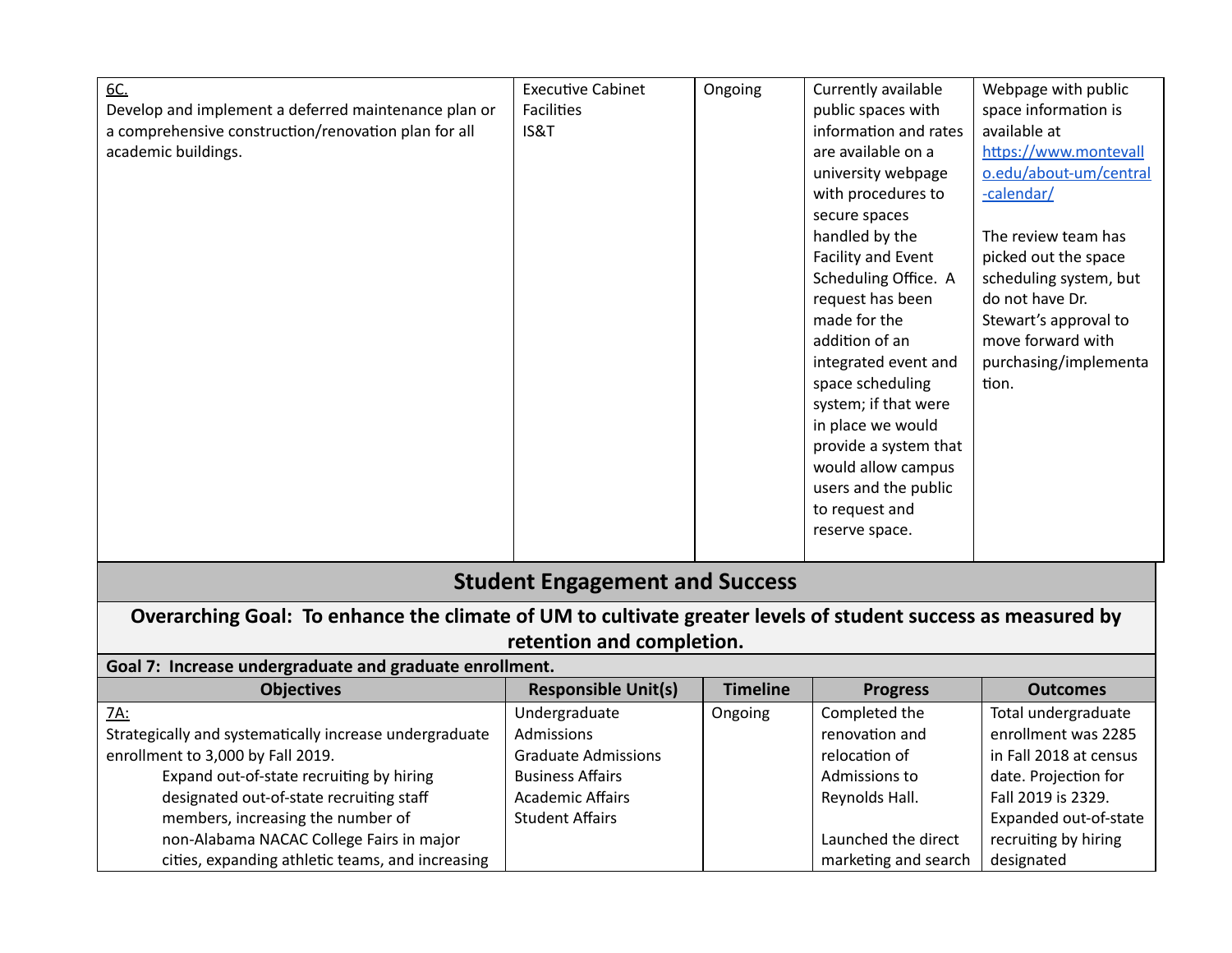| the number of name buys for out-of-state       | campaigns with EAB       | out-of-state recruiting |
|------------------------------------------------|--------------------------|-------------------------|
| student markets.                               | for prospective          | staff members,          |
|                                                | students.                | increasing the          |
| Explore CRM options focused on prospect        |                          | number of               |
| management (undergrad and grad).               | Launched the "You        | non-Alabama NACAC       |
|                                                | Belong at                | College Fairs in major  |
| Expand relationships with current vendors that | Montevallo"              | cities, expanding       |
| have shown success with return on investment   | marketing campaign       | athletic teams, and     |
| focused on out-of-state markets.               | in partnership with      | increasing the          |
|                                                | Marketing and            | number of name buys     |
| Explore avenues for recruiting international   | Communications.          | for out-of-state        |
| students including third-party in-country      |                          | student markets.        |
| legitimate recruiting agencies.                | <b>Relocated Student</b> |                         |
|                                                | Aid to the lower level   | Two out-of-state        |
|                                                | of Palmer Hall.          | recruiters were hired   |
|                                                |                          | with major focus on     |
|                                                | Hired a Coordinator      | Georgia (2017) and      |
|                                                | for Veteran and          | Tennessee (2016).       |
|                                                | Military Affairs and     |                         |
|                                                | opened that office in    | UM started attending    |
|                                                | GLOCO.                   | out-of-state NACAC      |
|                                                |                          | fairs during the        |
|                                                | Secured ContinuUM        | 2016-2017 year. UM      |
|                                                | transfer pathway         | attended 5 fairs in     |
|                                                | programs with            | 2017/2018 and 6 fairs   |
|                                                | Shelton State and        | in 2018/2019.           |
|                                                | Wallace State.           |                         |
|                                                |                          | Swimming was added      |
|                                                | Jim McDonald met         | for Fall 2019 (LAX and  |
|                                                | with representatives     | tennis were added       |
|                                                | from Morocco and         | prior to swimming).     |
|                                                | China in 2018 to         |                         |
|                                                | discuss partnerships.    | We increased senior     |
|                                                | Prior to that, John      | and decreased           |
|                                                | <b>Stewart and Rick</b>  | sophomore and junior    |
|                                                | Barth met with           | out-of-state name       |
|                                                | International            | buys.                   |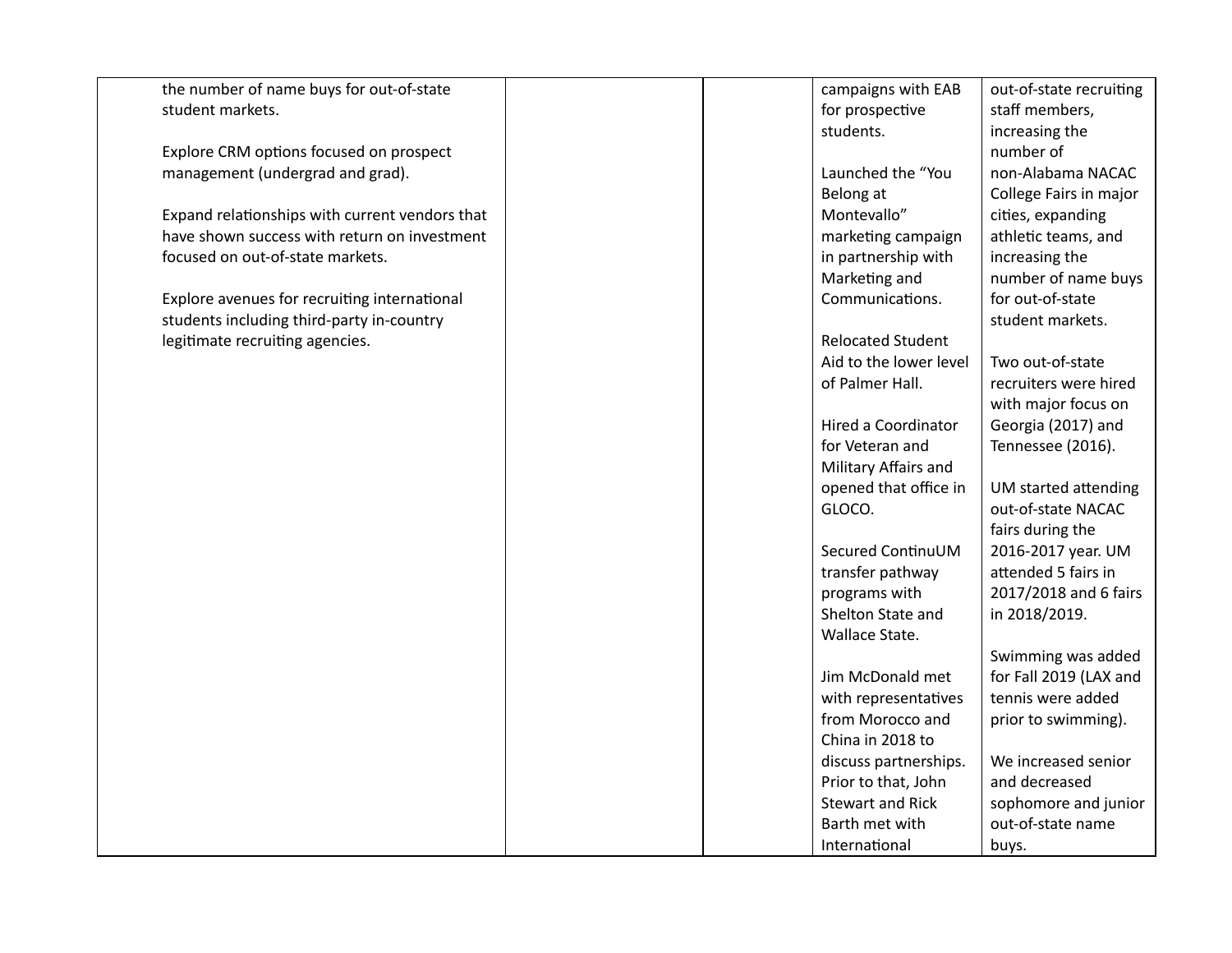|                                                           | <b>Academic Affairs</b>       |         | Educational<br>Specialists (IDP) and<br>the organization was<br>not interested in<br>working with UM.<br>Provost Fellow of | <b>Ellucian Recruit was</b><br>implemented in 2016.<br>Montevallo began a<br>partnership with EAB<br>in 2017 with the first<br>complete campaign<br>launched in Fall 2018.<br>ROI is currently being<br>examined. |
|-----------------------------------------------------------|-------------------------------|---------|----------------------------------------------------------------------------------------------------------------------------|-------------------------------------------------------------------------------------------------------------------------------------------------------------------------------------------------------------------|
| 7B:<br>Strategically and systematically increase graduate | <b>Student Affairs</b>        | Ongoing | <b>Graduate Studies</b>                                                                                                    |                                                                                                                                                                                                                   |
| enrollment by 4% (based on Fall 2014 census number of     | <b>Business Affairs</b>       |         | appointed Fall 2018                                                                                                        |                                                                                                                                                                                                                   |
| 408) annually to return to fall graduate enrollment level | <b>Graduate Admissions</b>    |         | to help colleges and                                                                                                       |                                                                                                                                                                                                                   |
| of 500 by Fall 2019.                                      | <b>University Advancement</b> |         | committees across                                                                                                          |                                                                                                                                                                                                                   |
| Work with faculty for more buy-in and                     |                               |         | campus with the                                                                                                            |                                                                                                                                                                                                                   |
| assistance with graduate recruitment.                     |                               |         | following to address                                                                                                       |                                                                                                                                                                                                                   |
|                                                           |                               |         | graduate enrollment:                                                                                                       |                                                                                                                                                                                                                   |
| Increase capacity in high demand programs.                |                               |         | Development of the                                                                                                         |                                                                                                                                                                                                                   |
| Provide funding for an MBA recruiter.                     |                               |         | strategic plan for                                                                                                         |                                                                                                                                                                                                                   |
|                                                           |                               |         | graduate enrollment                                                                                                        |                                                                                                                                                                                                                   |
| Design and develop a web site specifically for            |                               |         | where specific faculty                                                                                                     |                                                                                                                                                                                                                   |
| graduate program recruiting that features                 |                               |         | and staff will be                                                                                                          |                                                                                                                                                                                                                   |
| faculty and student profiles.                             |                               |         | asked to take on a                                                                                                         |                                                                                                                                                                                                                   |
|                                                           |                               |         | greater role in                                                                                                            |                                                                                                                                                                                                                   |
| Increase the number of graduate scholarships              |                               |         | graduate                                                                                                                   |                                                                                                                                                                                                                   |
| and assistantships.                                       |                               |         | recruitment. In                                                                                                            |                                                                                                                                                                                                                   |
|                                                           |                               |         | addition, suggested                                                                                                        |                                                                                                                                                                                                                   |
|                                                           |                               |         | position                                                                                                                   |                                                                                                                                                                                                                   |
|                                                           |                               |         | additions/changes to<br>help with strategic                                                                                |                                                                                                                                                                                                                   |
|                                                           |                               |         | objectives. The                                                                                                            |                                                                                                                                                                                                                   |
|                                                           |                               |         | following two staffing                                                                                                     |                                                                                                                                                                                                                   |
|                                                           |                               |         | changes have been                                                                                                          |                                                                                                                                                                                                                   |
|                                                           |                               |         | made.                                                                                                                      |                                                                                                                                                                                                                   |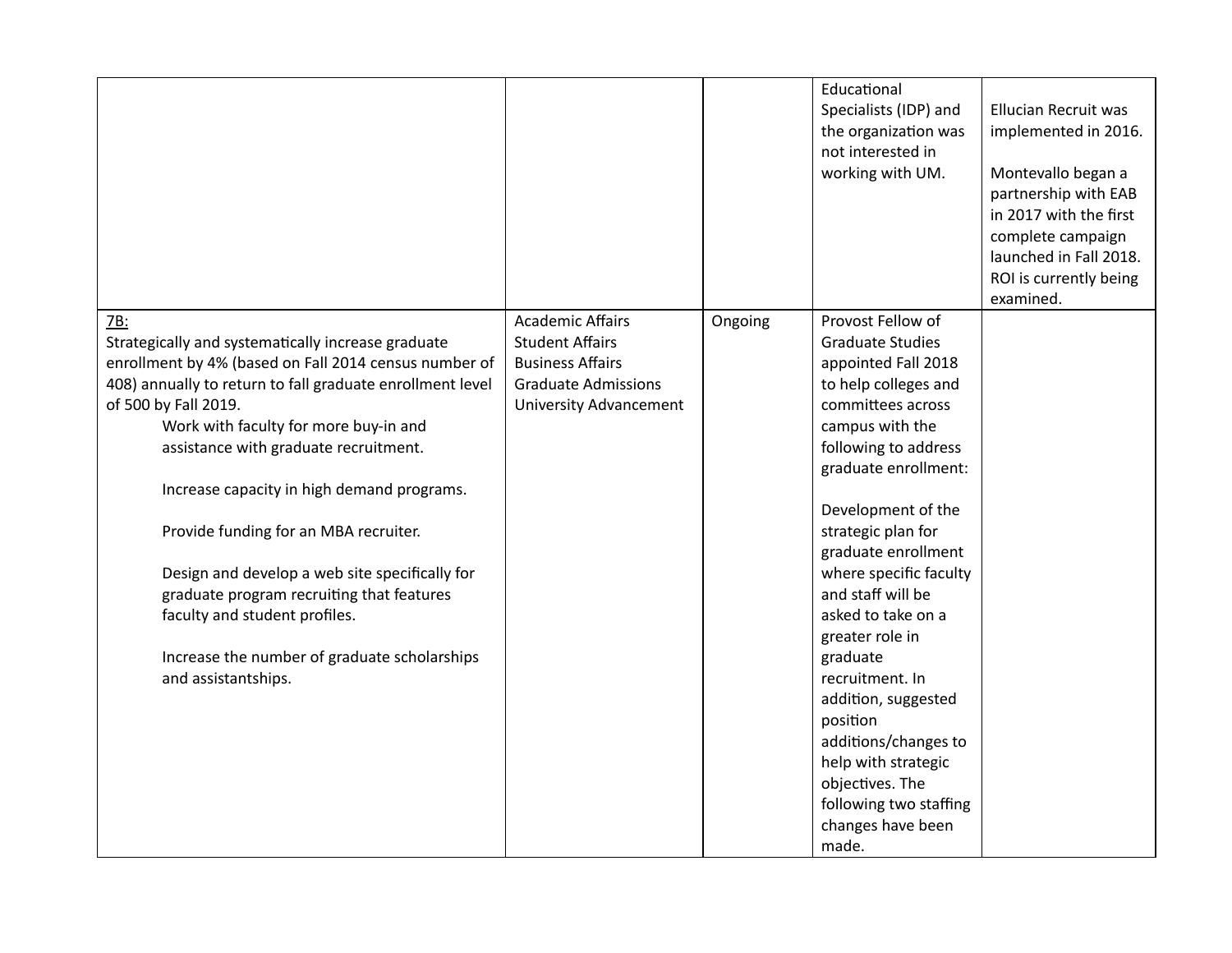|  | Shifting support for   |  |
|--|------------------------|--|
|  | the online             |  |
|  | application process    |  |
|  | with Recruit to the    |  |
|  | staff member who is    |  |
|  | responsible for the    |  |
|  | undergraduate side.    |  |
|  | The goal of this shift |  |
|  | is to continue to      |  |
|  | capture more           |  |
|  | students that are lost |  |
|  | at the "top" of the    |  |
|  | graduate recruitment   |  |
|  | funnel. (effective     |  |
|  | Spring 2019).          |  |
|  |                        |  |
|  | Addition of a Web      |  |
|  | Support Specialist in  |  |
|  | Marketing and          |  |
|  | Communications         |  |
|  | who will have a        |  |
|  | special focus on the   |  |
|  | recruitment position   |  |
|  | of our graduate        |  |
|  | programs in the        |  |
|  | market through our     |  |
|  | website (effective     |  |
|  | August 1, 2019).       |  |
|  |                        |  |
|  | The College of         |  |
|  | <b>Education and</b>   |  |
|  | Human Development      |  |
|  | is partnering with     |  |
|  | Modern Brand and       |  |
|  | Marketing and          |  |
|  | Communications to      |  |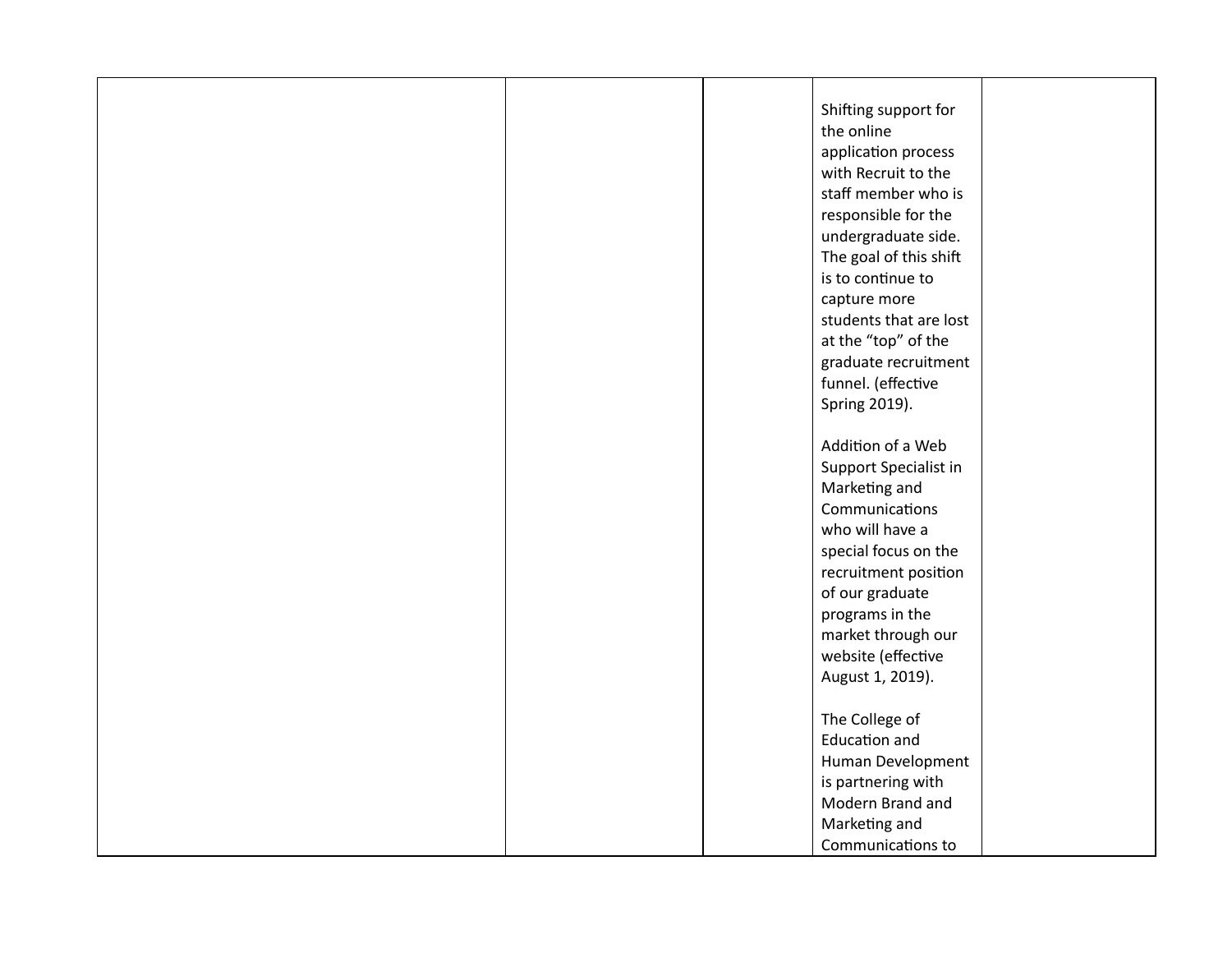|  | launch a targeted       |  |
|--|-------------------------|--|
|  | recruitment strategy    |  |
|  | in our service area;    |  |
|  | Montevallo Educator     |  |
|  | Partnership             |  |
|  | expanded with the       |  |
|  | adoption of new         |  |
|  | MOUs. In addition,      |  |
|  | \$25,000 in             |  |
|  | scholarships have       |  |
|  | been earmarked for      |  |
|  | Fall 2019 recruitment   |  |
|  | with a three-pronged    |  |
|  | recruitment             |  |
|  | approach. CEHD &        |  |
|  | COB faculty and staff   |  |
|  | have worked to          |  |
|  | increase the visibility |  |
|  | of graduate programs    |  |
|  | through conference      |  |
|  | attendance and          |  |
|  | social media            |  |
|  | campaigns.              |  |
|  |                         |  |
|  | Currently, the MBA      |  |
|  | recruiter position has  |  |
|  | been eliminated, but    |  |
|  | an overall graduate     |  |
|  | recruiter remains on    |  |
|  | the list of possible    |  |
|  | additions and           |  |
|  | changes to increase     |  |
|  | graduate capacity.      |  |
|  |                         |  |
|  | With the hiring of the  |  |
|  | Web Content             |  |
|  | Specialist and a new    |  |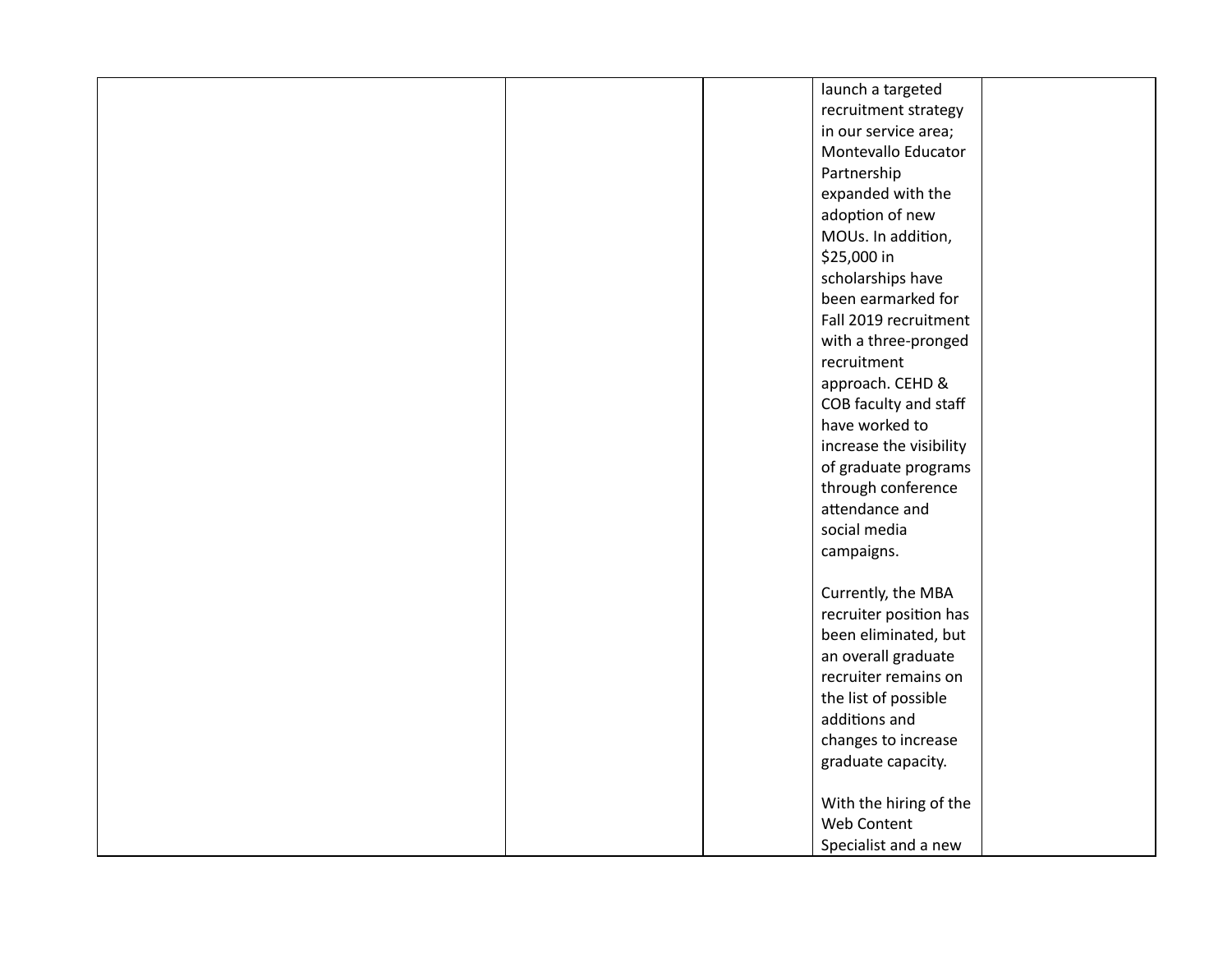|  | contract with the      |  |
|--|------------------------|--|
|  | web vendor KPS3, a     |  |
|  | graduate web           |  |
|  | presence and           |  |
|  | recruiting tool is     |  |
|  | being designed to      |  |
|  | provide the best       |  |
|  | possible information   |  |
|  | to potential students, |  |
|  | especially those       |  |
|  | online students that   |  |
|  | only "visit" our       |  |
|  | campus through the     |  |
|  | web.                   |  |
|  |                        |  |
|  | There has been a       |  |
|  | focus on graduate      |  |
|  | scholarships for       |  |
|  | recruitment            |  |
|  | beginning in the       |  |
|  | Spring of 2019.        |  |
|  | Necessary              |  |
|  | assistantships were    |  |
|  | identified with the    |  |
|  | remainder of the       |  |
|  | money going to the     |  |
|  | <b>Graduate Honors</b> |  |
|  | Scholarships. In       |  |
|  | addition, criteria for |  |
|  | the Graduate Honors    |  |
|  | Scholarship are being  |  |
|  | explored and will be   |  |
|  | edited to support the  |  |
|  | changing needs of      |  |
|  | the programs and       |  |
|  | graduate students at   |  |
|  | UM. \$25,000 in CEHD   |  |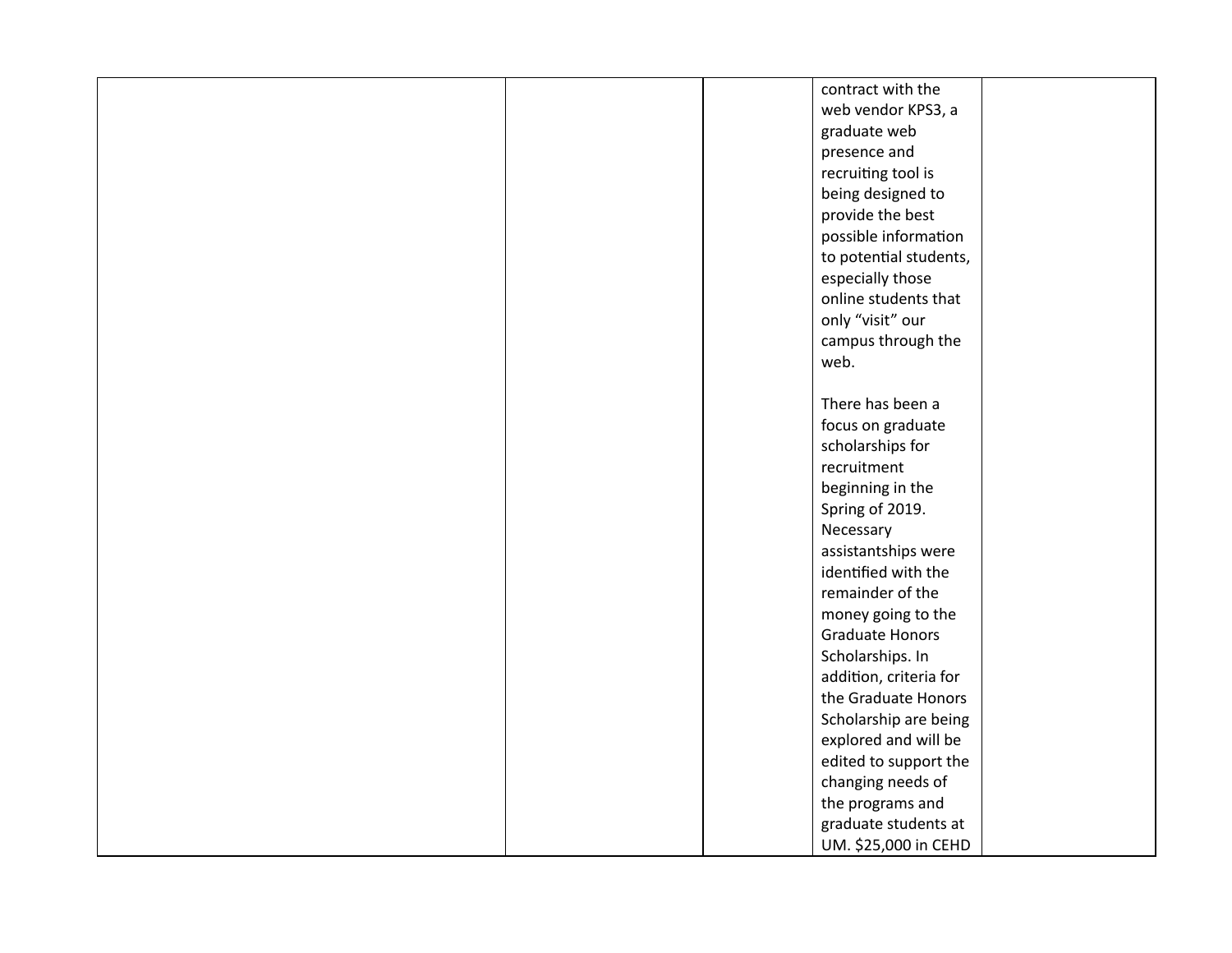| $7C$ :<br>Raise freshman-to-sophomore retention to 80%,<br>sophomore-to-junior retention to 75%, junior-to-senior<br>retention to 65%, and graduation rate to 55%.<br>Analyze retention and graduation rates by<br>student demographics (HS GPA, ACT score,<br>residential, first generation, etc.) to determine<br>at-risk populations.<br>Reduce to 120 the required number of hours<br>for completion of the majority of degree<br>programs. | All Faculty and Staff                                                       | Ongoing         | scholarships have<br>also been identified<br>to help with<br>recruitment.<br>Digital<br>Communications<br>Committee (DCC)<br>launched a revision<br>of the "front door"<br>web homepage to<br>better support<br>graduate recruiting<br>efforts.<br>Opened the Falcon<br><b>Success Center and</b><br>transitioned it to<br><b>Academic Affairs (this</b><br>was a joint initiative<br>with Academic and<br>Business Affairs).<br>Seventy-six (76%)<br>percent<br>freshman-to-sophom<br>ore retention for fall<br>2017 first-time<br>freshmen. 77% for<br>fall 2016 freshmen.<br>73% for fall 2015<br>freshmen. | Not met.<br>Retention will be a<br>primary focus in fall<br>2019. Retention<br>workgroup committee<br>was formed and will<br>begin meeting in late<br>summer 2019. |
|-------------------------------------------------------------------------------------------------------------------------------------------------------------------------------------------------------------------------------------------------------------------------------------------------------------------------------------------------------------------------------------------------------------------------------------------------|-----------------------------------------------------------------------------|-----------------|----------------------------------------------------------------------------------------------------------------------------------------------------------------------------------------------------------------------------------------------------------------------------------------------------------------------------------------------------------------------------------------------------------------------------------------------------------------------------------------------------------------------------------------------------------------------------------------------------------------|--------------------------------------------------------------------------------------------------------------------------------------------------------------------|
| Goal 8: Promote an inclusive and supportive campus environment.                                                                                                                                                                                                                                                                                                                                                                                 |                                                                             |                 |                                                                                                                                                                                                                                                                                                                                                                                                                                                                                                                                                                                                                |                                                                                                                                                                    |
| <b>Objectives</b>                                                                                                                                                                                                                                                                                                                                                                                                                               | <b>Responsible Unit(s)</b>                                                  | <b>Timeline</b> | <b>Progress</b>                                                                                                                                                                                                                                                                                                                                                                                                                                                                                                                                                                                                | <b>Outcomes</b>                                                                                                                                                    |
| 8A.<br>Increase ethnic diversity and promote an inclusive,<br>supportive campus environment for faculty and staff<br>that respects all forms of diversity.                                                                                                                                                                                                                                                                                      | <b>Executive Cabinet</b><br>All Faculty and Staff<br><b>Human Resources</b> | Ongoing         | <b>ESA hired Tony</b><br>Miller as the<br>Director of Student<br><b>Conduct and Title</b><br>IX Coordinator for                                                                                                                                                                                                                                                                                                                                                                                                                                                                                                | Sierra Turner was<br>named the Chief<br>Diversity/Inclusion<br>Officer. This position will<br>provide cohesiveness                                                 |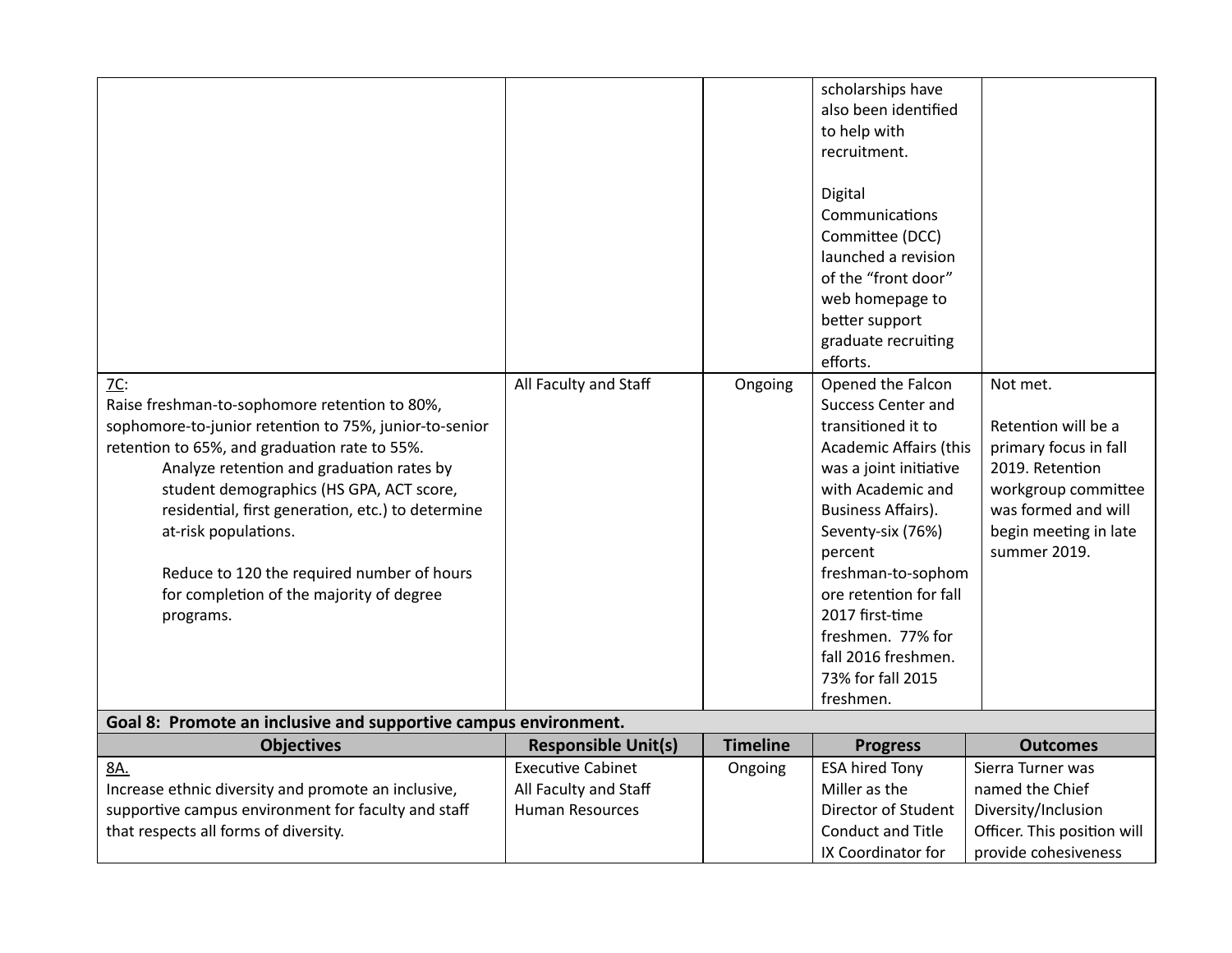| orientation,<br>gender identity,<br>gender expression<br><b>Student Affairs</b><br>Ongoing<br><b>ESA hired Tony</b><br>8B.<br>Ongoing |  | Director of Campus<br>Safety and Chief of<br>Police.<br>Revitalization of<br>the President's<br>Task Force on<br>Diversity<br>Renewed<br>commitment to<br>the University's AA<br>Plan; named a<br>specific employee<br>as AA Coordinator.<br>Named a faculty<br>member as Chief<br>Diversity and<br><b>Inclusion Officer</b><br>Expanded<br>protective<br>language to the<br>University's equal<br>opportunity policy<br>to include sexual | faculty, student, and<br>staff programs and<br>activities to promote<br>inclusive excellence and<br>welcoming<br>environments for all.<br>The University hired 18<br>minorities and<br>promoted four in the<br>2018-2019 academic<br>year. |
|---------------------------------------------------------------------------------------------------------------------------------------|--|--------------------------------------------------------------------------------------------------------------------------------------------------------------------------------------------------------------------------------------------------------------------------------------------------------------------------------------------------------------------------------------------------------------------------------------------|--------------------------------------------------------------------------------------------------------------------------------------------------------------------------------------------------------------------------------------------|
| <b>Academic Affairs</b><br>Miller as the<br>Director of Student<br>Athletics                                                          |  |                                                                                                                                                                                                                                                                                                                                                                                                                                            |                                                                                                                                                                                                                                            |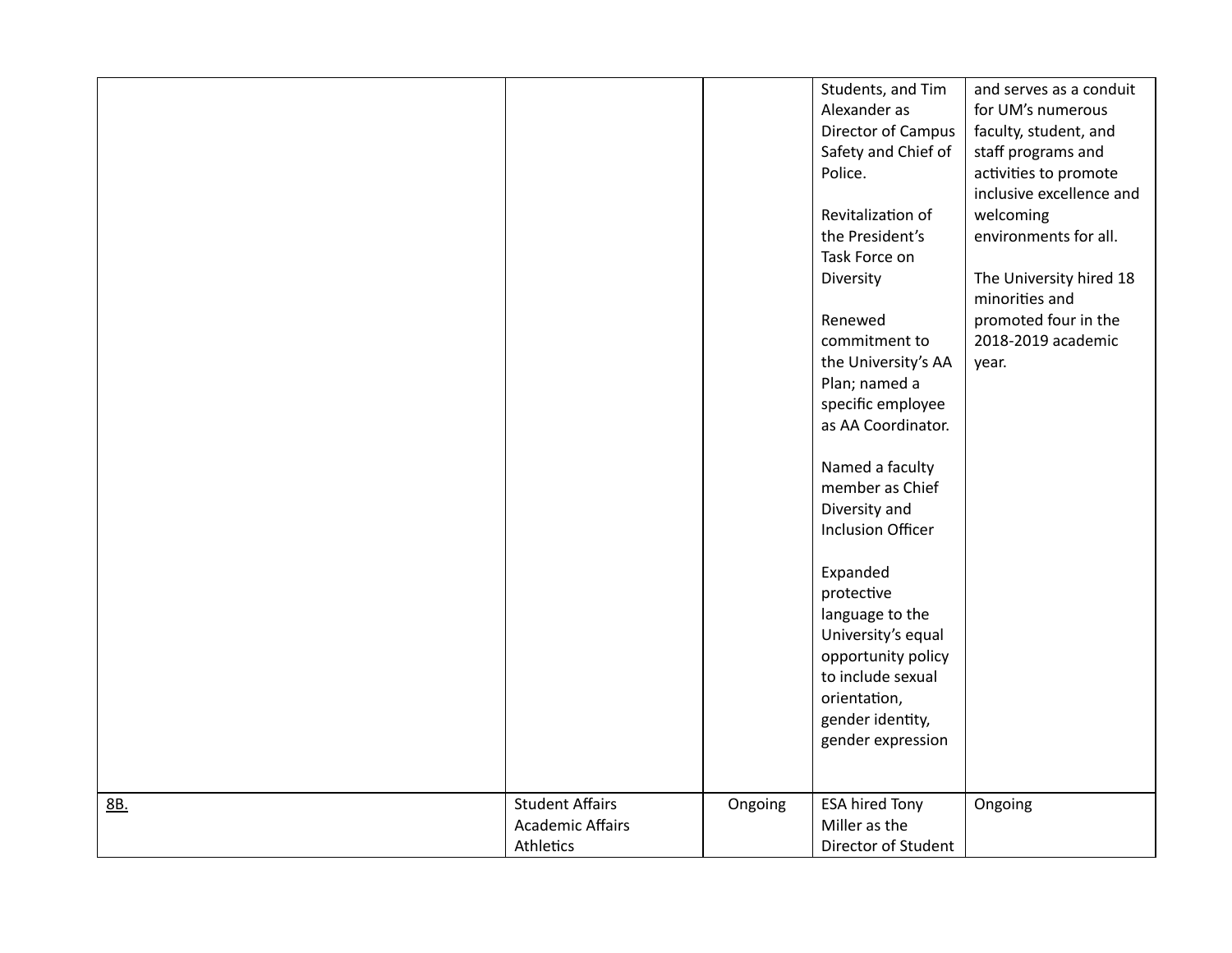| Increase ethnic diversity, pursue gender balance, and |                                |                 | Conduct and Title      |                    |
|-------------------------------------------------------|--------------------------------|-----------------|------------------------|--------------------|
| promote an inclusive, supportive campus environment   |                                |                 | IX Coordinator for     |                    |
| for students that respects all forms of diversity.    |                                |                 | Students, and Tim      |                    |
|                                                       |                                |                 | Alexander as           |                    |
|                                                       |                                |                 |                        |                    |
|                                                       |                                |                 | Director of Campus     |                    |
|                                                       |                                |                 | Safety and Chief of    |                    |
|                                                       |                                |                 | Police.                |                    |
|                                                       |                                |                 | Advancement            |                    |
|                                                       |                                |                 | hired Jason Perry      |                    |
|                                                       |                                |                 | as the donor           |                    |
|                                                       |                                |                 | relations manager.     |                    |
|                                                       |                                |                 |                        |                    |
|                                                       |                                |                 | Recent advertising     |                    |
|                                                       |                                |                 | and promotional        |                    |
|                                                       |                                |                 | efforts highlight      |                    |
|                                                       |                                |                 | increased diversity    |                    |
|                                                       |                                |                 | on campus.             |                    |
|                                                       |                                |                 |                        |                    |
|                                                       |                                |                 | Athletics hired        |                    |
|                                                       |                                |                 | Jasmine Thomas         |                    |
|                                                       |                                |                 | for the Assistant      |                    |
|                                                       |                                |                 | Compliance &           |                    |
|                                                       |                                |                 | <b>Game Operations</b> |                    |
|                                                       |                                |                 | position in the        |                    |
|                                                       |                                |                 | summer of 2017         |                    |
|                                                       |                                |                 |                        |                    |
|                                                       |                                |                 | Athletics hired        |                    |
|                                                       |                                |                 | Adrianna Piontek       |                    |
|                                                       |                                |                 | as the Head Coach      |                    |
|                                                       |                                |                 | for Women's            |                    |
|                                                       |                                |                 | Lacrosse in June       |                    |
|                                                       |                                |                 | 2019.                  |                    |
| Goal 9: Engage incoming undergraduate students.       |                                |                 |                        |                    |
| <b>Objectives</b>                                     | <b>Responsible Unit(s)</b>     | <b>Timeline</b> | <b>Progress</b>        | <b>Outcomes</b>    |
| 9A:                                                   | <b>Academic Success Center</b> |                 | Post-orientation       | As of 7/16/19, 500 |
|                                                       | Admissions                     | Ongoing         |                        |                    |
| Connect with incoming students throughout the         |                                |                 | postcards sent to      | post-orientation   |
| admissions process.                                   | Deans & Department             |                 | all students           |                    |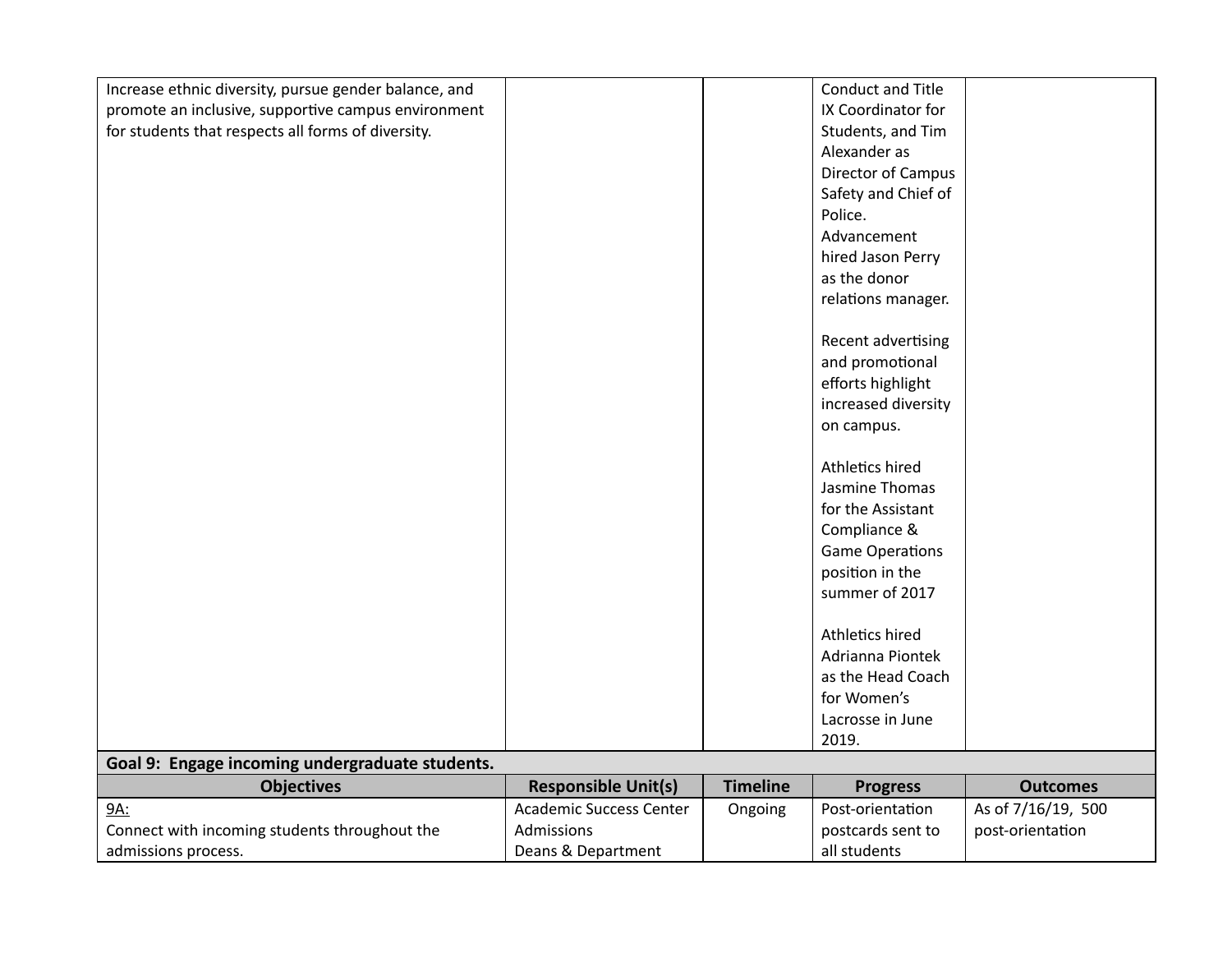| Increase summer contacts by University faculty,     | Chairs; Faculty                  |         | attending                 | postcards have been |
|-----------------------------------------------------|----------------------------------|---------|---------------------------|---------------------|
| staff, advisors, and students through personal      | <b>Student Life</b>              |         | orientation               | mailed.             |
| contacts and social media before and after          |                                  |         | beginning Summer          |                     |
| orientation.                                        |                                  |         | 2019.                     |                     |
|                                                     |                                  |         |                           |                     |
| Develop and implement a seamless, web-based         |                                  |         | <b>Assistant Director</b> |                     |
| admissions process that includes easy access to     |                                  |         | works with                |                     |
| applications, orientation, registration, health     |                                  |         | ContinuUM                 |                     |
| forms, etc., for both freshmen and transfer         |                                  |         | students to               |                     |
| students.                                           |                                  |         | provide transfer          |                     |
|                                                     |                                  |         | assistance                |                     |
|                                                     |                                  |         |                           |                     |
|                                                     |                                  |         | Admissions and            |                     |
|                                                     |                                  |         | <b>Student Life</b>       |                     |
|                                                     |                                  |         | communicate with          |                     |
|                                                     |                                  |         | incoming students         |                     |
|                                                     |                                  |         | throughout the            |                     |
|                                                     |                                  |         | recruitment and           |                     |
|                                                     |                                  |         | orientation process       |                     |
|                                                     |                                  |         | using the CRM             |                     |
|                                                     |                                  |         | communication             |                     |
|                                                     |                                  |         | flow, email, and          |                     |
|                                                     |                                  |         | texting as well as        |                     |
|                                                     |                                  |         | personal                  |                     |
|                                                     |                                  |         | communications            |                     |
|                                                     |                                  |         |                           |                     |
|                                                     |                                  |         | (e.g. birthday            |                     |
|                                                     |                                  |         | phone calls).             |                     |
| 9B.                                                 | <b>Student Affairs</b>           | Ongoing | Admissions and            |                     |
| Redesign the first-year and transfer orientation to | <b>Academic Affairs; Faculty</b> |         | Student Life staff        |                     |
| create a more meaningful experience aimed at        | <b>Enrollment Management</b>     |         | survey all incoming       |                     |
| long-range student success.                         | <b>Orientation Committee</b>     |         | students and              |                     |
| Reassess the purpose, content, and format of        |                                  |         | parents at each           |                     |
| summer orientation. Consider multi-day              |                                  |         | orientation session       |                     |
| sessions for freshmen and alternative formats       |                                  |         | and meet each fall        |                     |
| for transfer students.                              |                                  |         | to make                   |                     |
|                                                     |                                  |         | adjustments               |                     |
|                                                     |                                  |         | accordingly.              |                     |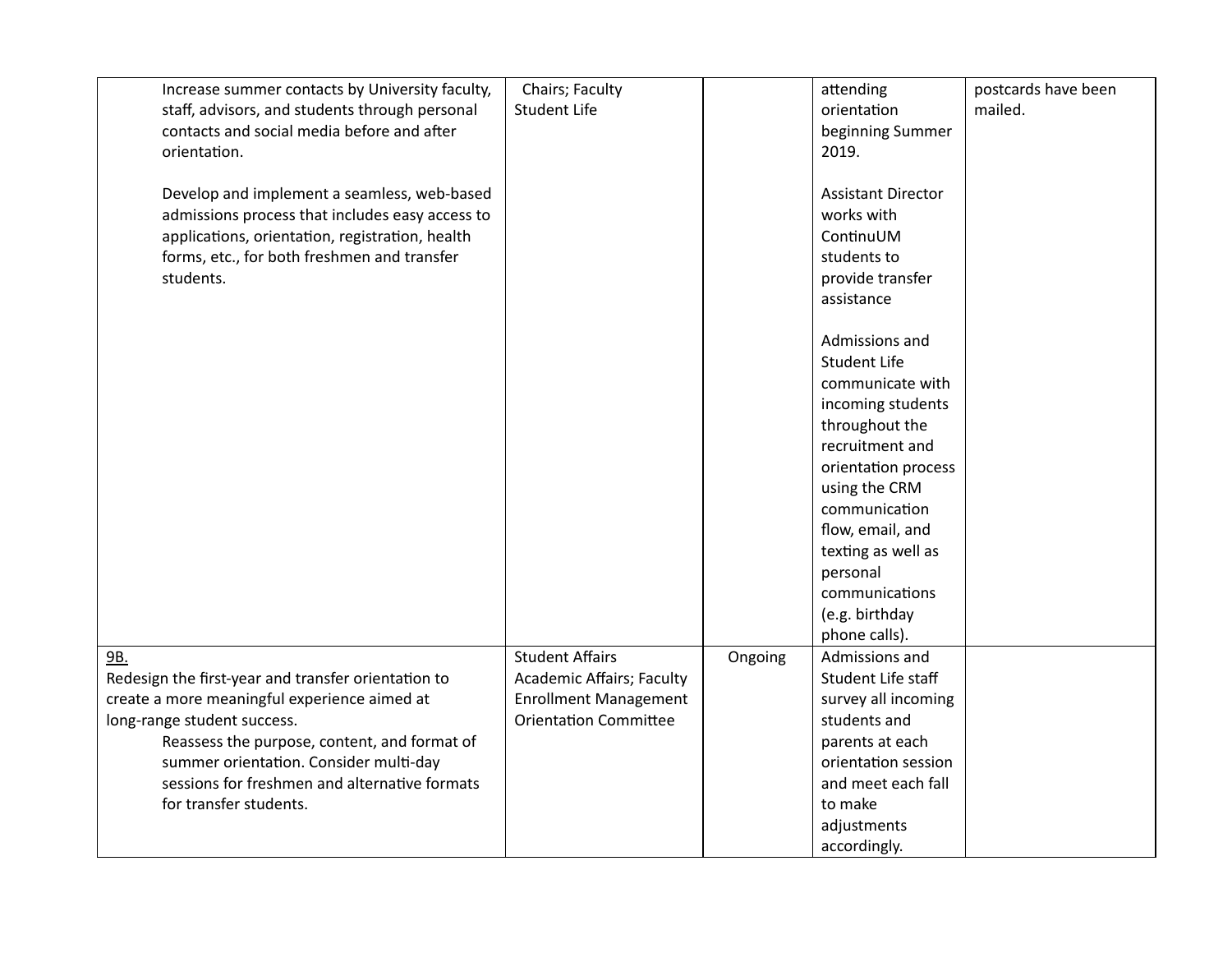| Coordinate all orientation sessions through one<br>office.<br>Explore pre-registering students in at least a<br>couple of courses to allow in-person advising<br>sessions to focus more on relationship building<br>and less on schedule building.<br>Consider an expanded fall welcome that is<br>required of all incoming students and might<br>include a convocation.                                                                                                                                                                                                                                   |                                                                                                                                                        |         |                                                                                                                                                                                                                                                  |                                                                                                                                                                                                                                                              |
|------------------------------------------------------------------------------------------------------------------------------------------------------------------------------------------------------------------------------------------------------------------------------------------------------------------------------------------------------------------------------------------------------------------------------------------------------------------------------------------------------------------------------------------------------------------------------------------------------------|--------------------------------------------------------------------------------------------------------------------------------------------------------|---------|--------------------------------------------------------------------------------------------------------------------------------------------------------------------------------------------------------------------------------------------------|--------------------------------------------------------------------------------------------------------------------------------------------------------------------------------------------------------------------------------------------------------------|
| 9C.<br>Support the development of a rich and meaningful<br>first-year experience program.<br>Create academic cohorts of students together<br>in two or more first-year courses that may or<br>may not have linked content.<br>Develop a first-year seminar (FYS) as one of the<br>personal development options in general<br>education.<br>Develop and implement a "Finish in Four"<br>campaign, with materials tailored to students<br>and to parents.<br>Consider a peer mentor system with mentors<br>attending the FYS and engaging students<br>outside of the classroom during the first<br>semester. | <b>Academic Success Center</b><br>Ad Hoc First Year<br><b>Experience Task Force</b><br>Deans and Department<br>Chairs; Faculty                         | Ongoing | <b>Academic Affairs</b><br>and Faculty Senate<br>established a<br>workgroup to<br>develop a first-year<br>seminar proposal.<br>Transitioned to<br><b>Falcon Success</b><br>Center for<br>continued support<br>after Provost<br>approved proposal | Received UM 101 pilot<br>approval from UCSC<br>January 2019<br>Four pilot UM 101<br>sections offered Fall<br>2019 for Great Start<br>program and General<br>Studies students. As of<br>7/16/19, 61 of 98 seats<br>have been filled across<br>the 4 sections. |
| 9D.<br>Implement a comprehensive academic advising<br>program that includes resources for advisors (Finish in<br>Four Plans, Advisor Handbook, etc.) and advisor<br>training.                                                                                                                                                                                                                                                                                                                                                                                                                              | <b>Academic Success Center</b><br>Academic Advising,<br>Support, and<br><b>Intervention Committee</b><br><b>Academic Affairs; Faculty</b><br>Registrar | Ongoing | FSC worked with<br>faculty to form<br>Transforming<br><b>Academic Advising</b><br>(TAA) to address<br>advising concerns                                                                                                                          | <b>Updated advising</b><br>mission, goals, and<br>outcomes<br>AASIC disbanded                                                                                                                                                                                |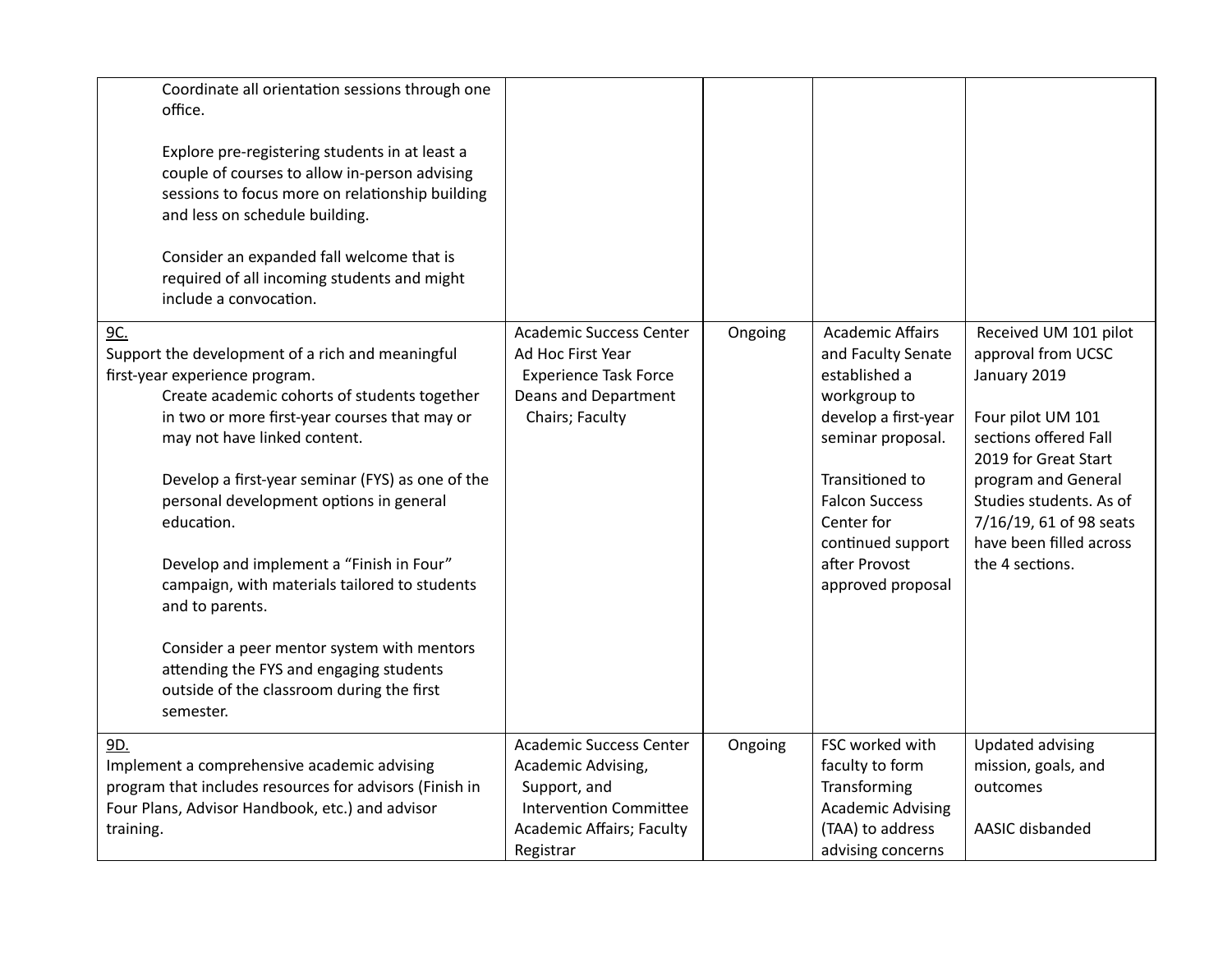|      | Develop at the college or department level an<br>advising model appropriate to the programs<br>offered.                                                                                                                                                                                                | <b>Business Affairs</b><br>IS&T                                                                              |                             | Formed<br>workgroups to<br>address                                                   |                                                               |
|------|--------------------------------------------------------------------------------------------------------------------------------------------------------------------------------------------------------------------------------------------------------------------------------------------------------|--------------------------------------------------------------------------------------------------------------|-----------------------------|--------------------------------------------------------------------------------------|---------------------------------------------------------------|
|      | Charge the Academic Success Center and the<br>Academic Advising, Support, and Intervention<br>Committee with developing and delivering a<br>series of sessions on effective advising.<br>Expand course schedule to ensure an adequate<br>number of class sections and range of class<br>meeting times. |                                                                                                              |                             | orientation/registr<br>ation, training,<br>assessment,<br>general education<br>guide |                                                               |
|      | Assign advisors earlier in the process.<br>Develop and implement an effective academic<br>alert/early intervention system.                                                                                                                                                                             |                                                                                                              |                             |                                                                                      |                                                               |
|      | Provide an effective academic planning/degree                                                                                                                                                                                                                                                          |                                                                                                              |                             |                                                                                      |                                                               |
|      | audit software program.                                                                                                                                                                                                                                                                                |                                                                                                              |                             |                                                                                      |                                                               |
|      | Goal 10: Sustain undergraduate student engagement and increase retention by providing up-to-date living opportunities on campus.                                                                                                                                                                       |                                                                                                              |                             |                                                                                      | <b>Outcomes</b>                                               |
| 10A: | <b>Objectives</b><br>Provide adequate and accessible housing for all<br>residential students.<br>Upgrade and renovate existing facilities.<br>Strategically attend to deferred maintenance<br>issues.                                                                                                  | <b>Responsible Unit(s)</b><br><b>Student Affairs</b><br><b>Business Affairs</b><br><b>Facilities</b><br>IS&T | <b>Timelines</b><br>Ongoing | <b>Progress</b>                                                                      | Renovations and<br>updates to existing<br>facilities continue |
|      | Upgrade technology in campus housing.                                                                                                                                                                                                                                                                  |                                                                                                              |                             |                                                                                      |                                                               |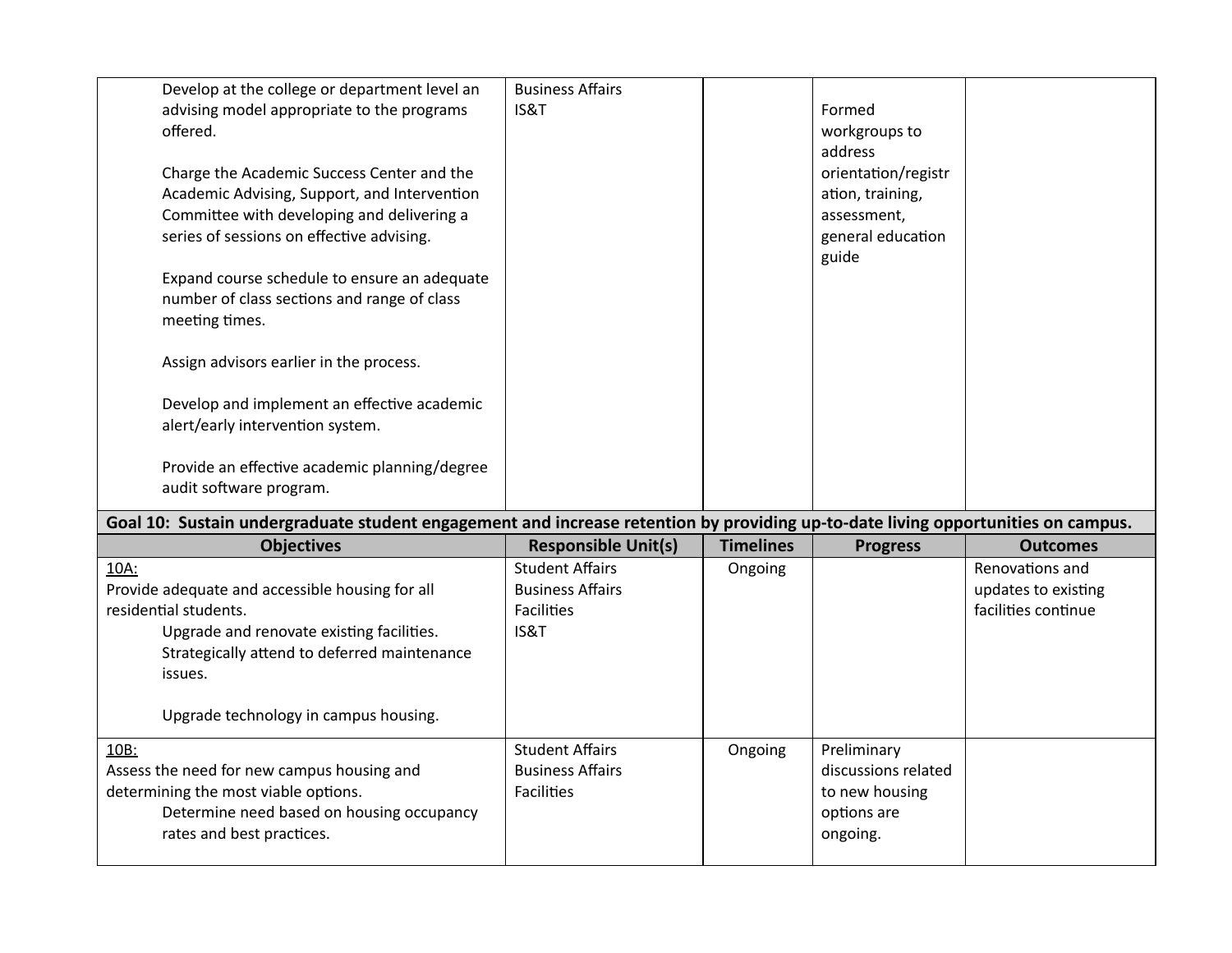| Research trends, visit other campuses, review                                                                                      |                            |                 |                           |                           |  |  |
|------------------------------------------------------------------------------------------------------------------------------------|----------------------------|-----------------|---------------------------|---------------------------|--|--|
| architectural plans, and determine costs for                                                                                       |                            |                 |                           |                           |  |  |
| housing options.                                                                                                                   |                            |                 |                           |                           |  |  |
| 10C:                                                                                                                               | <b>Student Affairs</b>     | Ongoing         | An audit of               | Ongoing                   |  |  |
| Invest in updated safety and security features.                                                                                    | <b>Facilities</b>          |                 | security cameras          |                           |  |  |
| Upgrade existing and install additional security                                                                                   | <b>University Police</b>   |                 | was completed             |                           |  |  |
| cameras.                                                                                                                           |                            |                 | and a plan of             |                           |  |  |
|                                                                                                                                    |                            |                 | replacement was           |                           |  |  |
| Upgrade card swipe system.                                                                                                         |                            |                 | submitted and             |                           |  |  |
|                                                                                                                                    |                            |                 | funding requested.        |                           |  |  |
| Install sprinkler systems in residence halls.                                                                                      |                            |                 |                           |                           |  |  |
| Goal 11: Sustain undergraduate student engagement and increase retention through recreations, social, co-curricular and leadership |                            |                 |                           |                           |  |  |
| development opportunities on campus.                                                                                               |                            |                 |                           |                           |  |  |
| <b>Objectives</b>                                                                                                                  | <b>Responsible Unit(s)</b> | <b>Timeline</b> | <b>Progress</b>           | <b>Outcomes</b>           |  |  |
| 11A.                                                                                                                               | <b>Student Affairs</b>     | Ongoing         | An audit of               | Dr. Stewart felt this was |  |  |
| Address the need for more recreational and social                                                                                  | <b>Business Affairs</b>    |                 | recreational              | not our top priority, so  |  |  |
| areas.                                                                                                                             | <b>Facilities</b>          |                 | facilities was            | any further work was      |  |  |
| Assess student interest in and need for                                                                                            |                            |                 | performed and             | tabled. The only thing    |  |  |
| additional recreational activities.                                                                                                |                            |                 | completed by an           | currently being           |  |  |
|                                                                                                                                    |                            |                 | outside firm and a        | discussed is adding a     |  |  |
| Establish a space for commuter students to                                                                                         |                            |                 | plan was                  | weight room to Bibb       |  |  |
| gather.                                                                                                                            |                            |                 | submitted to              | Graves.                   |  |  |
|                                                                                                                                    |                            |                 | <b>Executive Cabinet.</b> |                           |  |  |
| Establish recreational spaces separate from and                                                                                    |                            |                 |                           |                           |  |  |
| in addition to athletic fields and courts.                                                                                         |                            |                 |                           |                           |  |  |
| 11B.                                                                                                                               | <b>Student Affairs</b>     | Ongoing         | The Campus Life           | Approved the addition     |  |  |
| Involve more students in activities outside the                                                                                    | <b>Business Affairs</b>    |                 | Advisory                  | of four new student       |  |  |
| classroom.                                                                                                                         | <b>Facilities</b>          |                 | Committee met             | organizations.            |  |  |
| Assess the extent to which current student life                                                                                    |                            |                 |                           |                           |  |  |
|                                                                                                                                    |                            |                 | once this past year.      |                           |  |  |
| and academic organizations meet students'                                                                                          |                            |                 |                           |                           |  |  |
| needs and interests.                                                                                                               |                            |                 |                           |                           |  |  |
|                                                                                                                                    |                            |                 |                           |                           |  |  |
| Add clubs and organizations as need/interest is                                                                                    |                            |                 |                           |                           |  |  |
| demonstrated.                                                                                                                      |                            |                 |                           |                           |  |  |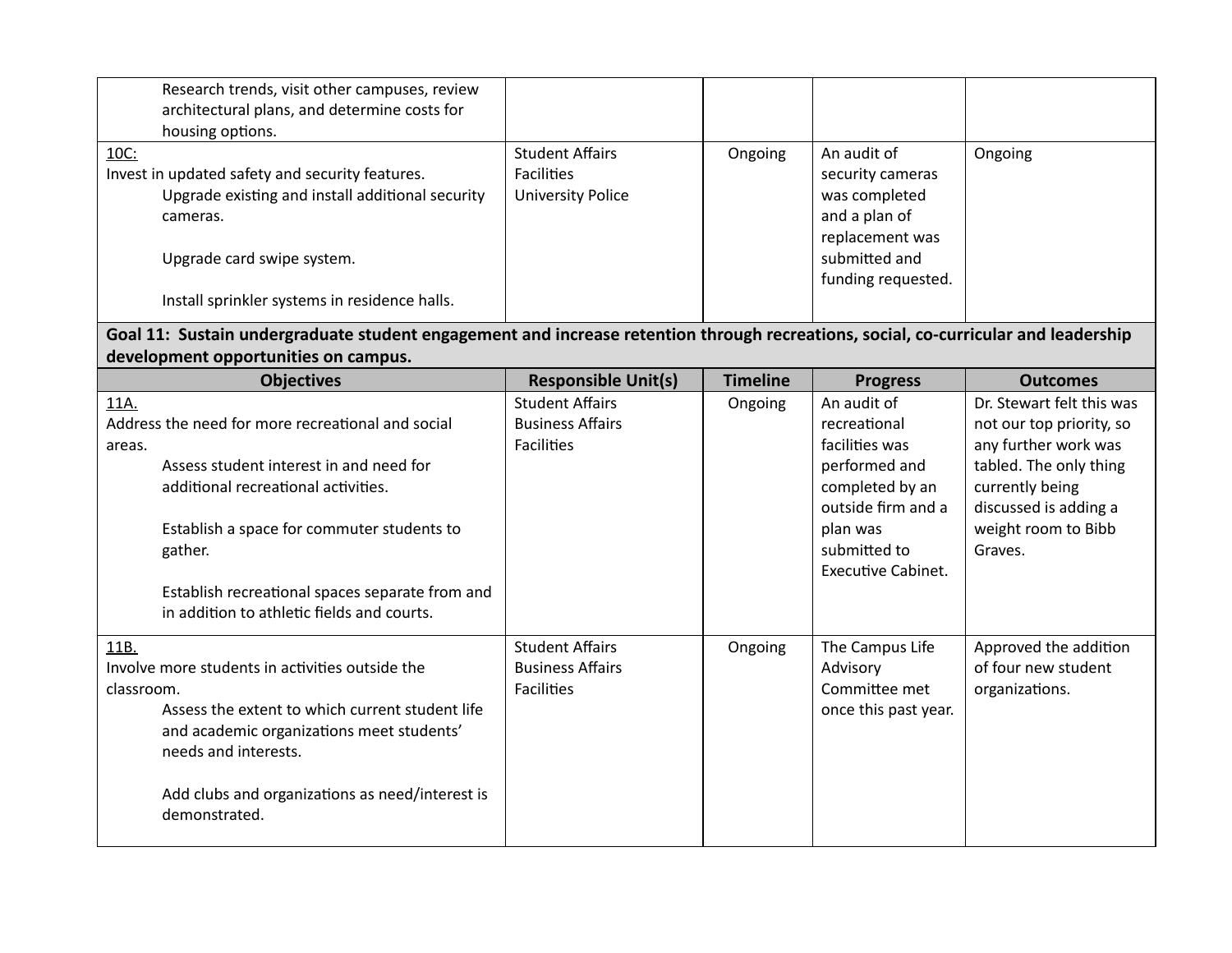| Increase participation in student organizations<br>and clubs.<br>Provide incentives to faculty who serve as<br>advisors for student organizations.                                                                                                                                                                                                                           |                                                                                                                |         |                                                                                                                                                                                                                                                                                                                                                                                                        |                                                                                                                                                                                                                                                                                |
|------------------------------------------------------------------------------------------------------------------------------------------------------------------------------------------------------------------------------------------------------------------------------------------------------------------------------------------------------------------------------|----------------------------------------------------------------------------------------------------------------|---------|--------------------------------------------------------------------------------------------------------------------------------------------------------------------------------------------------------------------------------------------------------------------------------------------------------------------------------------------------------------------------------------------------------|--------------------------------------------------------------------------------------------------------------------------------------------------------------------------------------------------------------------------------------------------------------------------------|
| 11C.<br>Develop collaborative student leadership initiatives.<br>Partner with Leadership Shelby County on a<br>leadership initiative for UM students.<br>Offer leadership classes, a leadership lecture<br>series, and team building exercises to promote<br>student leadership development.                                                                                 | <b>Academic Affairs</b><br><b>Student Affairs</b><br>Office of Service Learning<br>Leadership Shelby<br>County | Ongoing | Partnership with<br>Leadership Shelby<br>County continues.                                                                                                                                                                                                                                                                                                                                             | Ongoing                                                                                                                                                                                                                                                                        |
| 11D.<br>Increase attendance at intercollegiate athletic events.<br>Effectively promote and market intercollegiate<br>athletic events.<br>Establish an athletic spirit committee.<br>Investigate network infrastructure to provide<br>sufficient bandwidth for live streaming to<br>improve the fan experience.<br>Secure giveaways and promotions to increase<br>attendance. | Athletics<br>IS&T<br><b>University Relations</b><br><b>Business Affairs</b>                                    | Ongoing | Athletics held<br>"Pack the Sack"<br>basketball games<br>over the past two<br>years (Fall 2017<br>and Winter 2019)<br>to increase<br>attendance.<br>Athletics hosted<br><b>Breast Cancer</b><br>Awareness games<br>for Volleyball and<br>Women's<br><b>Basketball for</b><br>community<br>engagement and<br>to raise funds.<br>Started the<br><b>Fighting Falcons</b><br>app in 2016 to<br>assist with | Attendance increased at<br>a majority of UM's<br>intercollegiate athletic<br>events between<br>2017-18 and 2018-19.<br>Athletics has worked<br>with IS&T to increases<br>the bandwidth at our<br>lacrosse facility to be<br>able live stream lacrosse<br>game with any issues. |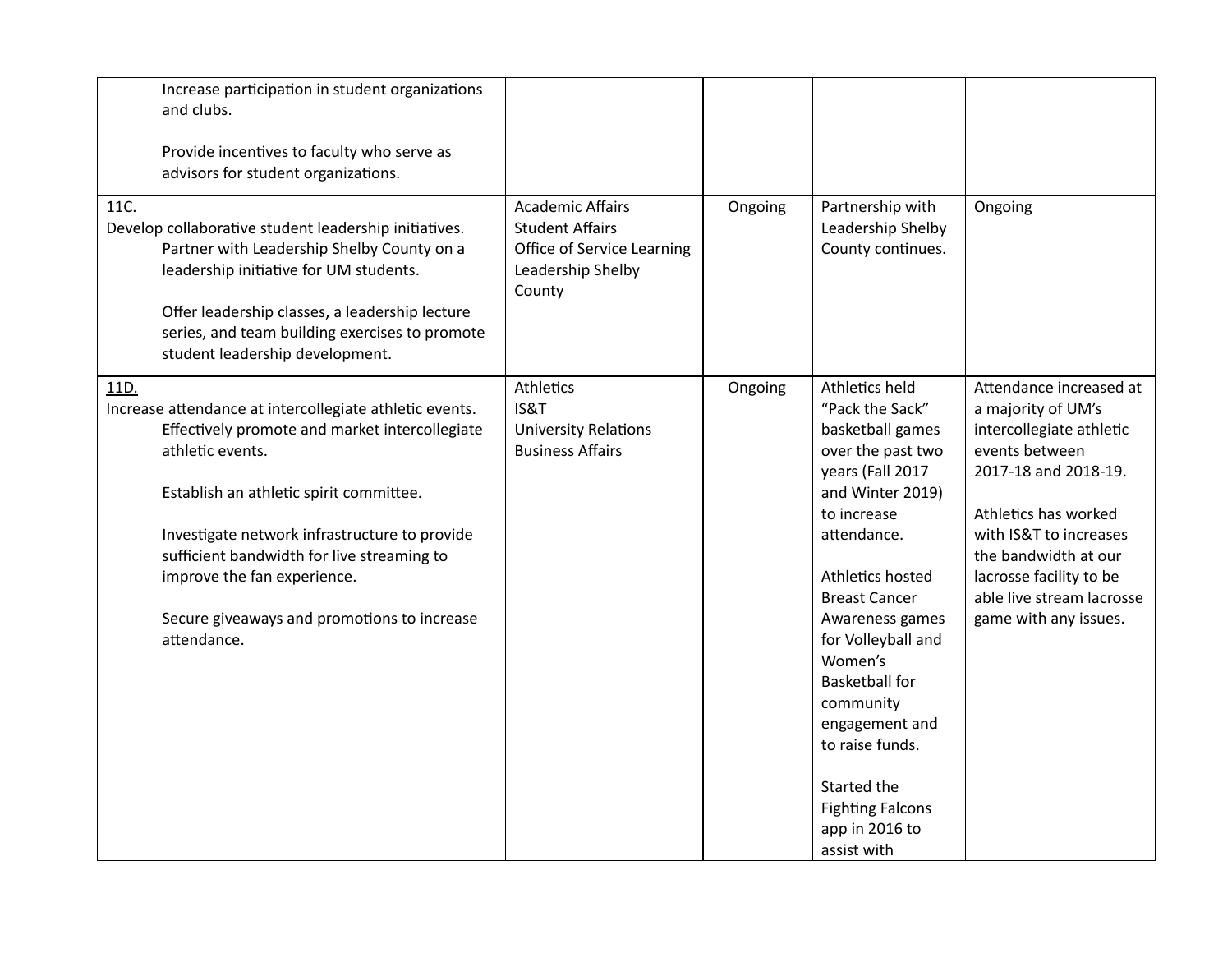|                                                   |                         |         | marketing events<br>and includes a<br>rewards program. |                                                 |
|---------------------------------------------------|-------------------------|---------|--------------------------------------------------------|-------------------------------------------------|
|                                                   |                         |         | Live streaming has                                     |                                                 |
|                                                   |                         |         | improved at                                            |                                                 |
|                                                   |                         |         | lacrosse/track                                         |                                                 |
|                                                   |                         |         | complex whereas                                        |                                                 |
|                                                   |                         |         | we can now live                                        |                                                 |
|                                                   |                         |         | stream lacrosse                                        |                                                 |
|                                                   |                         |         | games. Secured                                         |                                                 |
|                                                   |                         |         | giveaways from                                         |                                                 |
|                                                   |                         |         | <b>Corporate Partners</b>                              |                                                 |
|                                                   |                         |         | for rewards                                            |                                                 |
|                                                   |                         |         | program and                                            |                                                 |
|                                                   |                         |         | in-game                                                |                                                 |
|                                                   |                         |         | promotions.                                            |                                                 |
|                                                   |                         |         | Organized and                                          |                                                 |
|                                                   |                         |         | marketed the PACK                                      |                                                 |
|                                                   |                         |         | the SAC basketball                                     |                                                 |
|                                                   |                         |         | games.                                                 |                                                 |
| 11E.                                              | <b>Student Affairs</b>  | Ongoing | <b>ESA hired Tony</b>                                  | Meet Me at Montevallo                           |
| Develop and deliver a comprehensive intercultural | <b>Academic Affairs</b> |         | Miller as the                                          | has been redesigned                             |
| program.                                          | <b>Human Resources</b>  |         | Director of Student                                    | and will now take place                         |
| Expand support for international students.        |                         |         | <b>Conduct and Title</b>                               | twice a year. The Fall                          |
| Expand support for minority students.             |                         |         | IX Coordinator for                                     | Meet Me at Montevallo                           |
|                                                   |                         |         | Students, and Tim                                      | will bring current high                         |
| Ensure support and activities for diverse         |                         |         | Alexander as                                           | school seniors to                               |
| student groups (e.g., Spectrum, faith-based       |                         |         | Director of Campus                                     | campus. The Spring                              |
| groups, etc.)                                     |                         |         | Safety and Chief of                                    | Meet Me at Montevallo                           |
|                                                   |                         |         | Police.                                                | will bring current juniors                      |
| Provide more programming that promotes            |                         |         |                                                        | to campus. Both events                          |
| understanding and appreciation of diverse         |                         |         | Intercultural Affairs                                  | will focus on promoting                         |
| cultures, ethnicities, and lifestyles.            |                         |         | oversaw Black                                          | UM as a good choice for                         |
| Recruit a more diverse staff.                     |                         |         | History Month and                                      | students while helping<br>them think more about |
|                                                   |                         |         | Hispanic Heritage                                      |                                                 |
|                                                   |                         |         | Month programs.                                        | transitioning to college<br>life.               |
|                                                   |                         |         |                                                        |                                                 |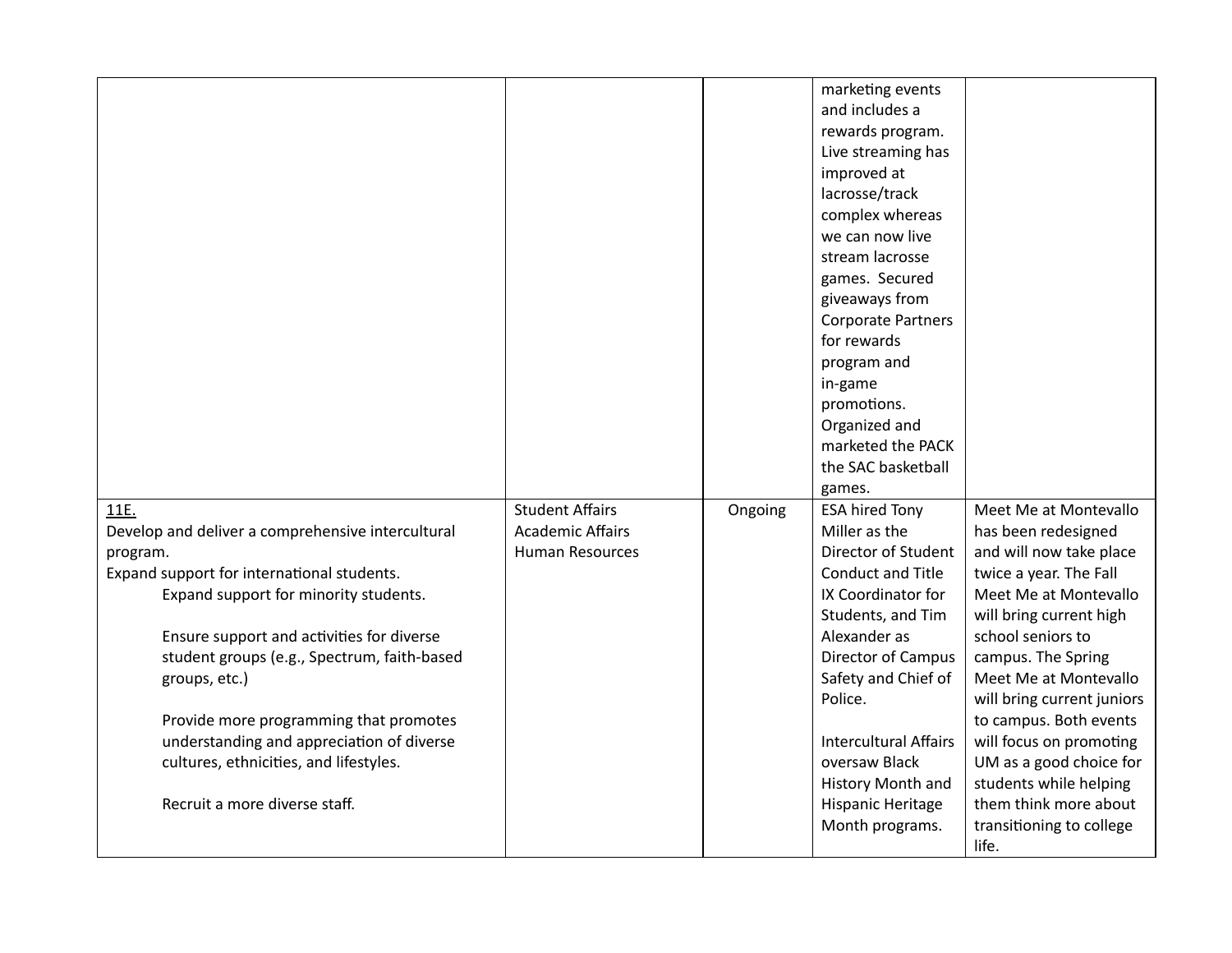|  | Admissions             | Awarded three           |
|--|------------------------|-------------------------|
|  | continues the          | scholarships.           |
|  | "Meet me in            |                         |
|  | Montevallo"            | We conducted the        |
|  | recruitment            | Diversity and Inclusion |
|  | campaign.              | Campus Climate Survey   |
|  | Employment             | in Spring 2019.         |
|  | opportunities are      |                         |
|  | announced in           |                         |
|  | advertisements         |                         |
|  | and other venues       |                         |
|  | where minority job     |                         |
|  | seekers are likely     |                         |
|  | to visit.              |                         |
|  |                        |                         |
|  | EEO Officer (or        |                         |
|  | designee) meets        |                         |
|  | with every search      |                         |
|  | committee at the       |                         |
|  | outset of a search     |                         |
|  | to address the         |                         |
|  | University's           |                         |
|  | diversity initiatives. |                         |
|  | Additionally, the      |                         |
|  | EEO Officer            |                         |
|  | reviews each pool      |                         |
|  | before campus          |                         |
|  | interview              |                         |
|  | invitations are        |                         |
|  | extended.              |                         |
|  |                        |                         |
|  | Revised the            |                         |
|  | scholarship            |                         |
|  | program to             |                         |
|  | develop minority       |                         |
|  | faculty and            |                         |
|  | administrators.        |                         |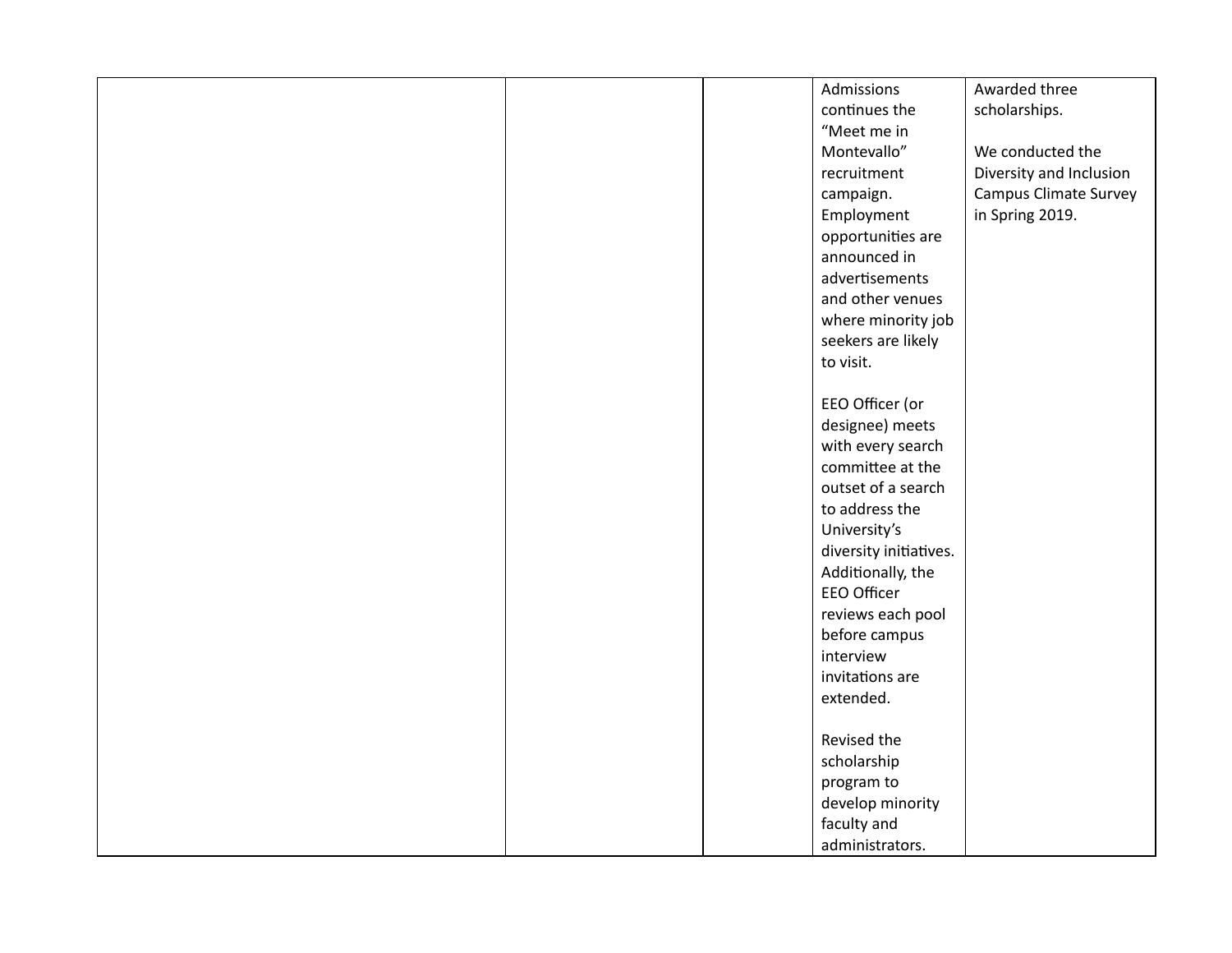|                                                                                                                                                  |                                |                 | Implemented an<br>internal<br>promotion process<br>whereby qualified<br>minority<br>employees can be<br>promoted without<br>conducting an<br>external search.<br>Invited Dr.<br>Christopher Lee,<br>renowned search<br>consultant, to do a<br>campus wide<br>diversity<br>presentation<br>September 2017. |                            |
|--------------------------------------------------------------------------------------------------------------------------------------------------|--------------------------------|-----------------|-----------------------------------------------------------------------------------------------------------------------------------------------------------------------------------------------------------------------------------------------------------------------------------------------------------|----------------------------|
| Goal 12: Sustain engagement and increase undergraduate retention by expanding and strengthening learning support on campus.<br><b>Objectives</b> | <b>Responsible Unit(s)</b>     | <b>Timeline</b> | <b>Progress</b>                                                                                                                                                                                                                                                                                           | <b>Outcomes</b>            |
| 12A.                                                                                                                                             | <b>Academic Affairs</b>        |                 | With the                                                                                                                                                                                                                                                                                                  | Opened the Falcon          |
| Complete the development of an Academic Success                                                                                                  | <b>Academic Success Center</b> | Ongoing         | departure of the                                                                                                                                                                                                                                                                                          | <b>Success Center and</b>  |
| Center.                                                                                                                                          |                                |                 | <b>Executive Director</b>                                                                                                                                                                                                                                                                                 | transitioned it to         |
| Explore options for a comprehensive facility to                                                                                                  |                                |                 | of the Academic                                                                                                                                                                                                                                                                                           | Academic Affairs (this     |
| accommodate all academic support services,                                                                                                       |                                |                 | Success Center, the                                                                                                                                                                                                                                                                                       | was a joint initiative     |
| including advising.                                                                                                                              |                                |                 | <b>Falcon Success</b>                                                                                                                                                                                                                                                                                     | with Academic and          |
|                                                                                                                                                  |                                |                 | Center was created                                                                                                                                                                                                                                                                                        | <b>Business Affairs)</b>   |
| Increase the number of students utilizing                                                                                                        |                                |                 | and is a                                                                                                                                                                                                                                                                                                  |                            |
| academic support services, and add staff to                                                                                                      |                                |                 | partnership                                                                                                                                                                                                                                                                                               | New structure includes     |
| provide expanded services.                                                                                                                       |                                |                 | between Academic                                                                                                                                                                                                                                                                                          | Senior Director;           |
|                                                                                                                                                  |                                |                 | Affairs, Business                                                                                                                                                                                                                                                                                         | <b>Assistant Director;</b> |
| Solicit faculty input to determine unmet                                                                                                         |                                |                 | Affairs, and                                                                                                                                                                                                                                                                                              | Director, Learning         |
| academic support needs.                                                                                                                          |                                |                 | <b>Student Affairs.</b>                                                                                                                                                                                                                                                                                   | <b>Enrichment Center;</b>  |
|                                                                                                                                                  |                                |                 |                                                                                                                                                                                                                                                                                                           | Director, Scholarships;    |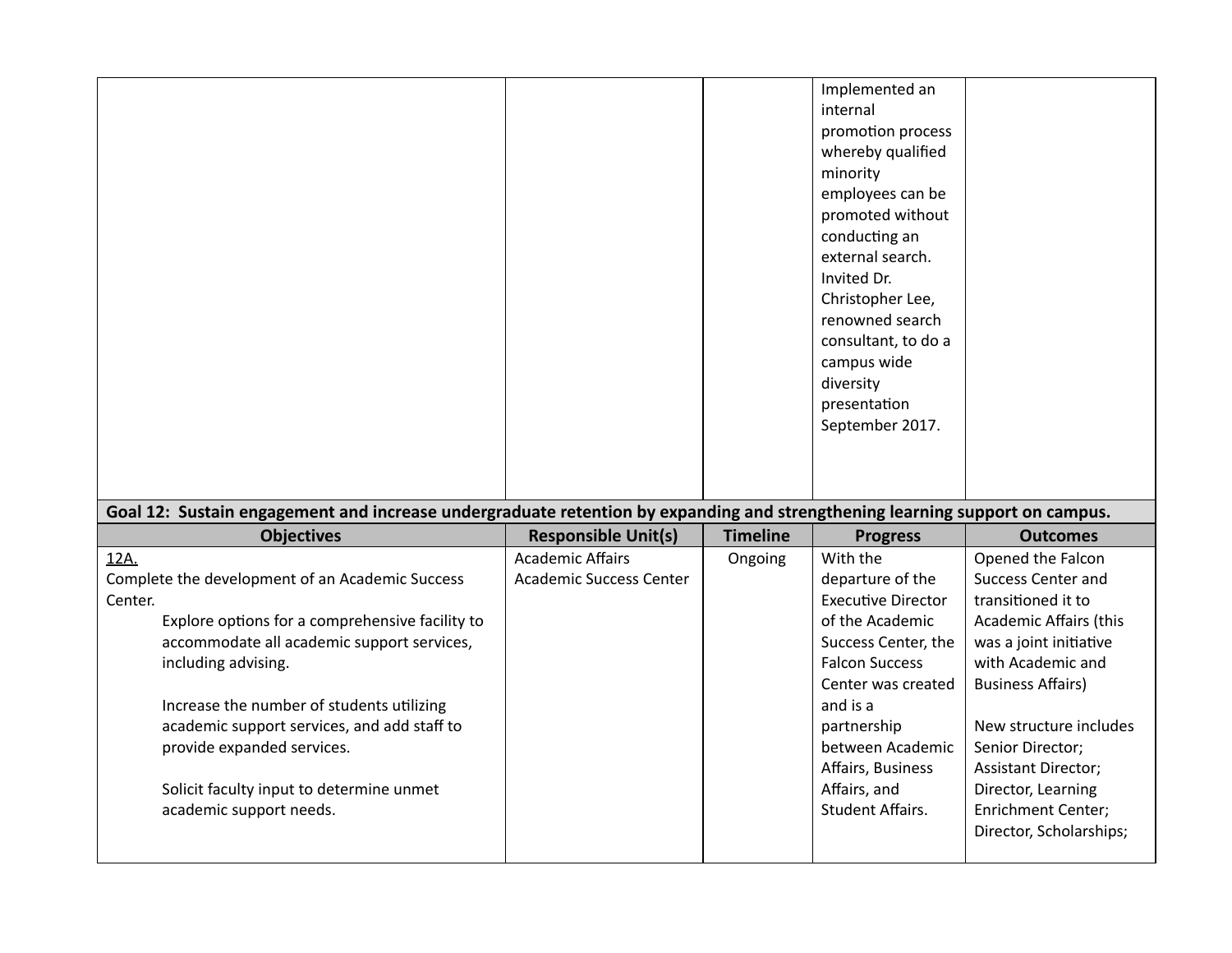| Ensure that services are offered where and<br>when students need them.<br>Develop a Supplemental Instruction program<br>for select courses with high D, F, W rates.<br>Encourage faculty to use the "Midterm Grades"<br>option in Banner to keep students well<br>informed about their academic standing.                               |                                                 |         |                                                                                                                                                                                                                                                                                                                                                                                                                                                                                                                                                | and Administrative<br>Assistant<br>Responsible for LEC,<br>Great Start program,<br>General Studies,<br>Financial Literacy Week,<br>Study Away, UM 101,<br>and many other<br>initiatives                                                                                                                                                                                                                                                                                                                                                                                                         |
|-----------------------------------------------------------------------------------------------------------------------------------------------------------------------------------------------------------------------------------------------------------------------------------------------------------------------------------------|-------------------------------------------------|---------|------------------------------------------------------------------------------------------------------------------------------------------------------------------------------------------------------------------------------------------------------------------------------------------------------------------------------------------------------------------------------------------------------------------------------------------------------------------------------------------------------------------------------------------------|-------------------------------------------------------------------------------------------------------------------------------------------------------------------------------------------------------------------------------------------------------------------------------------------------------------------------------------------------------------------------------------------------------------------------------------------------------------------------------------------------------------------------------------------------------------------------------------------------|
| 12B.<br>Expand support for students with disabilities.<br>Provide additional funding for staff, technology,<br>and facility upgrades.<br>Ensure policies and procedures related to<br>assistive technology and accommodations are<br>up to date.<br>Expand training and guidance for faculty and<br>staff on disability related issues. | Office of Disability<br><b>Support Services</b> | Ongoing | The Office of<br><b>Disability Support</b><br>Services continues<br>to provide<br>comprehensive<br>assistance to<br>students with<br>varying disabilities<br>and has made a<br>concerted effort to<br>promote services<br>to students using<br>social media<br>platforms.<br>Faculty/staff guide<br>(for working with<br>students with<br>disabilities) is<br>currently being<br>revised and will be<br>ready for fall 2019.<br>Updated<br>procedures were<br>vetted through the<br>Provost, Faculty<br>Senate and/or the<br>VP of Student and | Some additional funding<br>has been provided for<br>an increase of number<br>of licenses for adaptive<br>software, magnification<br>hardware and assistive<br>listening devices. A<br>tactile image maker was<br>purchased to replace<br>nonfunctioning unit.<br>Approval received for<br>the purchase of an<br>electronic<br>accommodation<br>management records<br>system to be planned<br>and implemented<br>during the summer<br>2019-summer 2020 time<br>frame.<br>Student resource guide<br>(handbook of DSS<br>procedures) is reviewed<br>and a number of<br>procedures were<br>updated. |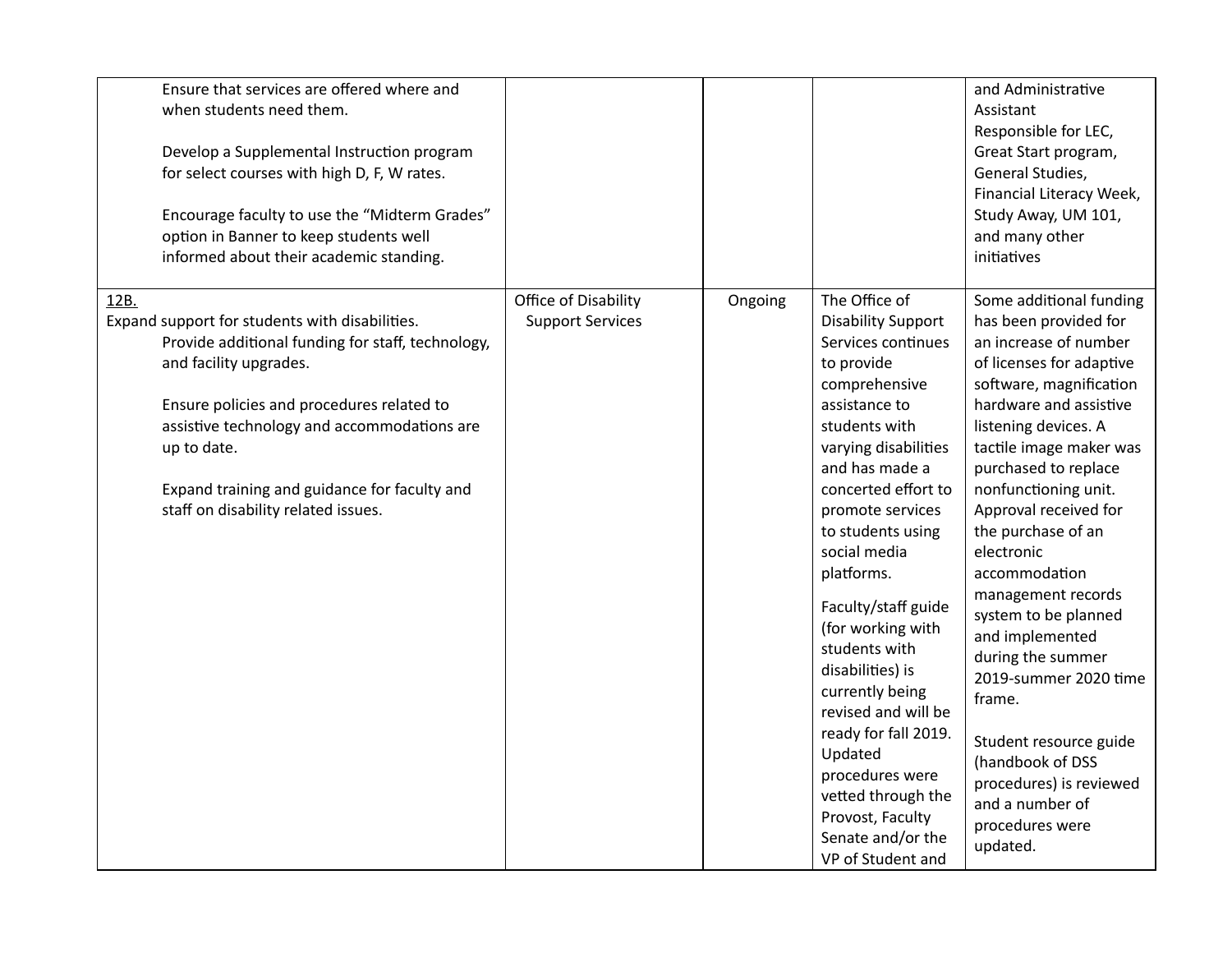|  | <b>Enrollment Affairs</b> |                        |
|--|---------------------------|------------------------|
|  | as appropriate.           |                        |
|  | The department            |                        |
|  | will continue to          |                        |
|  | monitor and               |                        |
|  | update as needed          |                        |
|  | for increased             |                        |
|  | effectiveness for         |                        |
|  | students and the          |                        |
|  | University, while         |                        |
|  | providing the             |                        |
|  | maximum                   |                        |
|  | accessibility for         |                        |
|  | students' disability      |                        |
|  | needs.                    |                        |
|  |                           |                        |
|  | Time slot during          |                        |
|  | new faculty               |                        |
|  | training was              |                        |
|  | expanded and DSS          |                        |
|  | was invited to one        |                        |
|  | of the monthly            |                        |
|  | forums when 1st           |                        |
|  | year faculty gather       |                        |
|  | for additional            |                        |
|  | mentoring. DSS            |                        |
|  | was invited to            |                        |
|  | present for a             |                        |
|  | Malone Center             |                        |
|  | Faculty in-service        |                        |
|  | program and a             |                        |
|  | Lunch and Learn           |                        |
|  | program.                  |                        |
|  |                           |                        |
|  | DSS plans to host a       |                        |
|  | faculty/staff open        | DSS will continue to   |
|  | house in the first        | explore more effective |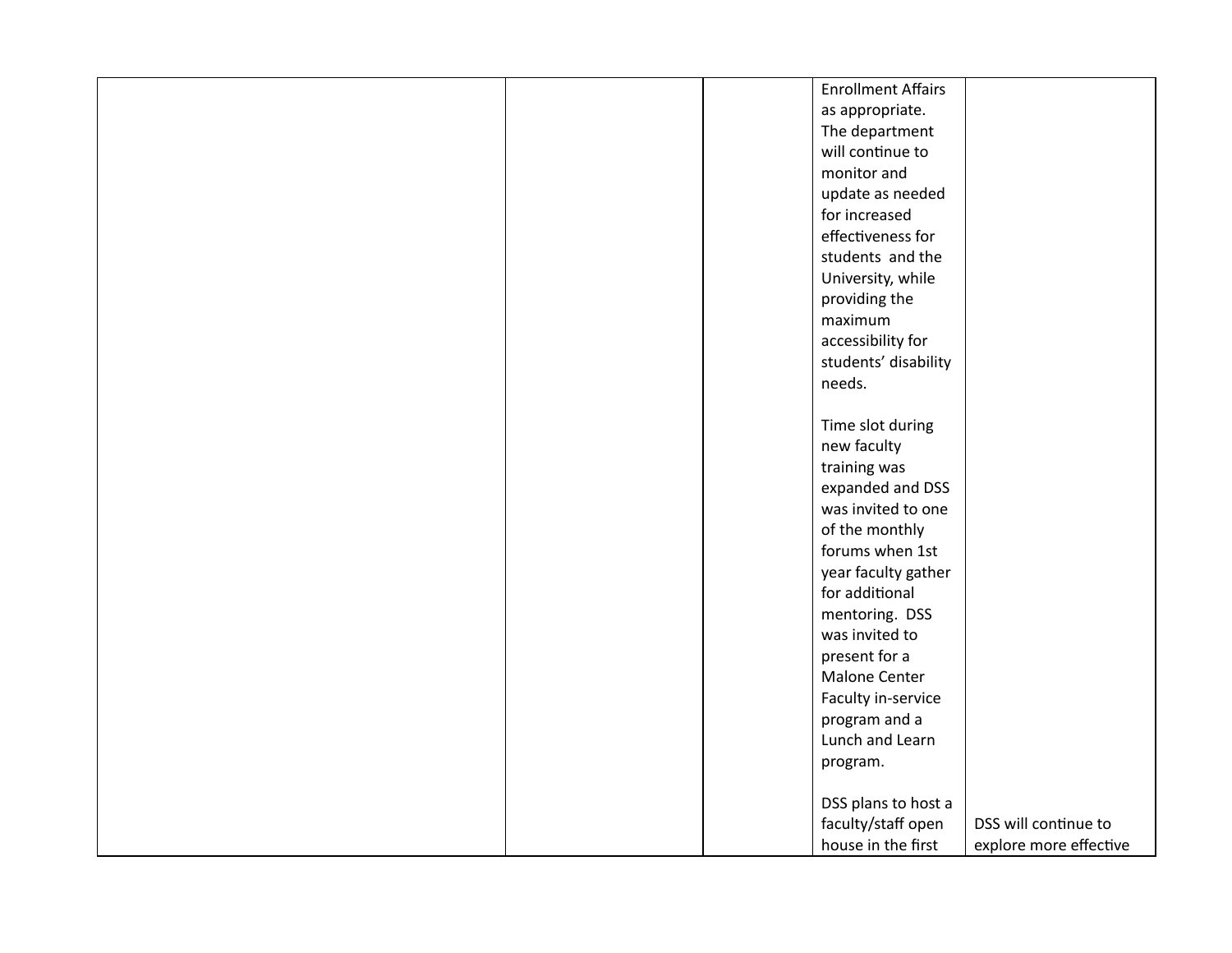|  | few weeks of fall<br>2019 term and<br>drop in Q & A<br>sessions for faculty<br>to discuss a variety<br>of academic<br>accommodations. | means of providing<br>timely and practical<br>guidance for<br>accommodations both<br>in and out of the<br>classroom. Evaluation<br>date from such sessions<br>will be reviewed to<br>measure effectiveness<br>and changes can be<br>made as needed. |
|--|---------------------------------------------------------------------------------------------------------------------------------------|-----------------------------------------------------------------------------------------------------------------------------------------------------------------------------------------------------------------------------------------------------|
|--|---------------------------------------------------------------------------------------------------------------------------------------|-----------------------------------------------------------------------------------------------------------------------------------------------------------------------------------------------------------------------------------------------------|

**Goal 13: Sustain engagement and increase undergraduate retention through campus employment and career development opportunities.**

| <b>Objectives</b>                           | <b>Responsible Unit(s)</b> | <b>Timeline</b> | <b>Progress</b>        | <b>Outcomes</b>           |
|---------------------------------------------|----------------------------|-----------------|------------------------|---------------------------|
| 13A.                                        | <b>Career Development</b>  | Ongoing         | The University's       | With the majority of      |
| Promote student employment on campus.       | <b>Services</b>            |                 | applicant tracking     | student positions being   |
| Implement a standardized process for hiring | Human Resources            |                 | system is now          | advertised through the    |
| and training student workers.               |                            |                 | being used to          | University's applicant    |
|                                             |                            |                 | facilitate the         | tracking system students  |
| Link students wherever possible to campus   |                            |                 | advertising and        | receive equal             |
| work that supports their career goals.      |                            |                 | application process    | notification and access   |
|                                             |                            |                 | for on-campus          | to employment             |
| Increase opportunities for summer           |                            |                 | student                | opportunities. The        |
| employment on campus.                       |                            |                 | employment             | application process also  |
|                                             |                            |                 | opportunities.         | provides students with    |
|                                             |                            |                 | Students are also      | the valuable experience   |
|                                             |                            |                 | made aware of          | of applying for a         |
|                                             |                            |                 | employment             | position using a          |
|                                             |                            |                 | opportunities via      | web-based system          |
|                                             |                            |                 | on-campus digital      | which will be typical for |
|                                             |                            |                 | signage and ads in     | most of their             |
|                                             |                            |                 | The Alabamian.         | post-graduation job       |
|                                             |                            |                 | <b>Human Resources</b> | searches. On-campus       |
|                                             |                            |                 | staff is also          | employment is more        |
|                                             |                            |                 | promoting student      | meaningful to the         |
|                                             |                            |                 | employment to          | students as their wages   |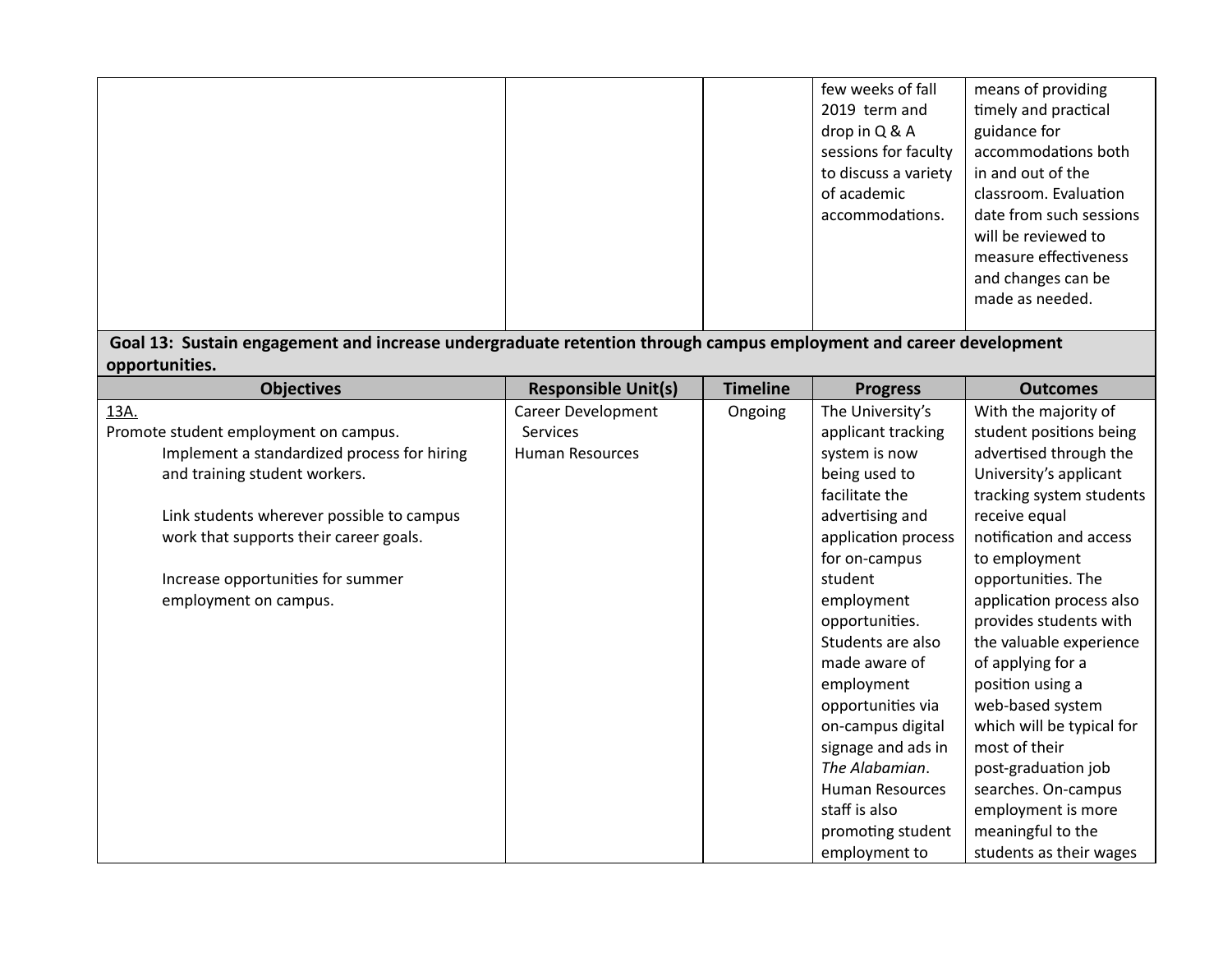|  | students by               | are reflective of their   |
|--|---------------------------|---------------------------|
|  | participating in          | skill levels,             |
|  | on-campus events          | responsibilities, and     |
|  | such as the Falcon        | longevity. The ability to |
|  | Success Center's          | earn above minimum        |
|  | <b>Financial Literacy</b> | wage enhances their       |
|  | Carnival and              | financial positions and   |
|  | Student Life's            | adds value to their       |
|  | <b>Involvement Fairs</b>  | on-campus jobs.           |
|  | and Orientation.          |                           |
|  | Activities during         |                           |
|  | <b>National Student</b>   |                           |
|  | Employment                |                           |
|  | Week, including           |                           |
|  | recognizing the           |                           |
|  | University's              |                           |
|  | <b>Student Employee</b>   |                           |
|  | of the Year, is also      |                           |
|  | used to educate           |                           |
|  | students about            |                           |
|  | on-campus                 |                           |
|  | employment. A             |                           |
|  | multi-tiered              |                           |
|  | compensation plan         |                           |
|  | has been                  |                           |
|  | implemented to            |                           |
|  | recognize the             |                           |
|  | various                   |                           |
|  | complexities              |                           |
|  | student employees         |                           |
|  | perform and to            |                           |
|  | award longevity           |                           |
|  | and meritorious           |                           |
|  | service. The              |                           |
|  | implementation of         |                           |
|  | the compensation          |                           |
|  | plan is to create a       |                           |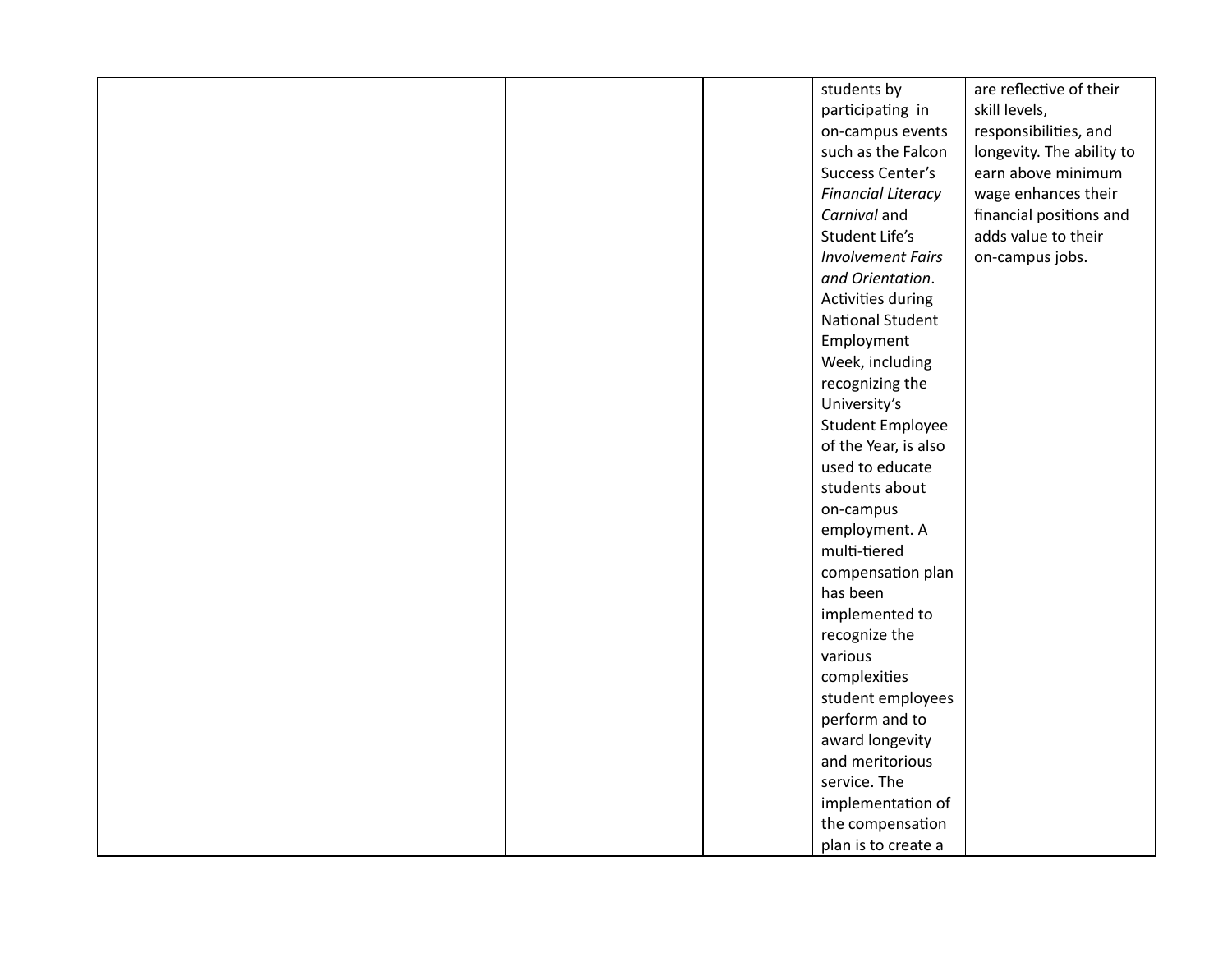|  | more meaningful       |  |
|--|-----------------------|--|
|  | work experience       |  |
|  | and allow the         |  |
|  | University to         |  |
|  | compete with          |  |
|  | community             |  |
|  | employers for the     |  |
|  | best student labor.   |  |
|  | Open job              |  |
|  | announcements         |  |
|  | typically include a   |  |
|  | "preferred major"     |  |
|  | in the                |  |
|  | qualifications/requ   |  |
|  | irements section to   |  |
|  | help steer students   |  |
|  | toward positions      |  |
|  | related to their      |  |
|  | major. A request      |  |
|  | for funding has       |  |
|  | been made for the     |  |
|  | 2019-2020 budget      |  |
|  | year to fund          |  |
|  | higher-level          |  |
|  | Jobship               |  |
|  | opportunities that    |  |
|  | would be              |  |
|  | comparable to         |  |
|  | internship            |  |
|  | experiences.          |  |
|  | Students would        |  |
|  | require a minimal     |  |
|  | level of expertise    |  |
|  | in their chosen       |  |
|  | fields to qualify for |  |
|  | these advanced        |  |
|  | positions. The        |  |
|  |                       |  |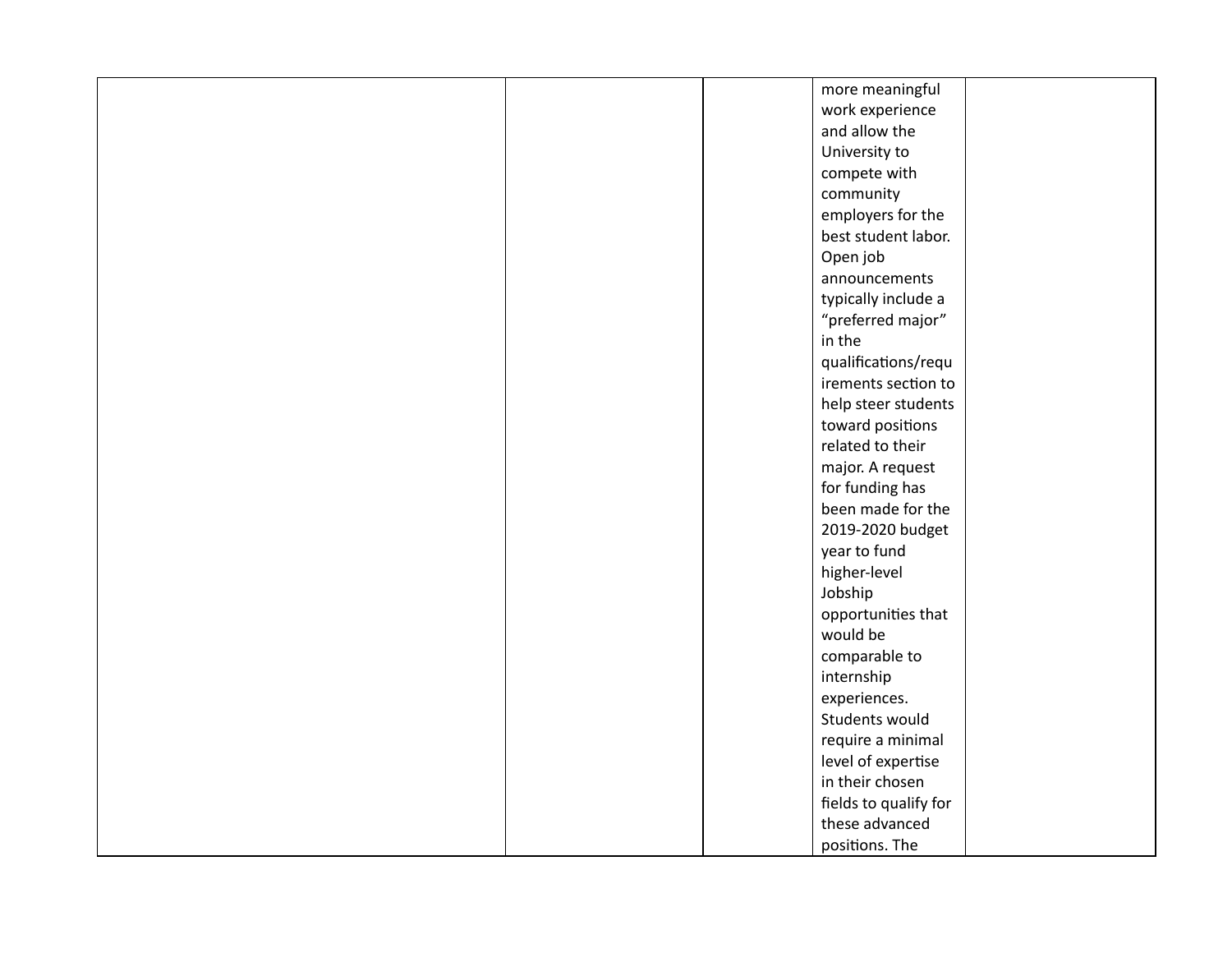|                                                                                                                                                                                                                                         |                                                           |         | University is<br>maximizing the use<br>of its Federal Work<br>Study funds which<br>are typically<br>available between<br>August 1 and May<br>31. Residual funds<br>are used for June<br>work<br>opportunities.<br><b>Additional summer</b><br>opportunities are<br>severely limited<br>due to budgetary<br>constraints. |                                                                             |
|-----------------------------------------------------------------------------------------------------------------------------------------------------------------------------------------------------------------------------------------|-----------------------------------------------------------|---------|-------------------------------------------------------------------------------------------------------------------------------------------------------------------------------------------------------------------------------------------------------------------------------------------------------------------------|-----------------------------------------------------------------------------|
| 13B.<br>Expand work-integrated learning opportunities for all<br>students through applied learning experiences in all<br>disciplines (internships, service, learning, job<br>shadowing, undergraduate research, travel<br>away/abroad). | <b>Academic Affairs</b><br>Career Development<br>Services | Ongoing | The Career<br>Development<br>Center continues<br>to work<br>individually and<br>through classroom<br>presentations with<br>students to<br>encourage                                                                                                                                                                     | No outcome data since<br>the CDC does not place<br>students in internships. |
|                                                                                                                                                                                                                                         |                                                           |         | participation in all<br>experiential<br>activity options<br>and connect<br>students to the<br>appropriate office.<br>A presentation<br>about the benefits<br>with how to<br>information will be<br>created. The<br>Non-profit                                                                                           |                                                                             |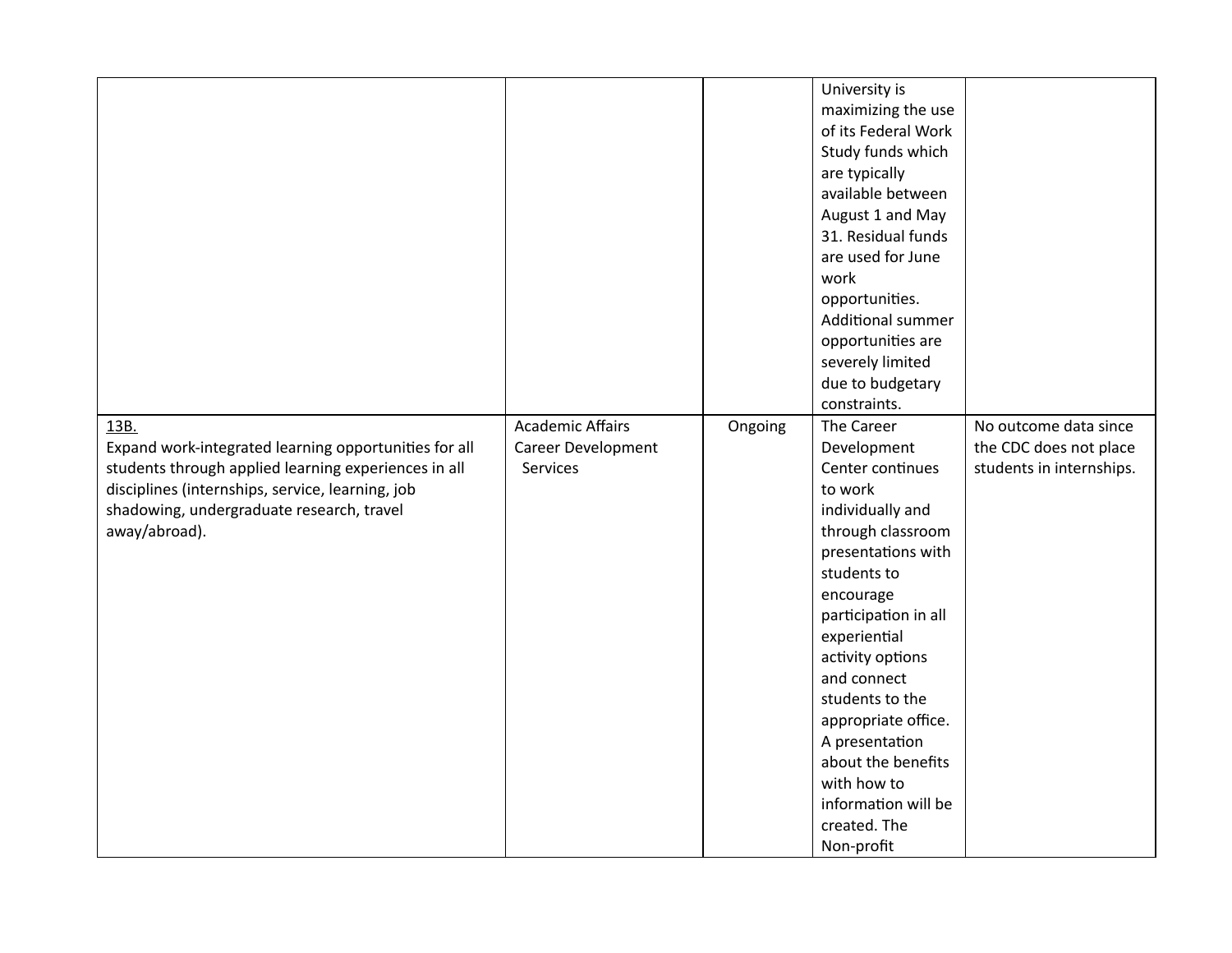|                                                   |                         |         | Volunteer and      |         |
|---------------------------------------------------|-------------------------|---------|--------------------|---------|
|                                                   |                         |         | Internship Fair is |         |
|                                                   |                         |         | conducted every    |         |
|                                                   |                         |         | year with          |         |
|                                                   |                         |         | collaboration of   |         |
|                                                   |                         |         | Service Learning   |         |
|                                                   |                         |         | and the Office of  |         |
|                                                   |                         |         | Partnerships and   |         |
|                                                   |                         |         | Outreach.          |         |
|                                                   |                         |         | Concentrated       |         |
|                                                   |                         |         | effort has been    |         |
|                                                   |                         |         | made to connect    |         |
|                                                   |                         |         | with local         |         |
|                                                   |                         |         | companies and      |         |
|                                                   |                         |         | organizations to   |         |
|                                                   |                         |         | facilitate more    |         |
|                                                   |                         |         | opportunity        |         |
|                                                   |                         |         | offerings.         |         |
|                                                   |                         |         | Appropriate        |         |
|                                                   |                         |         | positions are      |         |
|                                                   |                         |         | posted on the CDC  |         |
|                                                   |                         |         | web site and sent  |         |
|                                                   |                         |         | out to relevant    |         |
|                                                   |                         |         | faculty and staff. |         |
|                                                   |                         |         |                    |         |
| 13C.                                              | Career Development      | Ongoing | There have been    | Ongoing |
| Create and execute Career Boot Camp workshops for | Services                |         | discussions with   |         |
| Juniors and Seniors.                              | <b>Academic Affairs</b> |         | Deans and at       |         |
| Workshops offered during class as appropriate;    |                         |         | departmental staff |         |
| incentives provided for student participation in  |                         |         | meetings about     |         |
| workshops offered outside of class.               |                         |         | integrating career |         |
|                                                   |                         |         | services into      |         |
|                                                   |                         |         | academic           |         |
|                                                   |                         |         | programs, but this |         |
|                                                   |                         |         | initiative has     |         |
|                                                   |                         |         | experienced        |         |
|                                                   |                         |         | minimal success. A |         |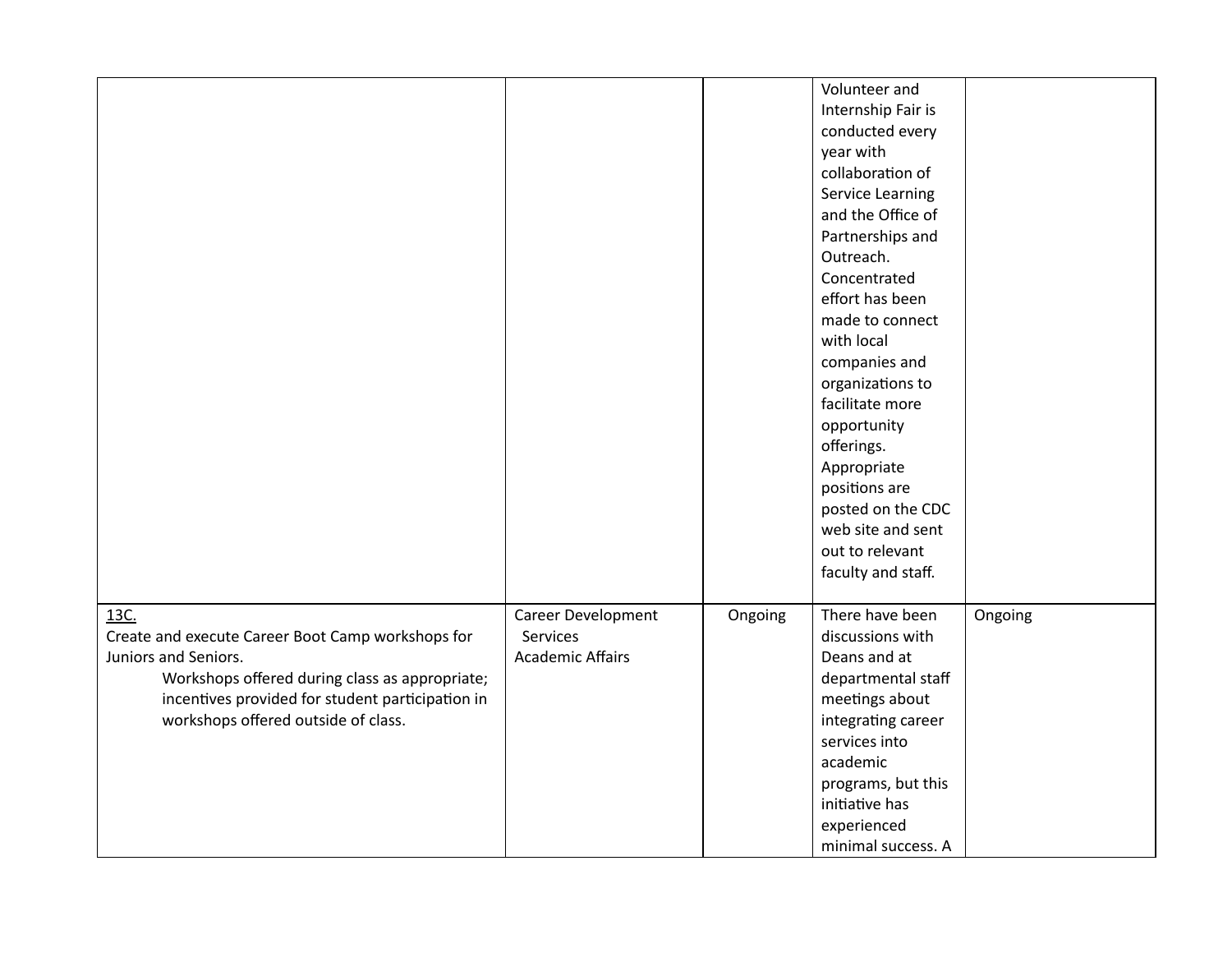|                                                                                                                                                                 |                                        |                 | general Career<br>Bootcamp<br>Workshop is still<br>being offered for<br>all students every<br>semester. Appeals<br>to collaborate with<br>individual<br>programs will<br>continue to be<br>extended with |                        |  |
|-----------------------------------------------------------------------------------------------------------------------------------------------------------------|----------------------------------------|-----------------|----------------------------------------------------------------------------------------------------------------------------------------------------------------------------------------------------------|------------------------|--|
|                                                                                                                                                                 |                                        |                 | more face-to-face                                                                                                                                                                                        |                        |  |
|                                                                                                                                                                 |                                        |                 | meetings and                                                                                                                                                                                             |                        |  |
|                                                                                                                                                                 |                                        |                 | email requests                                                                                                                                                                                           |                        |  |
|                                                                                                                                                                 |                                        |                 | planned.                                                                                                                                                                                                 |                        |  |
| <b>Partnerships and Outreach</b>                                                                                                                                |                                        |                 |                                                                                                                                                                                                          |                        |  |
| Overarching Goal: To engage our community through mutually beneficial partnerships that support academic,                                                       |                                        |                 |                                                                                                                                                                                                          |                        |  |
|                                                                                                                                                                 | economic, and sociocultural well-being |                 |                                                                                                                                                                                                          |                        |  |
| Goal 14: Strengthen and expand mutually beneficial partnerships with regional school districts, homeschool organizations, and<br>private and parochial schools. |                                        |                 |                                                                                                                                                                                                          |                        |  |
| <b>Objectives</b>                                                                                                                                               | <b>Responsible Unit(s)</b>             | <b>Timeline</b> | <b>Progress</b>                                                                                                                                                                                          | <b>Outcomes</b>        |  |
| 14A:                                                                                                                                                            | <b>Admissions Office</b>               | Ongoing         | Online dual                                                                                                                                                                                              | Online sections of ENG |  |
| Increase strategic marketing and recruiting efforts with                                                                                                        |                                        |                 | enrollment courses                                                                                                                                                                                       | 101 and 102 were       |  |
| homeschool organizations, private schools, and                                                                                                                  |                                        |                 | were audited and                                                                                                                                                                                         | added for possible     |  |
| parochial schools including but not limited to providing<br>website links and resources to market the dual                                                      |                                        |                 | marketed to schools                                                                                                                                                                                      | dual enrollment.       |  |
| enrollment program to these populations.                                                                                                                        |                                        |                 | within the Shelby<br>County area and                                                                                                                                                                     |                        |  |
|                                                                                                                                                                 |                                        |                 | meetings with deans                                                                                                                                                                                      |                        |  |
|                                                                                                                                                                 |                                        |                 | to discuss alternative                                                                                                                                                                                   |                        |  |
|                                                                                                                                                                 |                                        |                 | modes of delivery                                                                                                                                                                                        |                        |  |
|                                                                                                                                                                 |                                        |                 | took place. Plans for                                                                                                                                                                                    |                        |  |
|                                                                                                                                                                 |                                        |                 | homeschool                                                                                                                                                                                               |                        |  |
|                                                                                                                                                                 |                                        |                 | organizations are in                                                                                                                                                                                     |                        |  |
|                                                                                                                                                                 |                                        |                 | development.                                                                                                                                                                                             |                        |  |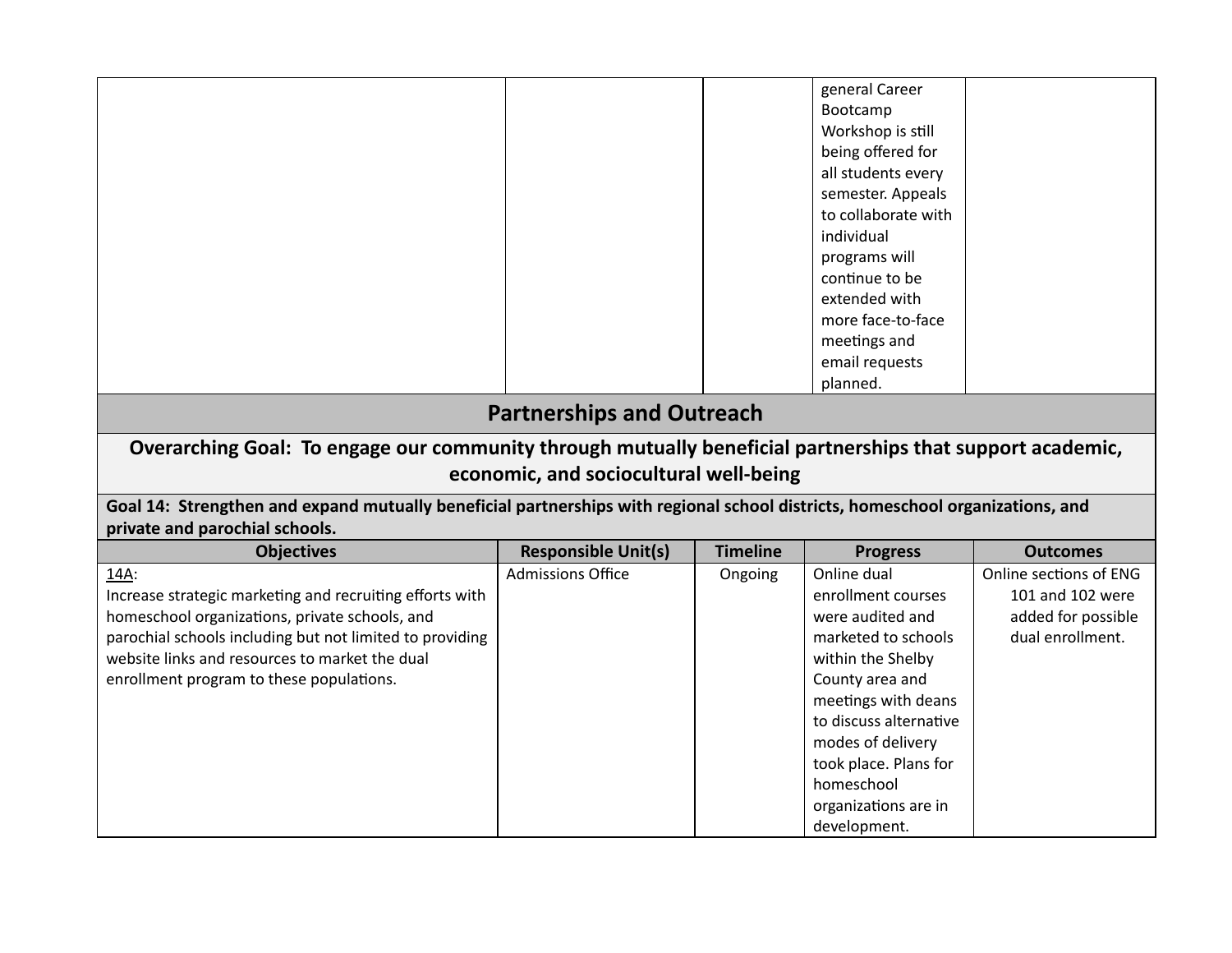| 14B:                                                    | <b>Admissions Office</b> | Ongoing | Online dual              | We more than doubled         |
|---------------------------------------------------------|--------------------------|---------|--------------------------|------------------------------|
| Develop a dual enrollment program with the local high   | <b>Academic Affairs</b>  |         | enrollment courses       | the number of dual           |
| schools that are within a reasonable travel distance    |                          |         | were audited and         | enrollment students          |
| and time from the University, specifically Calera High, |                          |         | marketed to schools      | from 2017 (11) to 2018       |
| Jemison High, Montevallo High, and Thompson High.       |                          |         | within the Shelby        | (27), but still have         |
|                                                         |                          |         | County area and          | determined that this         |
|                                                         |                          |         | meetings with deans      | program is a loss for        |
|                                                         |                          |         | to discuss alternative   | the University since         |
|                                                         |                          |         | modes of delivery        | <b>Shelby County Schools</b> |
|                                                         |                          |         | took place.              | work with Jeff State to      |
|                                                         |                          |         |                          | pay their teachers to        |
|                                                         |                          |         |                          | teach college level          |
|                                                         |                          |         |                          | courses at the high          |
|                                                         |                          |         |                          | schools. Most of the         |
|                                                         |                          |         |                          | students taking dual         |
|                                                         |                          |         |                          | enrollment courses at        |
|                                                         |                          |         |                          | UM are dependents of         |
|                                                         |                          |         |                          | faculty and staff or         |
|                                                         |                          |         |                          | taking advantage of the      |
|                                                         |                          |         |                          | free course through          |
|                                                         |                          |         |                          | the Shelby County GRC        |
|                                                         |                          |         |                          | program.                     |
| 14C:                                                    | <b>Business Affairs</b>  | Ongoing | Provided 2               | UM has hosted 3              |
| Build upon existing grant opportunities (e.g., "Gear    | Office of Sponsored      |         | residential summer       | environmental field          |
| Up" and "Opening Doors") and seek new grants that       | Programs                 |         | camps exclusively for    | trips with students in       |
| involve collaboration with P-12 schools and school      | Office of Partnerships   |         | <b>GEAR UP Jefferson</b> | K-12 schools or in           |
| districts.                                              | and                      |         | County (Earth & Sky      | summer camps since           |
|                                                         | Outreach                 |         | Camp and My Voice,       | late April 2019 with 2       |
|                                                         |                          |         | My Impact, My            | more scheduled for           |
|                                                         |                          |         | Community Camp)          | late June and 1 more         |
|                                                         |                          |         | during summer 2019;      | tentatively scheduled        |
|                                                         |                          |         | some spots in Young      | for July.                    |
|                                                         |                          |         | Musicians' Camp also     |                              |
|                                                         |                          |         | made available.          |                              |
|                                                         |                          |         | Separately,              |                              |
|                                                         |                          |         | environmental            |                              |
|                                                         |                          |         | education field trips    |                              |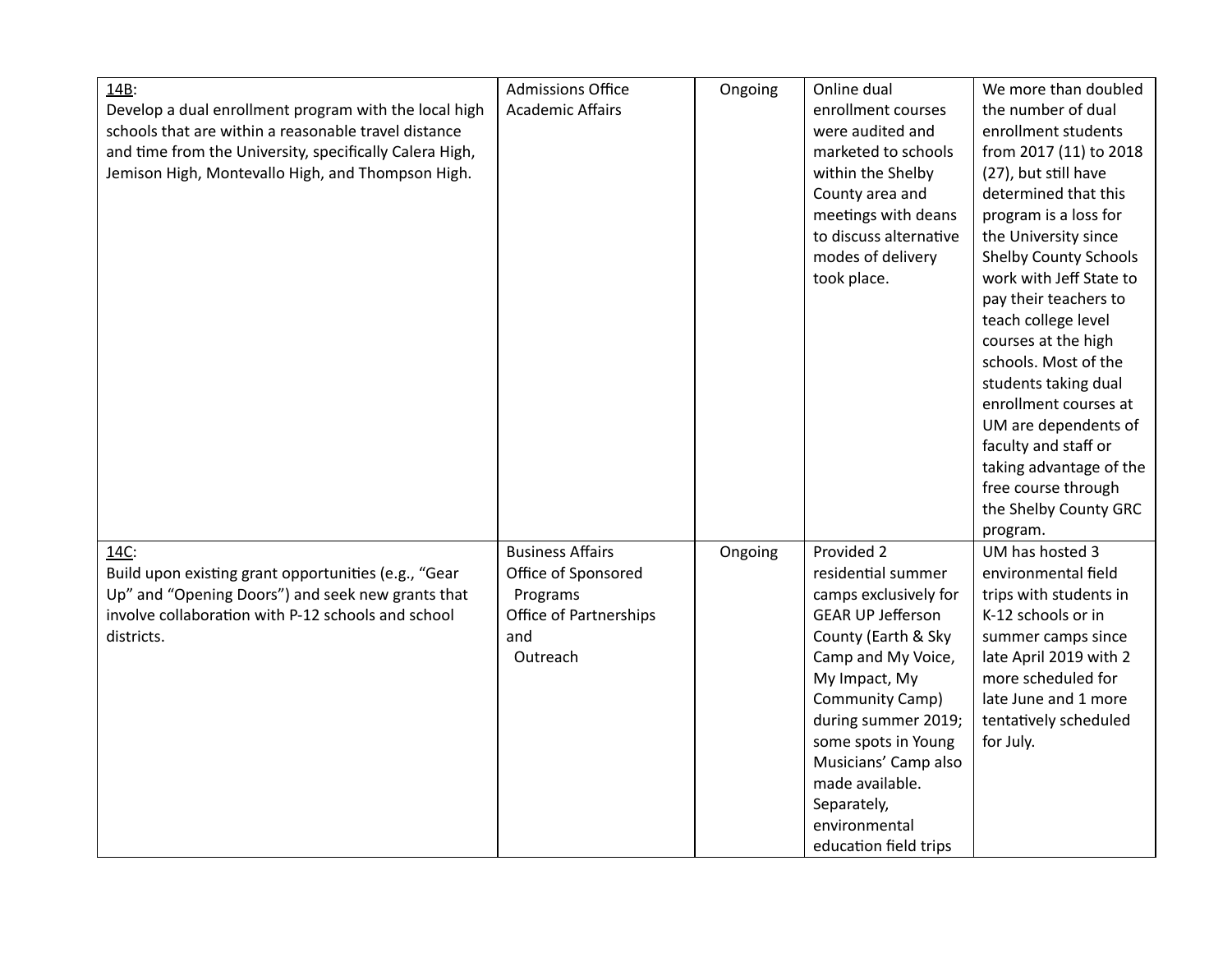|                                                                                                           |                             |         | are being revised       |                       |
|-----------------------------------------------------------------------------------------------------------|-----------------------------|---------|-------------------------|-----------------------|
|                                                                                                           |                             |         | with the addition of    |                       |
|                                                                                                           |                             |         |                         |                       |
|                                                                                                           |                             |         | student docents to      |                       |
|                                                                                                           |                             |         | facilitate              |                       |
|                                                                                                           |                             |         | programming in          |                       |
|                                                                                                           |                             |         | conjunction with        |                       |
|                                                                                                           |                             |         | Environmental           |                       |
|                                                                                                           |                             |         | Studies on campus.      |                       |
| 14D:                                                                                                      | <b>Academic Affairs</b>     | Ongoing | <b>Young Musicians</b>  | In 2019, 175 students |
| Expand the campus infrastructure to support                                                               | Athletics                   |         | Camp and Mural          | participated in Young |
| additional academic and athletic camp opportunities                                                       | <b>University Relations</b> |         | Camp attendance         | Musicians Camp.       |
| (e.g., ACT prep course, gifted/enrichment camps,                                                          | <b>Facilities</b>           |         | continues to grow       |                       |
| young writers' camp, computer camp, game design                                                           |                             |         | each year. A Summer     |                       |
| camp environmental/sustainability camp, music                                                             |                             |         | Theatre Camp is         |                       |
| camps, art shows, science festivals, scholars bowl).                                                      |                             |         | planned in 2020.        |                       |
|                                                                                                           |                             |         | Summer ACT Prep         |                       |
|                                                                                                           |                             |         | Camp and Saturday       |                       |
|                                                                                                           |                             |         | <b>ACT Prep Courses</b> |                       |
|                                                                                                           |                             |         | during the academic     |                       |
|                                                                                                           |                             |         | year continued. A       |                       |
|                                                                                                           |                             |         | speech/debate           |                       |
|                                                                                                           |                             |         | professional            |                       |
|                                                                                                           |                             |         | development             |                       |
|                                                                                                           |                             |         | workshop for local      |                       |
|                                                                                                           |                             |         | educators is being      |                       |
|                                                                                                           |                             |         | planned for August      |                       |
|                                                                                                           |                             |         | 2019.                   |                       |
|                                                                                                           |                             |         |                         |                       |
|                                                                                                           |                             |         | With the addition of    |                       |
|                                                                                                           |                             |         | Men's Lacrosse,         |                       |
|                                                                                                           |                             |         | Athletics has held      |                       |
|                                                                                                           |                             |         | prospect camps to       |                       |
|                                                                                                           |                             |         | identify possible       |                       |
|                                                                                                           |                             |         | student-athletes        |                       |
|                                                                                                           |                             |         | during Fall 2018 and    |                       |
|                                                                                                           |                             |         | 2019.                   |                       |
| Goal 15: Strengthen and expand mutually beneficial partnerships with community colleges and universities. |                             |         |                         |                       |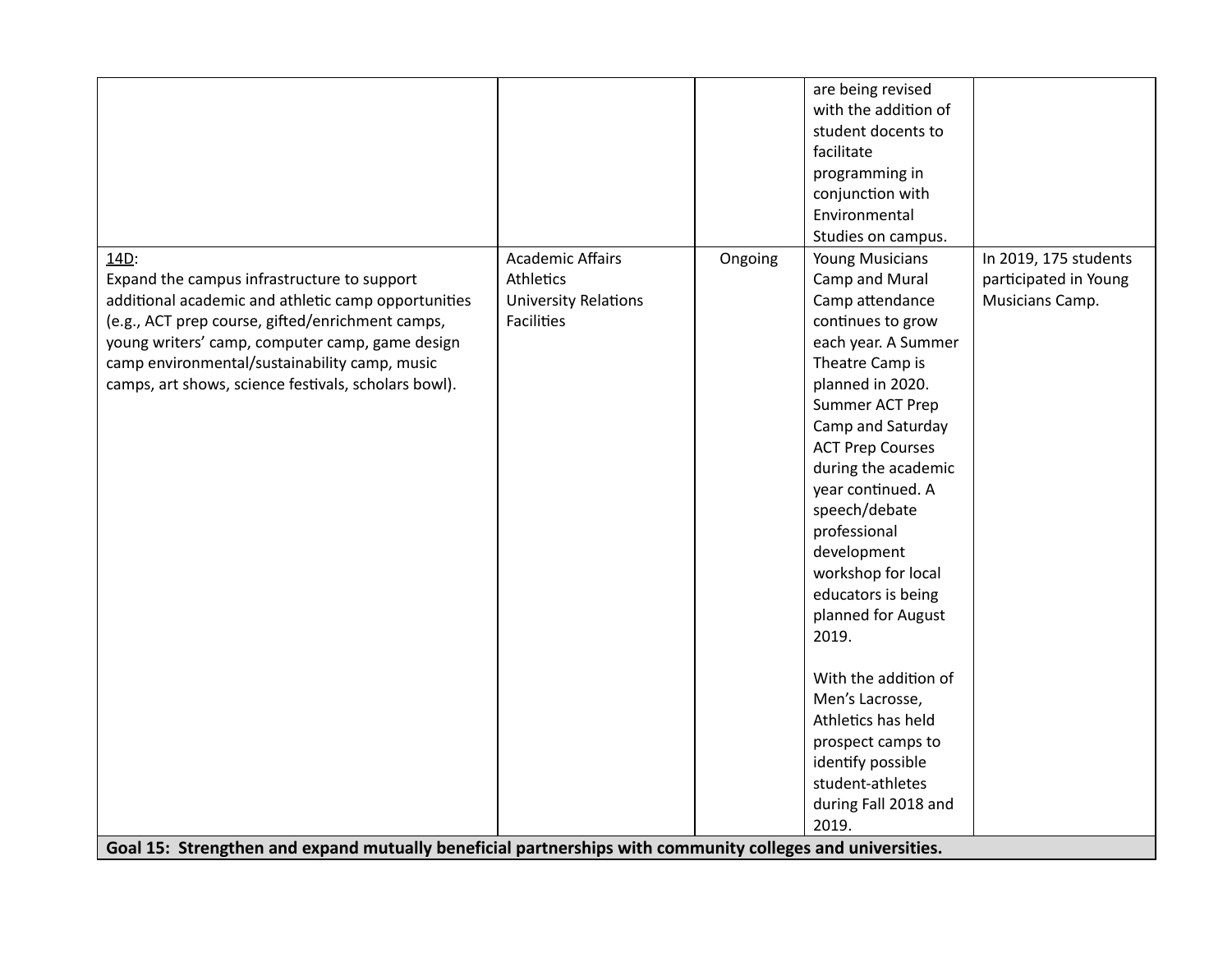| <b>Objectives</b>                                                                                          | <b>Responsible Unit(s)</b> | <b>Timeline</b> | <b>Progress</b>       | <b>Outcomes</b>          |
|------------------------------------------------------------------------------------------------------------|----------------------------|-----------------|-----------------------|--------------------------|
| 15A.                                                                                                       | <b>Academic Affairs</b>    | Summer/Fall     |                       | Secured ContinuUM        |
| Explore cooperative degree completion programs with                                                        |                            | 2017 Launch     |                       | transfer pathway         |
| community colleges and other universities, including 2                                                     |                            |                 |                       | programs with Shelton    |
| + 2 programs with community colleges, 3 + 3 programs                                                       |                            |                 |                       | State and Wallace        |
| with universities, and evening/alternative delivery                                                        |                            |                 |                       | State.                   |
| options (e.g., online, videoconferencing, off-site                                                         |                            |                 |                       |                          |
| delivery).                                                                                                 |                            |                 |                       |                          |
| 15B.                                                                                                       | <b>Academic Affairs</b>    | In progress     |                       | In progress              |
| Develop reverse transfer agreements with regional                                                          | Registrar's Office         |                 |                       |                          |
| community colleges.                                                                                        |                            |                 |                       |                          |
| 15C.                                                                                                       | <b>Admissions Office</b>   | Ongoing         |                       | Ongoing                  |
| Expand marketing and recruitment efforts at                                                                | Enrollment & Student       |                 |                       |                          |
| community colleges including but not limited to                                                            | <b>Affairs</b>             |                 |                       |                          |
| adding new degree programs that might attract                                                              | <b>Business Affairs</b>    |                 |                       |                          |
| transfer students, increasing our presence on                                                              | <b>Academic Affairs</b>    |                 |                       |                          |
| identified campuses, and partnering with Phi Theta                                                         |                            |                 |                       |                          |
| Kappa chapters at community colleges.                                                                      |                            |                 |                       |                          |
| Goal 16: Strengthen and expand mutually beneficial partnerships with community organizations and agencies. |                            |                 |                       |                          |
| <b>Objectives</b>                                                                                          | <b>Responsible Unit(s)</b> | <b>Timeline</b> | <b>Progress</b>       | <b>Outcomes</b>          |
| 16A:                                                                                                       | <b>Business Affairs</b>    | Ongoing         | The fourth annual     | In 2019, all four UM     |
| Pursue and expand, as a member of the Cooperative                                                          | <b>Executive Cabinet</b>   |                 | Forte Festival of     | colleges participated in |
| District (UM, City of Montevallo, Shelby County), new                                                      |                            |                 | Creativity benefitted | the Forte Festival of    |
| partnership opportunities such as projects that                                                            |                            |                 | from its continuing   | Creativity for the first |
| support the City of Montevallo in becoming a "Main                                                         |                            |                 | partnership between   | time. The twenty guest   |
| Street Alabama Community."                                                                                 |                            |                 | the College of Fine   | presenters represented   |
|                                                                                                            |                            |                 | Arts and the          | all four colleges at UM. |
|                                                                                                            |                            |                 | Montevallo Arts       |                          |
|                                                                                                            |                            |                 | Council. Considering  |                          |
|                                                                                                            |                            |                 | opportunities for     |                          |
|                                                                                                            |                            |                 | partnership with      |                          |
|                                                                                                            |                            |                 | businesses in         |                          |
|                                                                                                            |                            |                 | Montevallo Main       |                          |
|                                                                                                            |                            |                 | Street for the        |                          |
|                                                                                                            |                            |                 | speech/debate         |                          |
|                                                                                                            |                            |                 | workshop in August    |                          |
|                                                                                                            |                            |                 | 2019 (encouraging     |                          |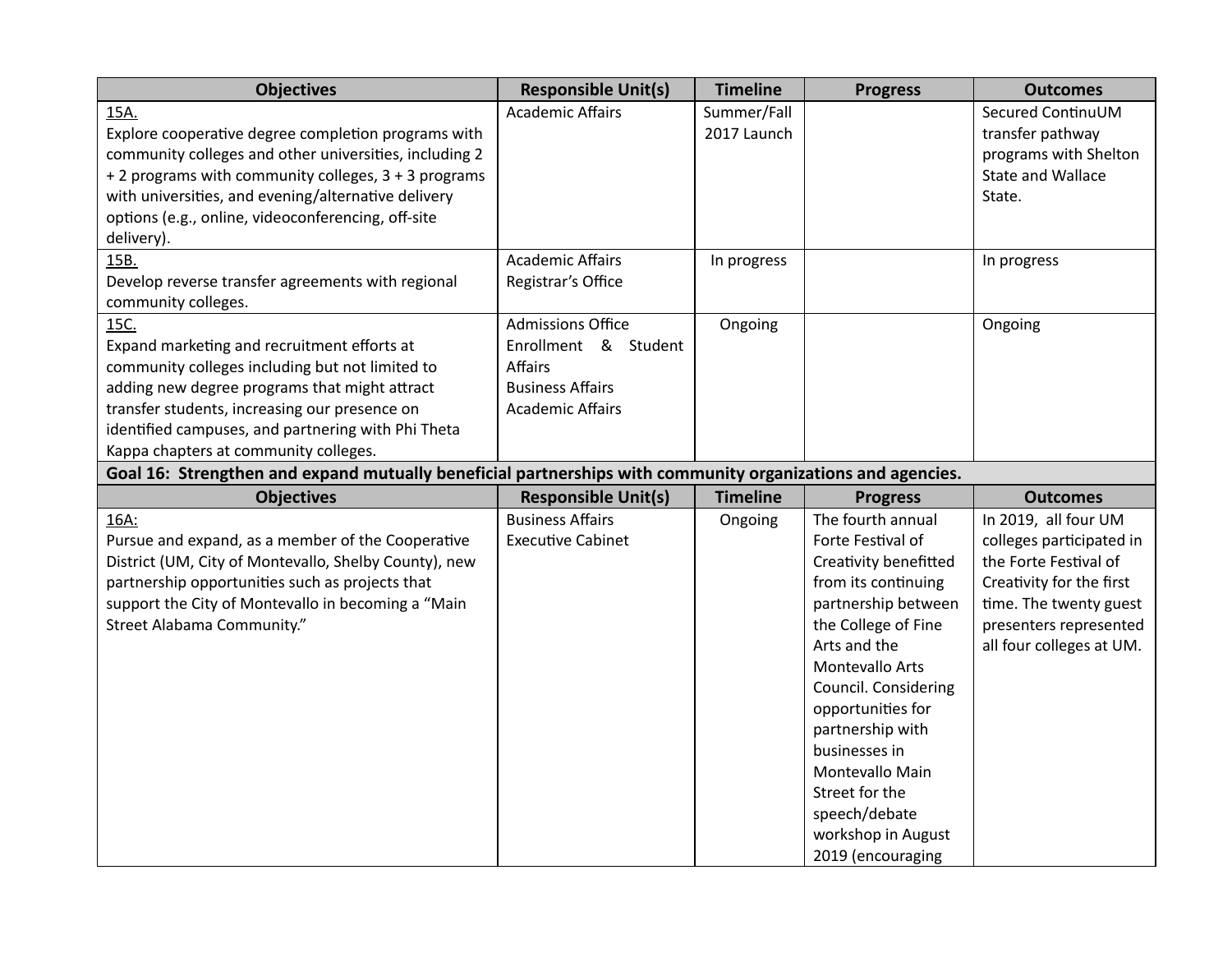|                                                                |                               |                 | support of local      |                              |
|----------------------------------------------------------------|-------------------------------|-----------------|-----------------------|------------------------------|
|                                                                |                               |                 | commerce from         |                              |
|                                                                |                               |                 | participants).        |                              |
| 16B.                                                           | <b>University Advancement</b> | Ongoing         | Continuing to work    | Technology                   |
| Develop budget resources through partnerships that             | <b>Business Office</b>        |                 | with the State of     | appropriation has been       |
| address capital and operational needs.                         | Office of Sponsored           |                 | Alabama, Federal      | awarded in 2018 and          |
| Revise and publish grant seeking/writing                       | Programs                      |                 | grant opportunities   | 2019 from the state of       |
| protocol.                                                      |                               |                 | and local and         | Alabama. Governor            |
|                                                                |                               |                 | national foundations. | appropriated \$2 million     |
| Collaborate with outside agencies to submit                    |                               |                 |                       | in economic                  |
| grants.                                                        |                               |                 |                       | development grants for       |
|                                                                |                               |                 |                       | the Center of the Arts.      |
| Seek government, corporate, and foundation                     |                               |                 |                       | Secured \$25 million         |
| sponsorships and grants.                                       |                               |                 |                       | GEAR UP grant.               |
|                                                                |                               |                 |                       | Funding from the             |
| Leverage alumni database for contacts who                      |                               |                 |                       | Community                    |
| serve on foundation and corporate boards.                      |                               |                 |                       | <b>Foundation of Greater</b> |
|                                                                |                               |                 |                       | Birmingham, ALFA             |
|                                                                |                               |                 |                       | Foundation, Vulcan           |
|                                                                |                               |                 |                       | Foundation, Daniel           |
|                                                                |                               |                 |                       | Foundation, Salmon           |
|                                                                |                               |                 |                       | Foundation, Regions          |
|                                                                |                               |                 |                       | <b>Bank Foundation and</b>   |
|                                                                |                               |                 |                       | the Protective Life          |
|                                                                |                               |                 |                       | Foundation for a             |
|                                                                |                               |                 |                       | variety of campus            |
|                                                                |                               |                 |                       | programs.                    |
| 16C.                                                           | Calendar Office/Event         | In process      |                       | Ongoing                      |
| Develop and publish a comprehensive inventory of               | Planning                      |                 |                       |                              |
| campus meeting spaces, rooms, and dining options               |                               |                 |                       |                              |
| that are available for public use and create a public fee      |                               |                 |                       |                              |
| structure and formal contract system.                          |                               |                 |                       |                              |
| Goal 17: Strengthen collaboration and communication on campus. |                               |                 |                       |                              |
| <b>Objectives</b>                                              | <b>Responsible Unit(s)</b>    | <b>Timeline</b> | <b>Progress</b>       | <b>Outcomes</b>              |
|                                                                |                               |                 |                       |                              |
|                                                                |                               |                 |                       |                              |
| 17A:                                                           | <b>Executive Cabinet</b>      | Ongoing         |                       | Implemented in 2016          |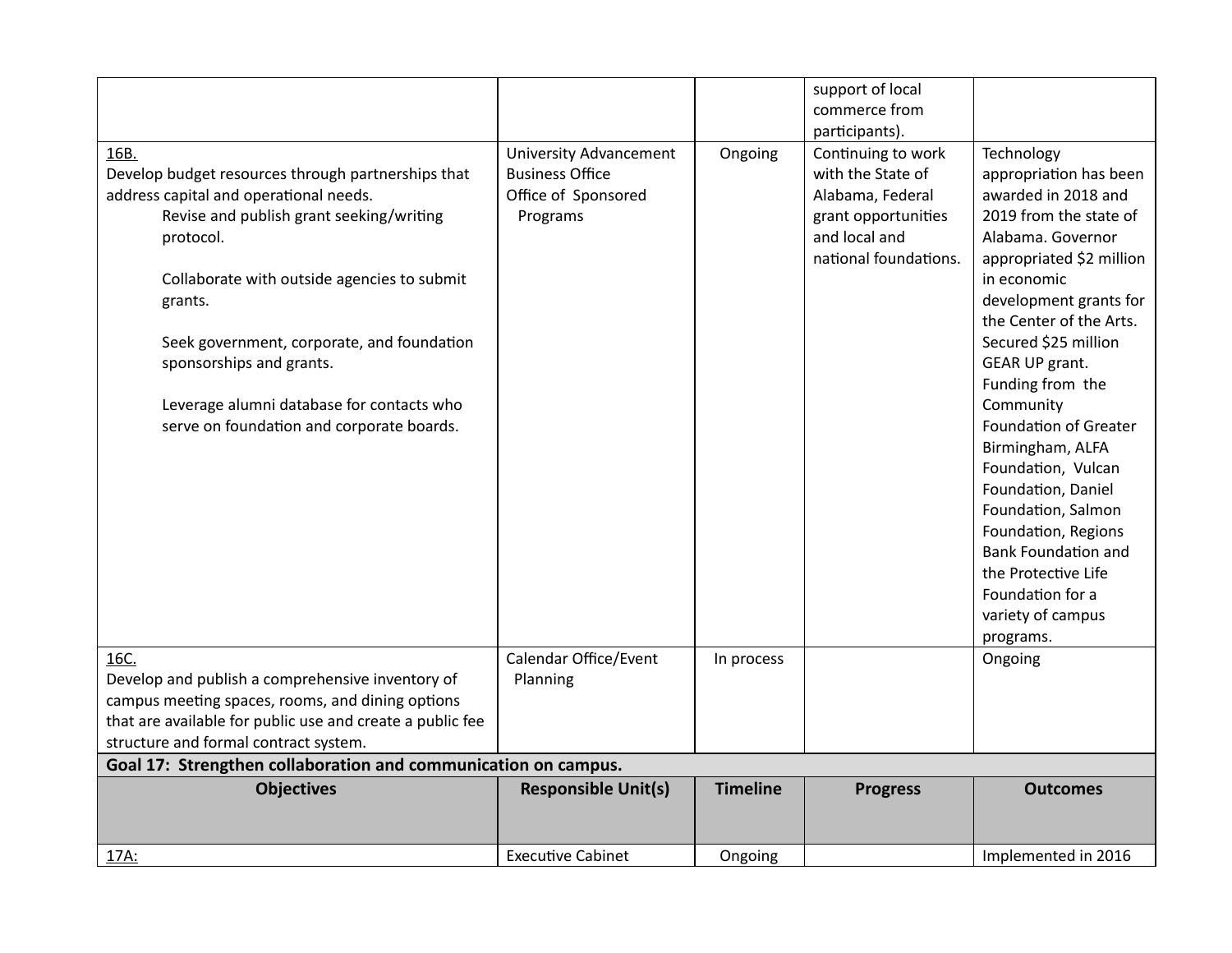| Establish a Staff Senate.                                                                                                                                                                                                                                                                                                                                                                    | Human Resources                                                                                                                                   |                 |                                                                                                                                                                                                                               |                                                                                                                                                                                                                                                                                                          |
|----------------------------------------------------------------------------------------------------------------------------------------------------------------------------------------------------------------------------------------------------------------------------------------------------------------------------------------------------------------------------------------------|---------------------------------------------------------------------------------------------------------------------------------------------------|-----------------|-------------------------------------------------------------------------------------------------------------------------------------------------------------------------------------------------------------------------------|----------------------------------------------------------------------------------------------------------------------------------------------------------------------------------------------------------------------------------------------------------------------------------------------------------|
| 17B:<br>Identify and implement more effective ways to share<br>news and solicit input on campus issues and<br>challenges.                                                                                                                                                                                                                                                                    | <b>Executive Cabinet</b><br><b>University Relations</b>                                                                                           | Ongoing         | UM official social<br>media is now a<br>continuous source of<br>University news and<br>happenings.<br>Placement and usage<br>of campus digital<br>signage as a<br>promotional tool has<br>increased.                          | Vallo Voice began in<br>2016 and is now the<br>University's official<br>e-newsletter, produced<br>by the Office of<br><b>University Marketing &amp;</b><br>Communications. The<br>newsletter includes<br>relevant<br>announcements,<br>upcoming events and<br>faculty, staff and<br>student achievements |
| Goal 18: Optimize, expand, and enhance marketing efforts.                                                                                                                                                                                                                                                                                                                                    |                                                                                                                                                   |                 |                                                                                                                                                                                                                               |                                                                                                                                                                                                                                                                                                          |
| <b>Objectives</b>                                                                                                                                                                                                                                                                                                                                                                            | <b>Responsible Unit(s)</b>                                                                                                                        | <b>Timeline</b> | <b>Progress</b>                                                                                                                                                                                                               | <b>Outcomes</b>                                                                                                                                                                                                                                                                                          |
| 18A.<br>Develop a cooperative marketing plan with the City of<br>Montevallo including but not limited to a<br>comprehensive calendar and events management<br>system, a formalized communication structure to<br>increase media coverage for local events, and a system<br>for providing visitors with targeted messages and<br>opportunities to learn about the city and the<br>University. | <b>University Relations</b><br>Calendar Office/Event<br>Planning<br>City of Montevallo                                                            |                 | <b>University Marketing</b><br>and Communications<br>provides ongoing<br>support for<br>partnerships with the<br>city.                                                                                                        | Ongoing                                                                                                                                                                                                                                                                                                  |
| 18B.<br>Improve the content and navigability of the external<br>website including but not limited to revising the<br>"Community" and "Calendar" information, addressing<br>items that relate to functionality, and creating a link to<br>the intranet that is password protected.                                                                                                            | <b>University Relations</b><br>IS&T<br>Calendar Office/Event<br>Planning<br>Office of Partnerships<br>and Outreach<br><b>Academic Departments</b> | 2015-2016       | The new website was<br>launched in August<br>of 2018. There is a<br>Digital<br>Communications<br>Committee (DCC)<br>that is specifically<br>tasked with<br>overseeing items<br>related to<br>functionality,<br>navigation and | Hired a Web Content<br>Specialist in summer<br>2019.<br>The website is<br>constantly under<br>review through the<br>DCC and is addressing<br>new issues that arise at<br>UM such as graduate<br>enrollment, Policy<br>structure, and other                                                               |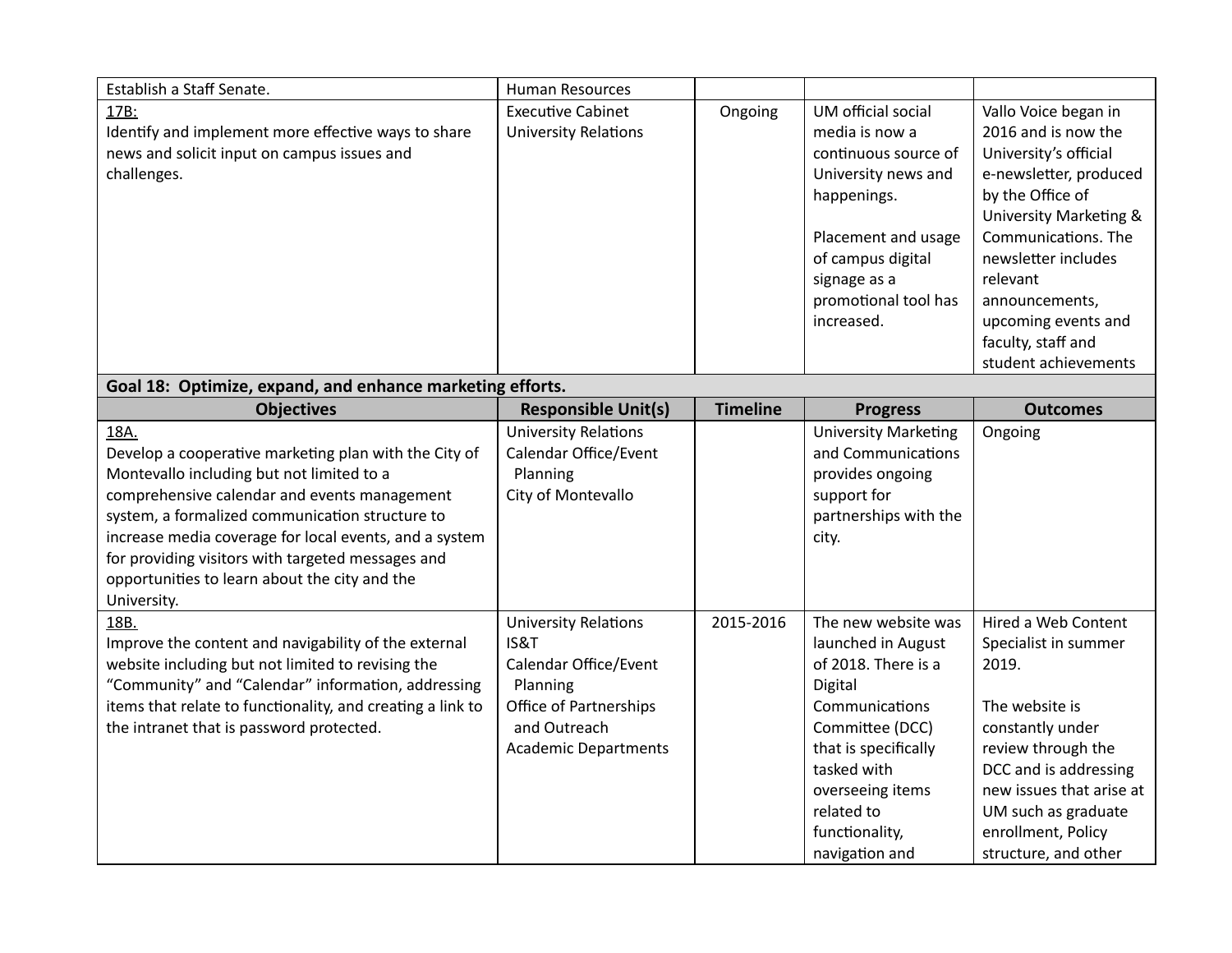|  | content, also               | items. One outcome  |
|--|-----------------------------|---------------------|
|  | reviewing the               | was the complete    |
|  | website as things           | elimination of a    |
|  | change at UM.               | password protected  |
|  |                             | intranet as it was  |
|  | TAC and University          | deemed unnecessary. |
|  | administration              |                     |
|  | approved the                |                     |
|  | creation of a position      |                     |
|  | for Web Content             |                     |
|  | Specialist to reside        |                     |
|  | within the Office of        |                     |
|  | <b>University Marketing</b> |                     |
|  | & Communications.           |                     |
|  | This position is            |                     |
|  | expected to be filled       |                     |
|  | Summer 2019.                |                     |
|  |                             |                     |
|  | Created a new               |                     |
|  | webpage in 2019 for         |                     |
|  | "Youth Programs" to         |                     |
|  | house links for             |                     |
|  | various camps,              |                     |
|  | workshops, and              |                     |
|  | classes hosted across       |                     |
|  | campus. This enables        |                     |
|  | community members           |                     |
|  | to more easily find         |                     |
|  | several opportunities       |                     |
|  | in a single location        |                     |
|  | versus checking             |                     |
|  | individual                  |                     |
|  | department                  |                     |
|  | webpages. Also              |                     |
|  | created online              |                     |
|  | dynamic forms in            |                     |
|  | conjunction with            |                     |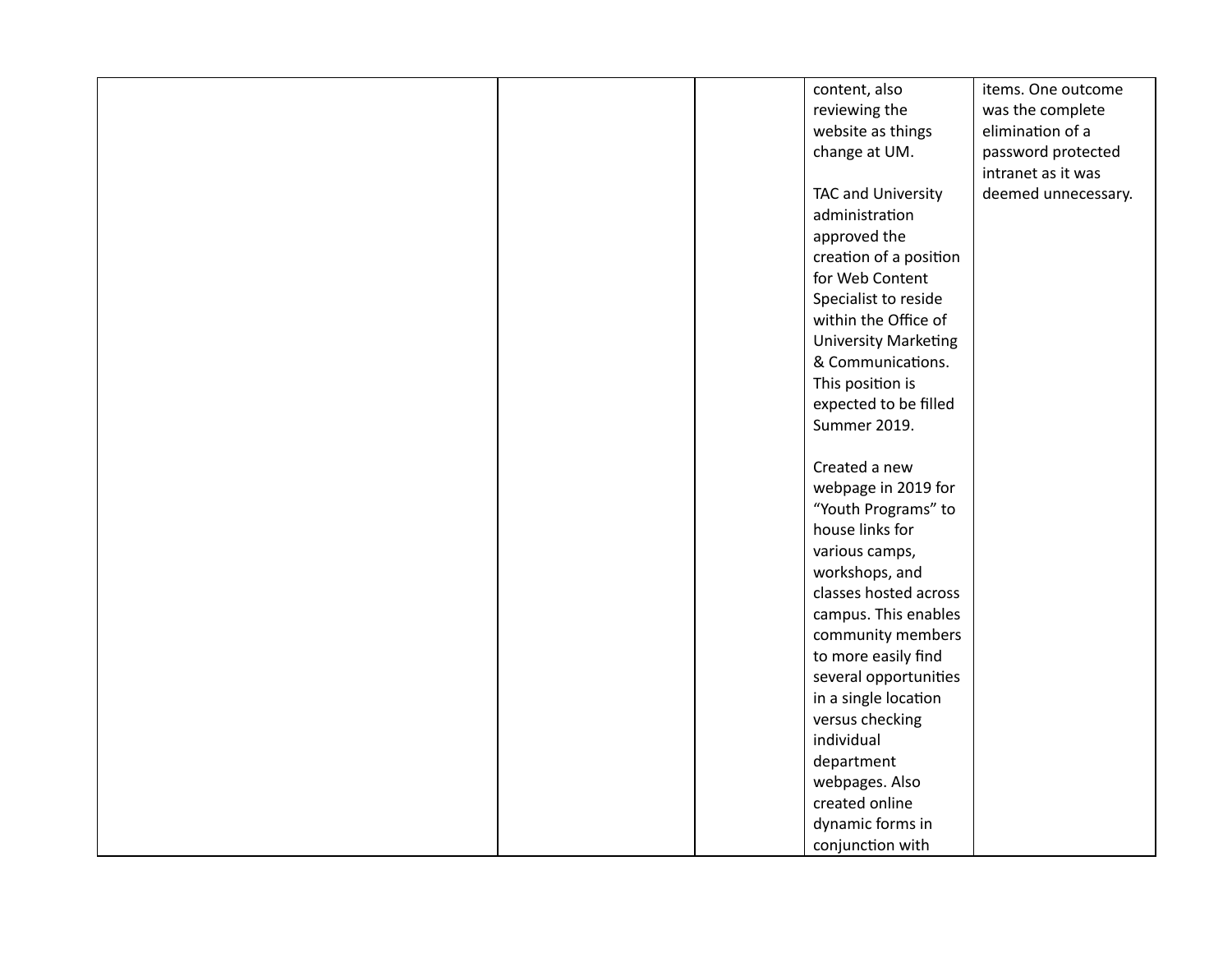|                                                                                                        |                                                                                                                                         |         | registration for some<br>academic summer<br>camps and single-day<br>courses as a<br>replacement to<br>paper forms.                                                                                                                                                                                                                                                                                                                                                                                                                                                                                                                      |                                                                                                                                                                                                                                                                  |
|--------------------------------------------------------------------------------------------------------|-----------------------------------------------------------------------------------------------------------------------------------------|---------|-----------------------------------------------------------------------------------------------------------------------------------------------------------------------------------------------------------------------------------------------------------------------------------------------------------------------------------------------------------------------------------------------------------------------------------------------------------------------------------------------------------------------------------------------------------------------------------------------------------------------------------------|------------------------------------------------------------------------------------------------------------------------------------------------------------------------------------------------------------------------------------------------------------------|
| 18C.<br>Increase the use of faculty and staff experts as<br>consultants to media outlets and agencies. | <b>University Relations</b><br>Athletics/Sports<br>Information<br><b>Academic Departments</b><br>Office of Partnerships<br>and Outreach | Ongoing | The biggest successes<br>this year was having<br>AD on ABC 33/40's<br>Talk of Alabama to<br>promote first ever<br>men's lacrosse match<br>and getting ABC<br>33/40 on campus to<br>interview baseball<br>coach and<br>student-athletes<br>about advancing to<br>the NCAA regional:<br>https://twitter.com/s<br>cott4ester/status/99<br>6119924258066434.<br>The opportunities we<br>had to get our<br>coaches additional<br>exposure in the<br>Birmingham market<br>haven't been as<br>prevalent since NBC<br>13 cancelled its<br>Alabama Tonight<br>nightly sports talk<br>show, but the good<br>news is CBS 42 has<br>started another | <b>Providing Faculty</b><br>experts in the areas of<br><b>Political Science for</b><br>election coverage.<br>Secured speaking<br>engagement for<br><b>Biology faculty</b><br>member as a part of<br>McWane Science<br>Center's "Science on<br>the Screen" event. |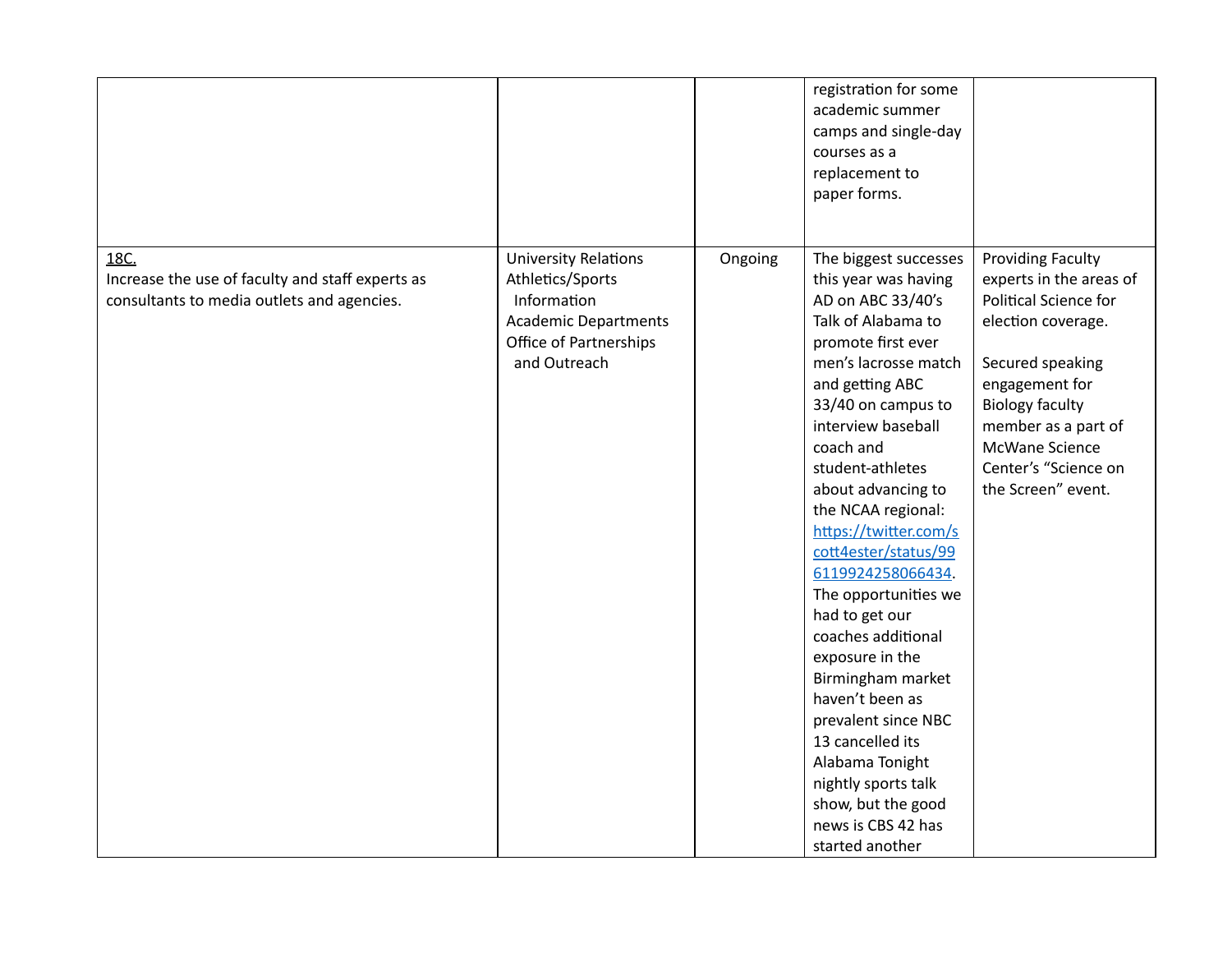|                                                                                                                                                                                                                                                                                                                                             |                                                                |         | sports show and has<br>reached out to us for<br>2018-2019.<br><b>University Marketing</b><br>& Communications<br>frequently works<br>with local news<br>sources to provide<br>faculty and staff<br>subject experts as<br>they are requested.                              |                                                                                                                                                                                                                                                                                                                                                                                                                                                                                                                       |
|---------------------------------------------------------------------------------------------------------------------------------------------------------------------------------------------------------------------------------------------------------------------------------------------------------------------------------------------|----------------------------------------------------------------|---------|---------------------------------------------------------------------------------------------------------------------------------------------------------------------------------------------------------------------------------------------------------------------------|-----------------------------------------------------------------------------------------------------------------------------------------------------------------------------------------------------------------------------------------------------------------------------------------------------------------------------------------------------------------------------------------------------------------------------------------------------------------------------------------------------------------------|
| 18D.<br>Expand and target media relations with an emphasis<br>on sports events and teams, including but not limited<br>to providing incentives for local K-12 students to<br>attend athletic events, increasing the use of "Freddie<br>the Falcon" as an ambassador for UM, and sending<br>press releases to students' hometown newspapers. | <b>University Relations</b><br>Athletics/Sports<br>Information | Ongoing | <b>University Marketing</b><br>& Communications<br>has used Freddie the<br>Falcon as a<br>prominent figure on<br>UM official social<br>media and has<br>increased the<br>amount of student<br>hometown releases<br>as news of student<br>accomplishments are<br>received. | Have been<br>communicating with<br>local newspapers when<br>we have a<br>student-athlete who<br>earns a prestigious<br>honor or has an<br>award-winning<br>year/performance. I've<br>included a link to the<br>article from the<br><b>Brewton Standard on</b><br>Katie Nelson as one<br>example:<br>https://www.brewtons<br>tandard.com/2017/11/<br>29/nelson-sisters-putti<br>ng-brewton-on-map/<br>also have physical<br>copies of Shelby Living<br>and Birmingham<br>Magazine printed in<br>2017 in my office with |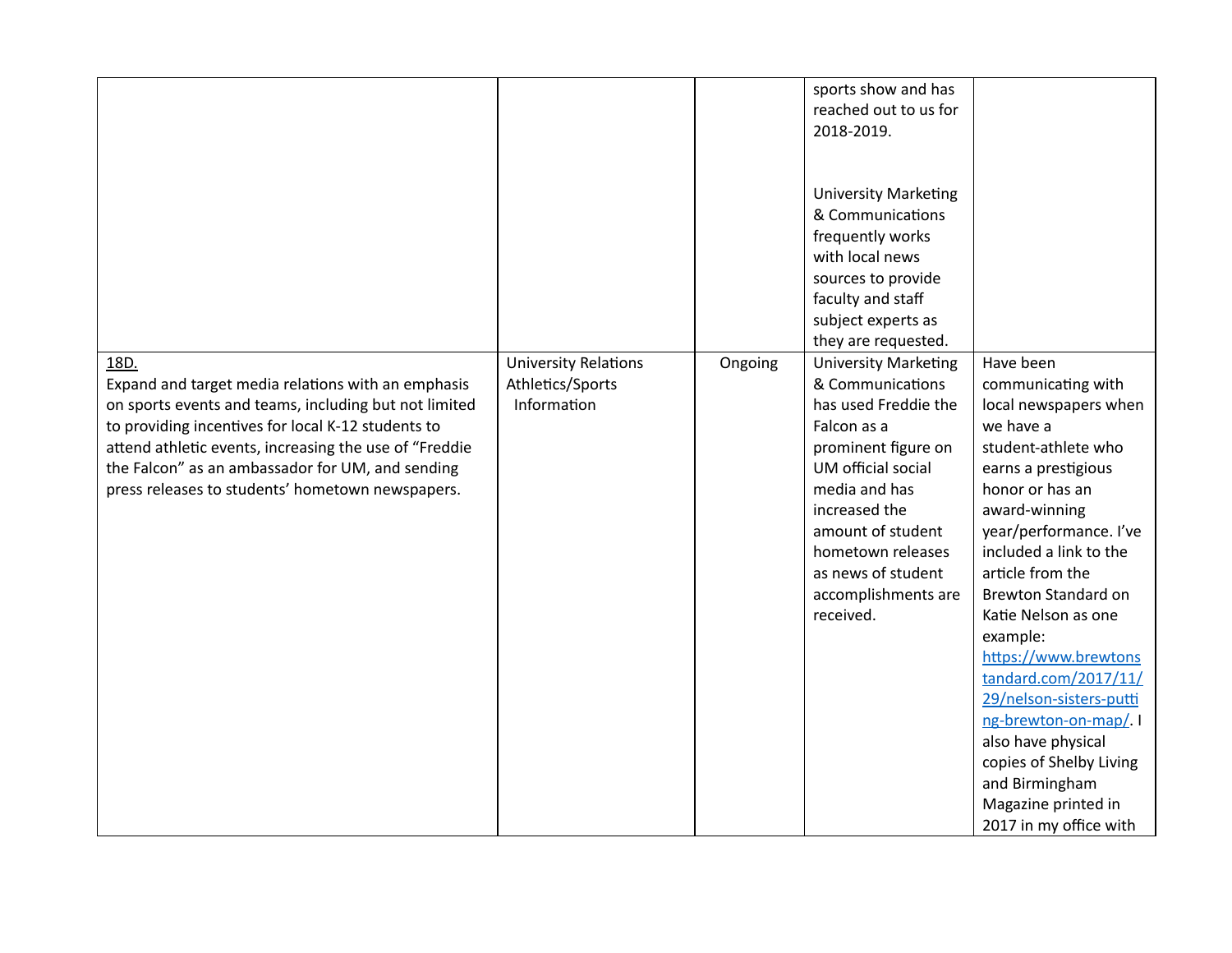| 18E.<br>Create a system for purchasing, storing, requesting,<br>and distributing UM promotional items.                         | <b>University Relations</b><br><b>Business Affairs</b> | Ongoing         | Small quantities of<br>promotional items<br>can be requested<br>from the University<br>Marketing &<br>Communications<br>office as needed.<br>Large quantities of<br>promotional items<br>are covered by<br>departmental<br>budgets and can be<br>purchased through<br>the Purchasing<br>Manager upon<br>branding approval by<br>MarComm. | coverage of Cheyenne<br>Thompson's career.<br>Athletics is hosting<br>Montevallo Elementary<br>students for an<br><b>Educational Day</b><br>Women's Basketball<br>game in November<br>2019.<br>Montevallo<br>Community Night at<br>home basketball game<br>targeting the<br>Montevallo K-12<br>community<br>Ongoing |
|--------------------------------------------------------------------------------------------------------------------------------|--------------------------------------------------------|-----------------|------------------------------------------------------------------------------------------------------------------------------------------------------------------------------------------------------------------------------------------------------------------------------------------------------------------------------------------|---------------------------------------------------------------------------------------------------------------------------------------------------------------------------------------------------------------------------------------------------------------------------------------------------------------------|
| Goal 19: Increase engagement with the community through service and other applied academic opportunities.<br><b>Objectives</b> | <b>Responsible Unit(s)</b>                             | <b>Timeline</b> | <b>Progress</b>                                                                                                                                                                                                                                                                                                                          | <b>Outcomes</b>                                                                                                                                                                                                                                                                                                     |
|                                                                                                                                |                                                        |                 |                                                                                                                                                                                                                                                                                                                                          |                                                                                                                                                                                                                                                                                                                     |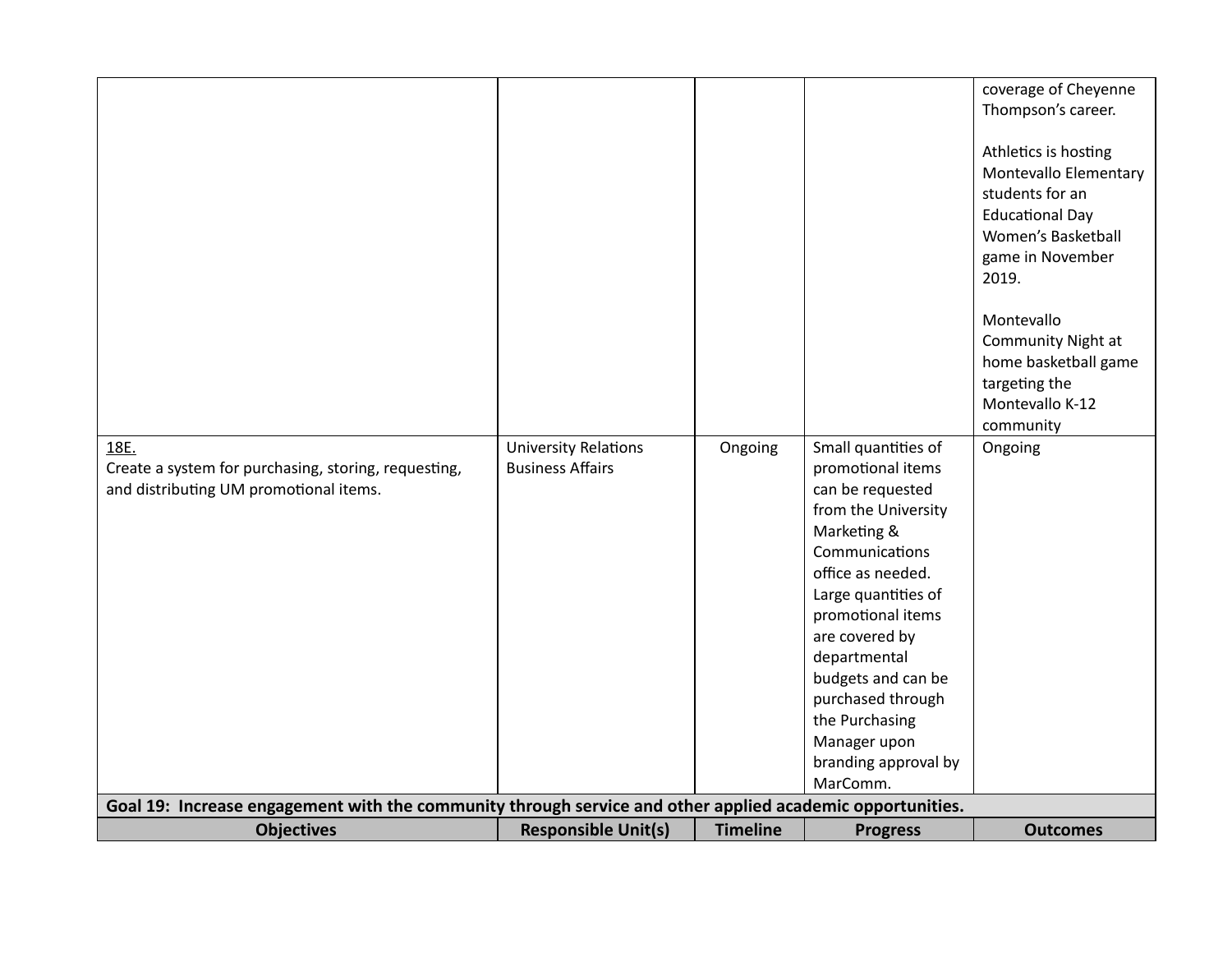| 19A.                                               | Office of Partnerships        | Ongoing | Hosted the annual      | Ultimately, the success |
|----------------------------------------------------|-------------------------------|---------|------------------------|-------------------------|
| Promote service learning as a high-impact academic | and Outreach                  |         | Non-Profit Volunteer   | of the "Dress to        |
| practice and community service as a co-curricular  | <b>Coordinator of Service</b> |         | and Internship Fair in | Impress" event          |
| initiative.                                        | Learning                      |         | September 2018 with    | inspired plans for the  |
| Provide incentives for the development of new      | Student Affairs (e.g., Big    |         | a great turnout of     | permanent "Dress to     |
| service learning courses.                          | Event)                        |         | new and returning      | Impress" shop that will |
|                                                    | <b>Academic Affairs</b>       |         | community              | be located on campus    |
| Provide faculty development related to service     | Capital Campaign              |         | organizations and      | in the fall 2019.       |
| learning.                                          |                               |         | <b>UM</b> students     |                         |
|                                                    |                               |         | participating. Hosted  |                         |
| Explore faculty and student interest in            |                               |         | the annual "Dress to   |                         |
| requiring service hours for graduation.            |                               |         | Impress" business      |                         |
|                                                    |                               |         | clothing event for     |                         |
| Explore the feasibility and value of creating a    |                               |         | students in March      |                         |
| co-curricular transcript.                          |                               |         | 2019. This year's      |                         |
|                                                    |                               |         | event included a       |                         |
| Cultivate partnerships with additional             |                               |         | partnership with JC    |                         |
| community agencies.                                |                               |         | Penney and involved    |                         |
|                                                    |                               |         | significant support    |                         |
| Seek partnerships that will enhance diversity      |                               |         | from local             |                         |
| awareness and appreciation.                        |                               |         | community members      |                         |
|                                                    |                               |         | who were able to       |                         |
| Collect data for the "President's Honor Roll"      |                               |         | donate items at        |                         |
| recognition.                                       |                               |         | Montevallo City Hall.  |                         |
|                                                    |                               |         | Invited local          |                         |
| Collect data related to the economic impact of     |                               |         | businesses and         |                         |
| the services performed by University students.     |                               |         | non-profits to attend  |                         |
|                                                    |                               |         | a Marketing Trends     |                         |
| Sponsor community service projects that            |                               |         | class presentation.    |                         |
| enhance the physical environment of the            |                               |         | Engaged several local  |                         |
| campus and community.                              |                               |         | businessmen and        |                         |
|                                                    |                               |         | women in a "speed      |                         |
| Sponsor a "service hours challenge" to involve     |                               |         | careers" activity as   |                         |
| students in the capital campaign; challenge        |                               |         | part of GEAR UP        |                         |
| donors to match the students' hours with           |                               |         | Alabama's Spring       |                         |
| dollars.                                           |                               |         | 2019 Discover          |                         |
|                                                    |                               |         | program. GUA's         |                         |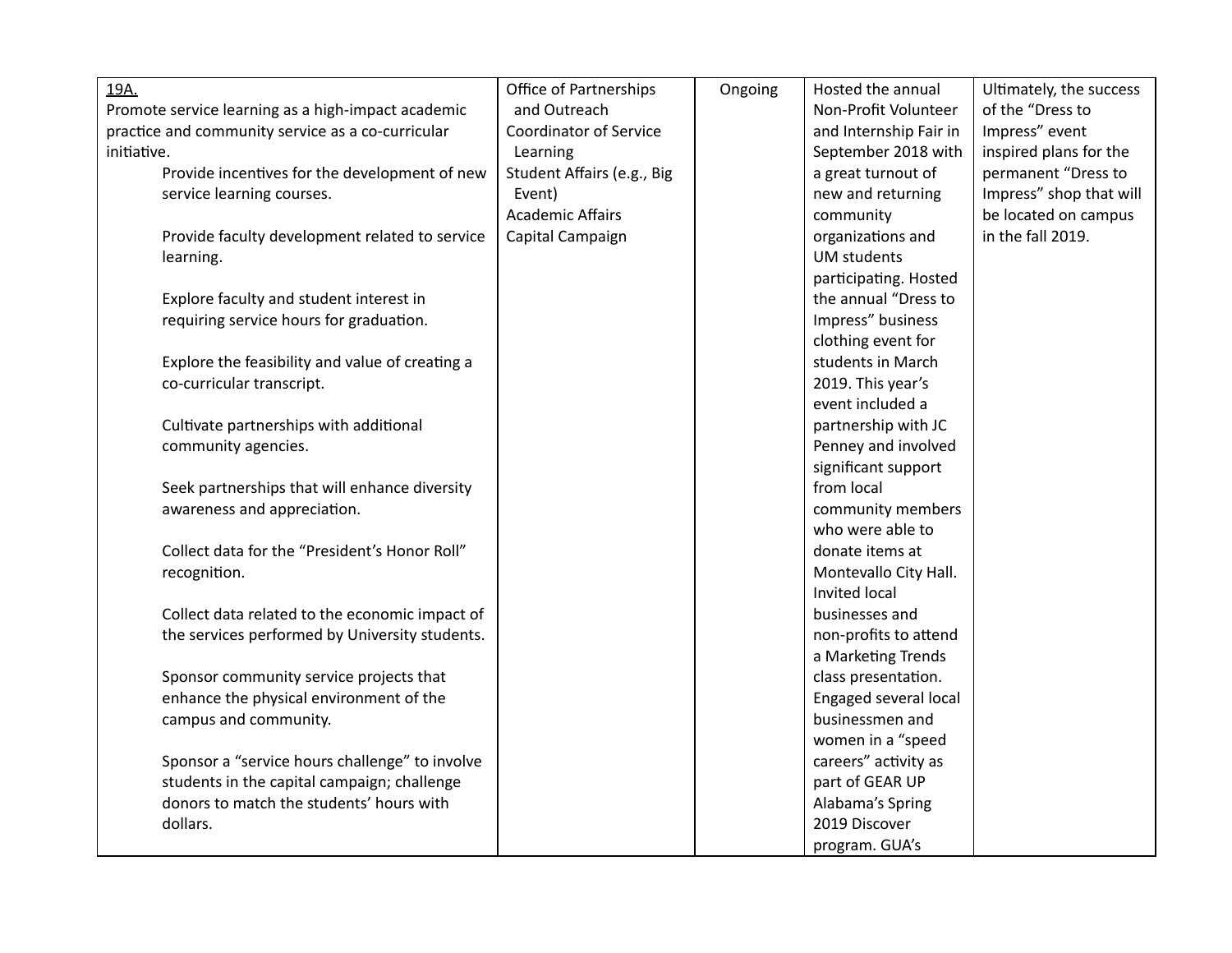|                                                        |                             |         | Spring 2019 Discover        |                           |
|--------------------------------------------------------|-----------------------------|---------|-----------------------------|---------------------------|
|                                                        |                             |         | program was also            |                           |
|                                                        |                             |         | supported by faculty        |                           |
|                                                        |                             |         | and staff across a          |                           |
|                                                        |                             |         | multitude of                |                           |
|                                                        |                             |         | departments in              |                           |
|                                                        |                             |         | facilitating all aspects    |                           |
|                                                        |                             |         | of the event.               |                           |
| 19B.                                                   | Service Learning            | Ongoing | Worked with United          | Ongoing                   |
| Increase awareness and visibility of service learning  | Partnerships and            |         | Way of Central              |                           |
| and community service efforts.                         | Outreach                    |         | Alabama on annual           |                           |
| Dedicate an article in each issue of Montevallo        | Student Affairs (e.g. Big   |         | campaign in fall            |                           |
| Today to cover a service event.                        | Event)                      |         | 2018.                       |                           |
|                                                        | <b>Academic Affairs</b>     |         | Working with Shelby         |                           |
| Utilize Facebook, Twitter, Vallo Voice, and            | <b>University Relations</b> |         | County in                   |                           |
| press releases to feature service events.              |                             |         | preparation for the         |                           |
|                                                        |                             |         | 2020 Census                 |                           |
| Establish a regular column in the Alabamian to         |                             |         | reporting and how it        |                           |
| feature a student or student group involved in         |                             |         | relates to students at      |                           |
| service.                                               |                             |         | UM.                         |                           |
|                                                        |                             |         |                             |                           |
| Showcase service efforts on the external               |                             |         | <b>University Marketing</b> |                           |
| website; expand or revise the content of the           |                             |         | & Communications            |                           |
| "Community" link to include this kind of               |                             |         | promotes the efforts        |                           |
| information.                                           |                             |         | of students                 |                           |
| Create an annual celebration event for service         |                             |         | participating in            |                           |
| learning and community service efforts; invite         |                             |         | service learning            |                           |
| stakeholders and community partners.                   |                             |         | projects as often as        |                           |
|                                                        |                             |         | they are notified           |                           |
|                                                        |                             |         | about them.                 |                           |
|                                                        |                             |         |                             |                           |
| 19C.                                                   | <b>Academic Affairs</b>     | Ongoing | The Stephens College        | The Stephens College      |
| Expand applied academic experiences for the benefit    | <b>Academic Departments</b> |         | of Business continues       | of Business prepared      |
| of the broader community, including but not limited to |                             |         | to sponsor and              | 85 tax returns - E-filing |
| exploring the establishment of a free/low cost mental  |                             |         | support an extensive        | in 73 cases in 2019.      |
| health counseling clinic for under-served populations  |                             |         | internship program          | This was done at no       |
| and creating public relations, mass communication,     |                             |         | matching students           |                           |
|                                                        |                             |         |                             |                           |